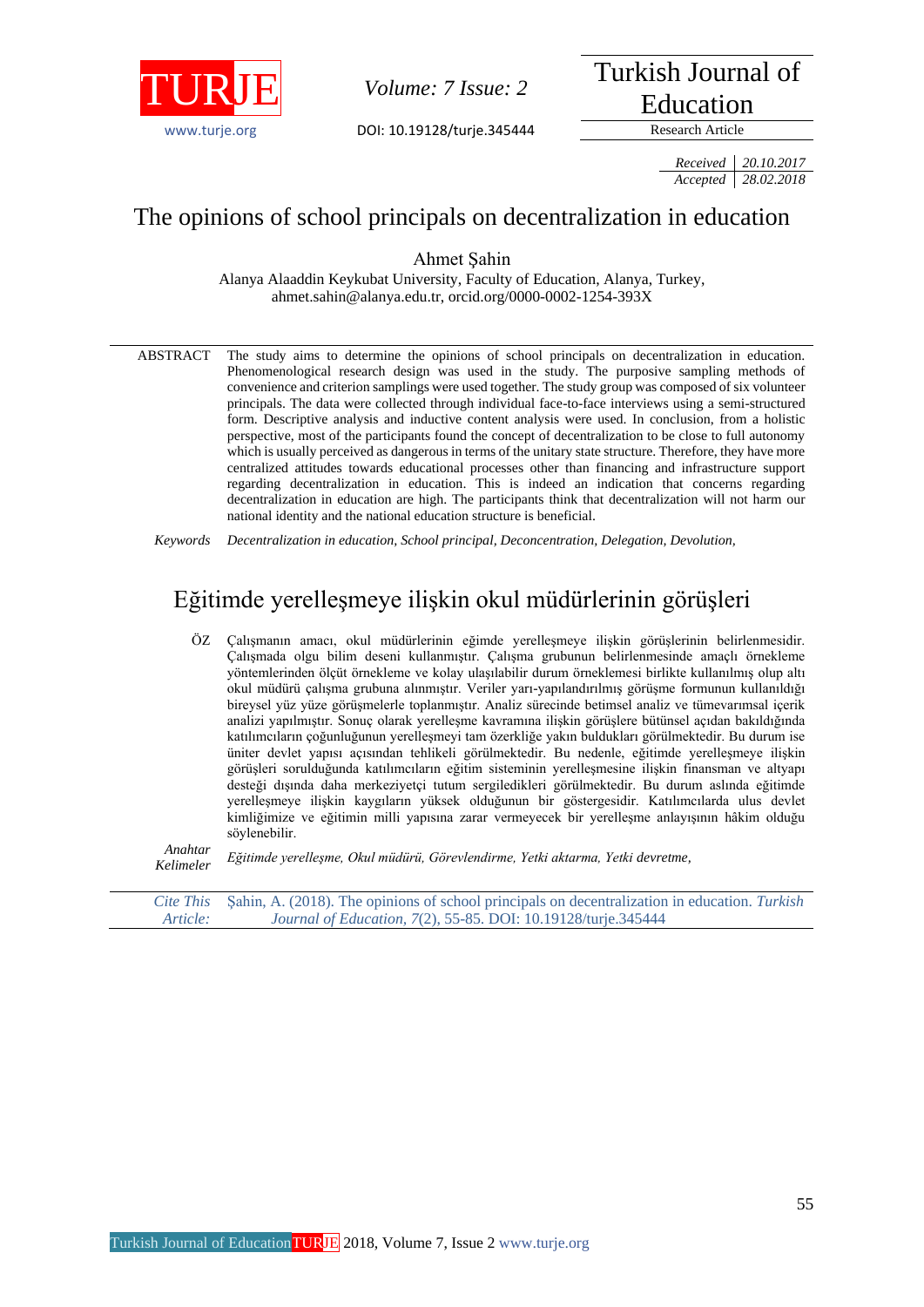## **INTRODUCTION**

Decentralization is defined as the delegation of existent authority over certain issues and situations to lower local units. At the same time, decentralization refers to the delegation of the authority to make decisions and the tasks themselves to those who actually do it. In other words, it is the delegation of the authority and responsibilities with regards to public activities of the centralized government to the provincial organizations*,* local governments, semi-autonomous public institutions or private sector (Atasayar, 2005; Balcı, 2010; Litvack & Seddon, 1999; Özmüş, 2005; Sağlam, 2010; Uz, 2009; Yuliani, 2004). Central government transfers its responsibility and authority to sub-national units in decentralization (The World Bank, 2013).

There are different decentralization models and styles due to the variety of perspectives regarding localization and the meanings they give it. Litvack and Seddon (1999) distinguished between decentralization as political, administrative, financial, and market decentralization. Based on the type of authority devolved, Falleti (2005) similarly, distinguished three types of decentralization: administrative, fiscal, and political decentralization. Administratively, decentralization is considered to be deconcentration, delegation and devolution. Similarly, a distinction is made between the forms of decentralization and the degree of decentralization. Accordingly, decentralization has been divided into three different styles, e.g., deconcentration, delegation and devolution (Arslan & Atasayar, 2008; Florestal & Cooper, 1997; Hanson, 1998; Koçak-Usluel, 1997; Ömür, 2017; Özdemir, 2008; Schneider, 2003; The World Bank, 2013; Yuliani, 2004). Some divide it into four different categories by adding privatization: (1) Deconcentration, (2) Delegation, (3) Devolution, and (4) Privatization (Balcı, 2010; Dubois & Fattore, 2009; Florestal & Cooper, 1997; Özmüş, 2005; Rondinelli, Nellis & Cheema, 1983; Sağlam, 2010; Sharma, 2006).

Deconcentration is a shifting of the workload to the offices outside the central government. Central government establishes field organizations and staff them with its own personnel. In doing so, centrally located officials hand over some of their administrative authority or responsibility to the lower levels within central government. That is, deconcentration is the carrying out of a number of bureaucratic tasks through the provincial organizations *(outlying field organizations of central government)*. Delegating political authority is not what is being talked about here. It is the transfer of administrative authority to the lower levels of administration. For this reason, the deconcentration is considered to be the lightest form of decentralization (Balcı, 2010; Duman, 1998; Koçak-Usluel, 1997; Mukundan & Bray, 2004; Özmüş, 2005; Rondinelli, Nellis & Cheema, 1983; Satria & Matsuda, 2004; Yolcu, 2010; Yuliani, 2004).

Delegation can be defined as the transfer of centralized administrative tasks to autonomous organizations. Because it is the process of delegating tasks, delegation is a higher-level form of decentralization. With delegation, centralized administrations will transfer decision-making and responsibility powers to semi-autonomous institutions. These institutions cannot be fully controlled, but rather indirectly supervised by the central government. In delegation model, all authorities and tasks are transferred to local organizations in order to fulfill their defined functions provided that ultimate responsibility remains with the central government (Balcı, 2010; Florestal & Cooper, 1997; Koçak-Usluel, 1997; Mukundan & Bray, 2004; Özmüş, 2005; Rondinelli, Nellis & Cheema, 1983; Satria & Matsuda, 2004).

Devolution refers to the vacating of authority by the central government and provincial organizations to the local governments. It is the establishment of sub-national units that are autonomous and independent through the transfer of authority, with the authority to collect and spend income. It is apparent that power has been transferred to local governments. In the transfer of authority, decision-making authority is shared between the central and local governments. It is a form of decentralization, which entails the transfer of authority from the provincial organizations to the local government. In other words, it creates an autonomous lower-level structure under the national structure. In this localized form, the local government is free in many ways. The geographical boundaries of the regions are well drawn, their legal status is clearly defined, and they are in a position to generate income and to spend it. The difference between devolution and delegation is that it is not just a delegation of the administrative function but rather at the same time is the transfer of authority and responsibility. However, even then, it does not provide a structure that is completely autonomous (Balcı, 2010; Barrera-Osorio, Fasih, Patrinos, & Santibáñez, 2009; Florestal & Cooper, 1997; Hanson, 1998; Koçak-Usluel, 1997; Özmüş, 2005;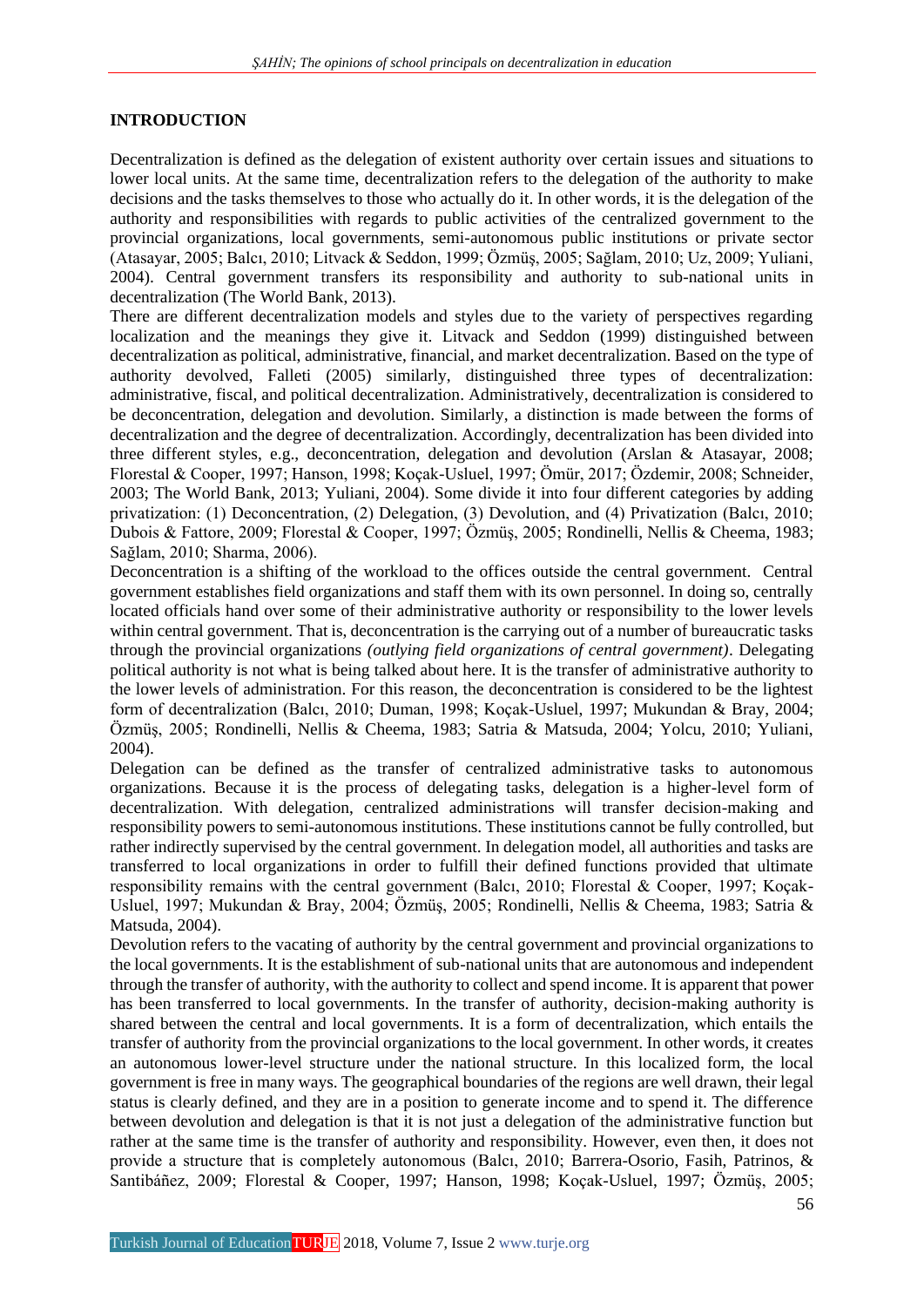Sharma, 2006; Yuliani, 2004). In summary, devolution is the creation or strengthening of subnational units of government that are autonomous and independent financially or legally (Rondinelli, Nellis  $\&$ Cheema, 1983).

Privatization refers to the transfer of duties in various capacities of the central government to voluntary, for-profit or non-profit private organizations. Privatization is the ultimate form of decentralization and aims to give decision-making authority to companies in the public or the private sector (Balcı, 2010; Florestal & Cooper, 1997; Özmüş, 2005).

Turkish education system has a centralized model run by central government (Erdem, 2016; Kurt, 2006; Papadopoulou and Yirci, 2013). Ministry of National Education represents the central government and run the educational services on behalf of it. Central organization of the ministry has been organized within the framework of deconcentration in which centrally located officials hand over some of their administrative authority or responsibility to the lower levels (Erdem, 2016). As in most of the countries, there are different types of schools run by public and private sectors in Turkey.Although, both public and private schools are under the authority of the ministry, private schools are more autonomous on several tasks such as administration, planning, employment, student enrollment, and budgeting. However, private schools are also subject to the same rules as public schools in the areas of curriculum, examinations, certification, and inspection (Erdem, 2016; Milli Eğitim Bakanlığı, 2011; Memduhoğlu, 2013; Papadopoulou & Yirci, 2013).

As for the opinions regarding decentralization, there appears to be differences in the literature. Along with the ideas that decentralization in education is beneficial and effective as it can determine and fulfill local needs better, that it will provide a better way to use available resources (Özgen, 2011; Tasci, 2008; Yolcu, 2010), that it will increase service quality, speed, and performance (Arslan & Atasayar, 2008; Balcı Bucak, 2000; Geçit, 2008; Özgen, 2011; Sağlam, 2010; World Development Report [WDR], 2017), that it will bring the government and the public closer together (Balcı Bucak, 2000; Faguet, Fox & Poeschl, 2014; Güran, 2001), that it will increase both participation and contribution of the community (Kurt, 2006), and that it can adapt to change quicker (WDR, 2017). There are also some negative opinions of decentralization. Özgen (2011) states that financial inequalities, together with decentralization will lead to differences in service quality between local governments. Likewise, Prud'homme (1995) argues that decentralization can increase disparities. Arslan and Atasayar (2008), Balcı Bucak (2000), and Taşçı (2008) argue that local political pressure upon public service production will increase, as well as inefficiency and favoritism due to bureaucracy and personnel recruiting. Hanson (1998), and Taşçı (2008) claim that decentralization of education can distance the curricula from the national structure. In this regard, it can be said that decentralization of education will not be able to provide equality and a standard of quality throughout the country (Balcı Bucak, 2000; Geçit, 2008; Sağlam, 2010; Taşar, 2009). Moreover, it will be difficult to follow a single policy and coordination between local governments will become more difficult (Balcı Bucak, 2000; Sağlam, 2010). It is also voiced that since the local governments have put the regions at the forefront, the national state structure may deteriorate (Taşçı, 2008). It is also claimed that since the local governments have put the regions at the forefront, the national state structure may deteriorate (Taşçı, 2008). Similarly, Ökmen and Canan (2009) hold the view that ethnic and cultural characteristics are emphasized for the purpose of decentralization in underdeveloped societies so that they can be disintegrated politically and dominated by global powers. In this way, global powers will be able to navigate underdeveloped societies more easily and thus international capital will be able to move freely.

When literature on decentralization in education is examined, it is seen that many studies have been made regarding the decentralization of the Turkish education system. The debates on the education system in Turkey are focused densely on excessive centralization and over-growth of the central organization (Kurt, 2006). Therefore, it is seen that many topics have already been discussed regarding decentralization in education such as the views of authorities in the education system regarding who should be found in the hierarchical structure (Arslan & Atasayar, 2008; Bozan, 2002; Koçak-Usluel, 1997), the provincial school administrators' views regarding the decentralization of education (Kıran, 2001; Yavuz, 2001), the opinions of teachers regarding the school-based management system (Kaya, 2008), the negative effects central government has upon schools, (Taşar, 2009), the historical timeline of decentralization in education (Özdemir, 2008), the role and effects of local governments on education expenditures (Uzun, 2015) and the autonomy of schools (Göksoy, 2016). These studies are actually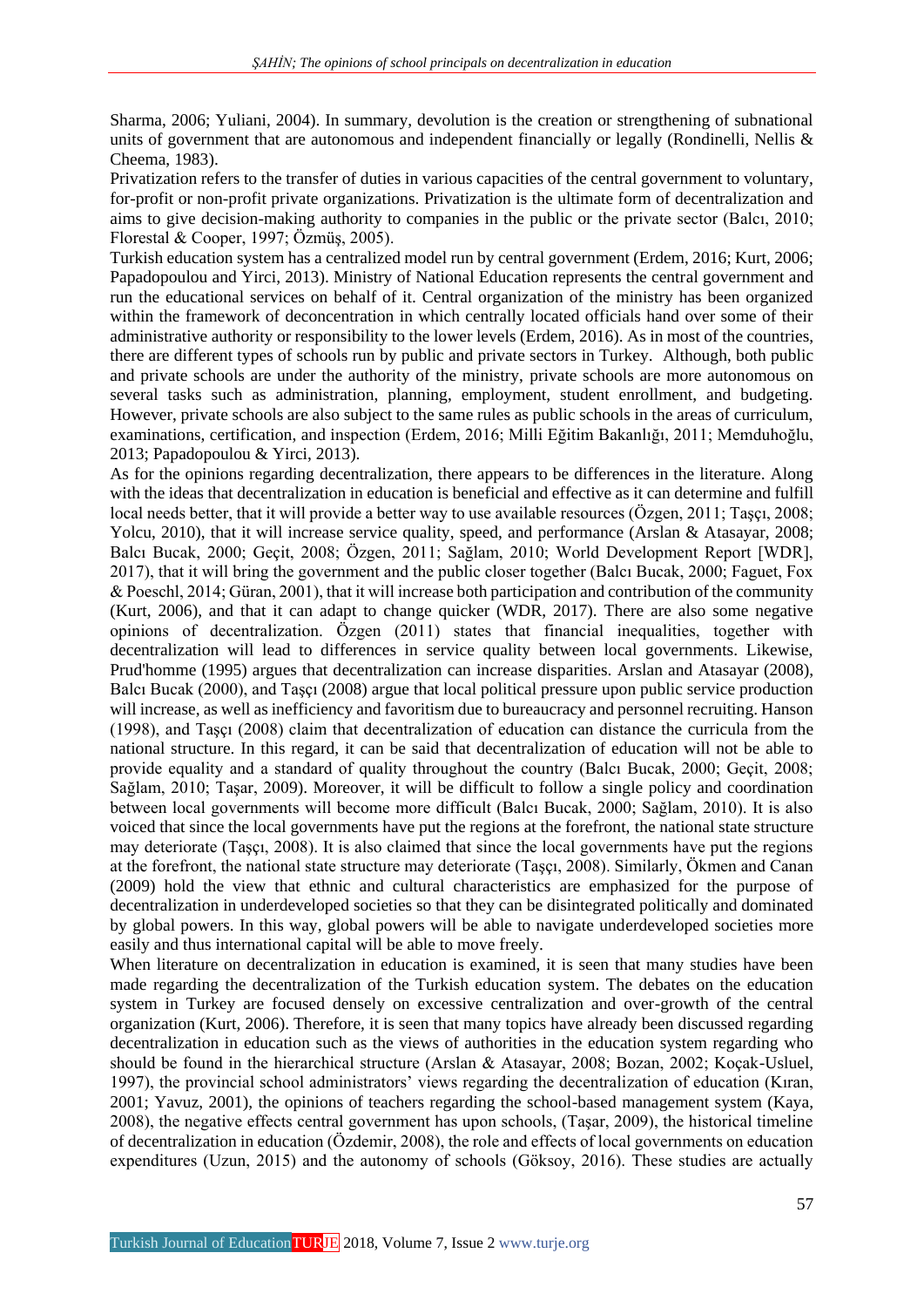usually about who or which unit should be the authorities in the hierarchical structure. They try to determine the superficial views regarding decentralization of education.

As for this study, principals' attitudes towards decentralization in education both in the context of their expectations as well as their concerns have been examined and, in terms of educational processes, decentralization models projected to the end have been determined both separately and at a holistic level. Therefore, the study analyses the educational processes according to different decentralization models regarding the views of school principals, and suggests which level of decentralization model is best for various processes in education. It also recommends a holistic model for the whole education system. In this regard, the study contributes to systematic design both for policy makers and practitioners in the context of the fact that decentralization implementation in education can be adopted. Since, we need to take the concerns, expectations and suggestions of stakeholders into consideration in order to design a decentralization model which enhances the education system. However, the success and applicability of decentralization efforts seem mostly dependent upon policy makers and practitioners. Central government and policy makers should hear the voices of practitioners in order to improve the system. The quality is hidden in feedback, which means hearing the voices of employees. Since the school principals' views on decentralization efforts are significant, this study is, first, a kind of feedback on decentralization of education for central government. Second, it is an effective guide for policy makers to design a well-functioning education system, which fulfills local needs, uses resources well, delivers quality services and adapts to change quicker. The study, finally, tries to uncover different perspectives on decentralization of education that will provide some insights on what researchers can study.

The acceptance of the necessity of the local government principle for sustainable development does not necessarily mean that the state structure will change. The important thing is that the management structure is kept in view. In this sense, management practices can be accomplished successfully in the nation-state structure (Mengi & Algan, 2003). Decentralization of education may also be an important tool to provide effectiveness and productivity in educational services if it is designed and implemented in an appropriate way according to the state structure and the society. Thus, the aim of the study is to determine the opinions of school principals in context of their anxiety, expectation and recommendations regarding decentralization in education.

## **METHODOLGY**

### **Research Design**

In this study, which aims to determine in depth the opinions of school principals regarding decentralization in education, the phenomenological research design, one of the qualitative research methods, was used. Phenomenological studies attempt to determine in depth and detail the perceptions and reactions of an event from the experience of individuals (Fraenkel, Wallen & Hyun, 2011). Thus, in phenomenological studies, the researcher attempts to capture the uniqueness of events from the interpretive point of view and their analysis. Therefore, not only the events but also the political, historical and sociocultural context of these events are also focused on (Yin, 2011). In other words, the researcher focuses on phenomena in which s/he has knowledge of and is conscious of but does not have an in-depth and detailed understanding of (Büyüköztürk, Çakmak, Akgün, Karadeniz & Demirel, 2010; Yıldırım & Şimşek, 2011) and aims to discover and define the meaning or essence of the participants' knowledge and experience. In short, the researcher tries to understand his/her experiences (Creswell, 2014; Hays & Singh, 2012). In this sense, the phenomenological research design was used in the study in order to discover in depth the perceptions and reactions of school principals about decentralization in education.

### **Study Group**

In phenomenological studies, data sources are chosen from individuals who experience the related subject and who can express and reflect their thoughts well (Büyüköztürk, Çakmak, Akgün, Karadeniz & Demirel, 2010). The study used the purposive sampling methods of convenience and criterion samplings together in accordance with the design of the study (Yıldırım & Şimşek, 2011). Volunteer principals who have worked in public schools, trained in education management, have administrative experience at both primary and lower secondary school levels for at least five years were preferred during the selection of the participants. It was assumed that principals who have had either long or short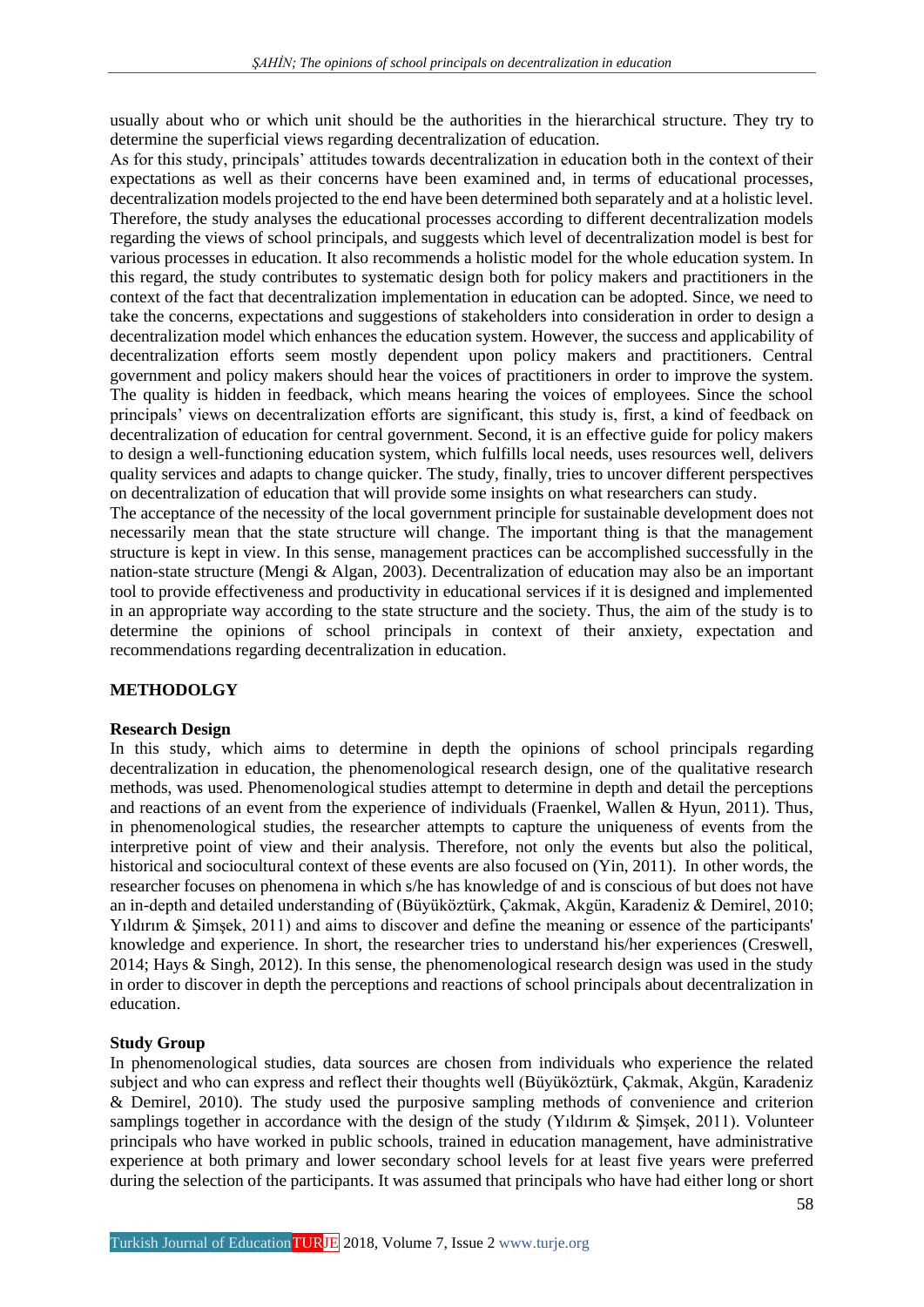training in educational management would be more familiar with administrative approaches and thus would be able to provide a deeper understanding of decentralization in education. Therefore, the study group consists of six school principals, working in primary or lower secondary schools in central districts of Antalya Province. The principals were carefully chosen so that the schools they were working in reflect the different socio-economic milieu. In Turkish education system, the percentage of female school principals is very low *(The female school principal rate for primary education schools in the province of Antalya is 10.9%; Milli Eğitim Bakanlığı [MEB], 2015)* making it difficult to reach female principals. Available female principals refrained from participating in the study because they were hesitant to talk about the concept of decentralization. For this reason, all of the principals who participated in the study were male. When the teaching subjects of the participants were examined, it was observed that 4 (66.4%) were classroom teachers, 1 (16.7%) was a mathematics teacher, and 1 (16.7%) was a social studies teacher. One (16.7%) participant has a master's degree on social studies education while the other 5 (83.3%) participants have a bachelor's degree. All participants attended inservice administrator training courses on education management offered by Ministry of National Education of Turkey. Participants' service time in administration (STinA) ranged from 7 to 15 years (STinA<sub>mean</sub> = 10.7 years); total service time (TST) ranged from 14-25 years (TST<sub>mean</sub> = 18.3 years).

## **Data Collection Tool and Data Collection Process**

In the study, individual face-to-face interviews were conducted in the offices of the school principals who participated in the study. Yıldırım and Şimşek (2011) point out that interviewing, which is one of the qualitative methods, is a very powerful way of determining the perspectives, emotions and perceptions of people. The interviews lasted approximately for 68 minutes. A semi-structured interview form prepared by the researcher was used as the data collection tool in the interviews. In order to ensure internal validity of the interview form, the interview form was examined together with an academician and a principal and the final form was prepared according to that. The researcher recorded the interviews by using a voice recorder and then the voice recordings were transcribed.

The first part of the interview form contains demographic information of the participants and the second part contains four semi-structured, open-ended questions:

### *What does decentralization mean?*

*What do you think about decentralization in education? What needs to be done in Turkey for decentralization in education to be beneficial? Which decentralization model in education is appropriate for Turkey? Why?*

In the first three questions of the second section, the principals' thoughts regarding decentralization in education were determined without any prior information. Before moving on to the fourth question, participants were informed about the various decentralization models in education and asked to reevaluate the thoughts which they had expressed in the first three questions in the context of the decentralization models given for the fourth question. In effect, the fourth question wanted school principals to model their multidimensional views regarding decentralization in education.

### **Data Analysis**

Regarding the analysis of the data, both descriptive analysis and inductive content analysis were performed by using the NVIVO qualitative research program. As for the descriptive analysis process, a thematic framework was established with the conceptual structure of the research and the research questions, which were both regarded to be a roadmap and framework. According to this thematic framework, the data was compiled meaningfully and logically. Then, the derivation was coded using inductive content analysis and the final themes were derived by determining the relations between the codes and the findings. The aim was to reveal the concepts underlying the data and the relationships between these concepts. In addition, descriptive direct citations have been included to conspicuously reflect the views of those involved in the study (Yıldırım & Şimşek, 2011). Finally, principals' opinions were coded as P1, P2, etc. to preserve their anonymity.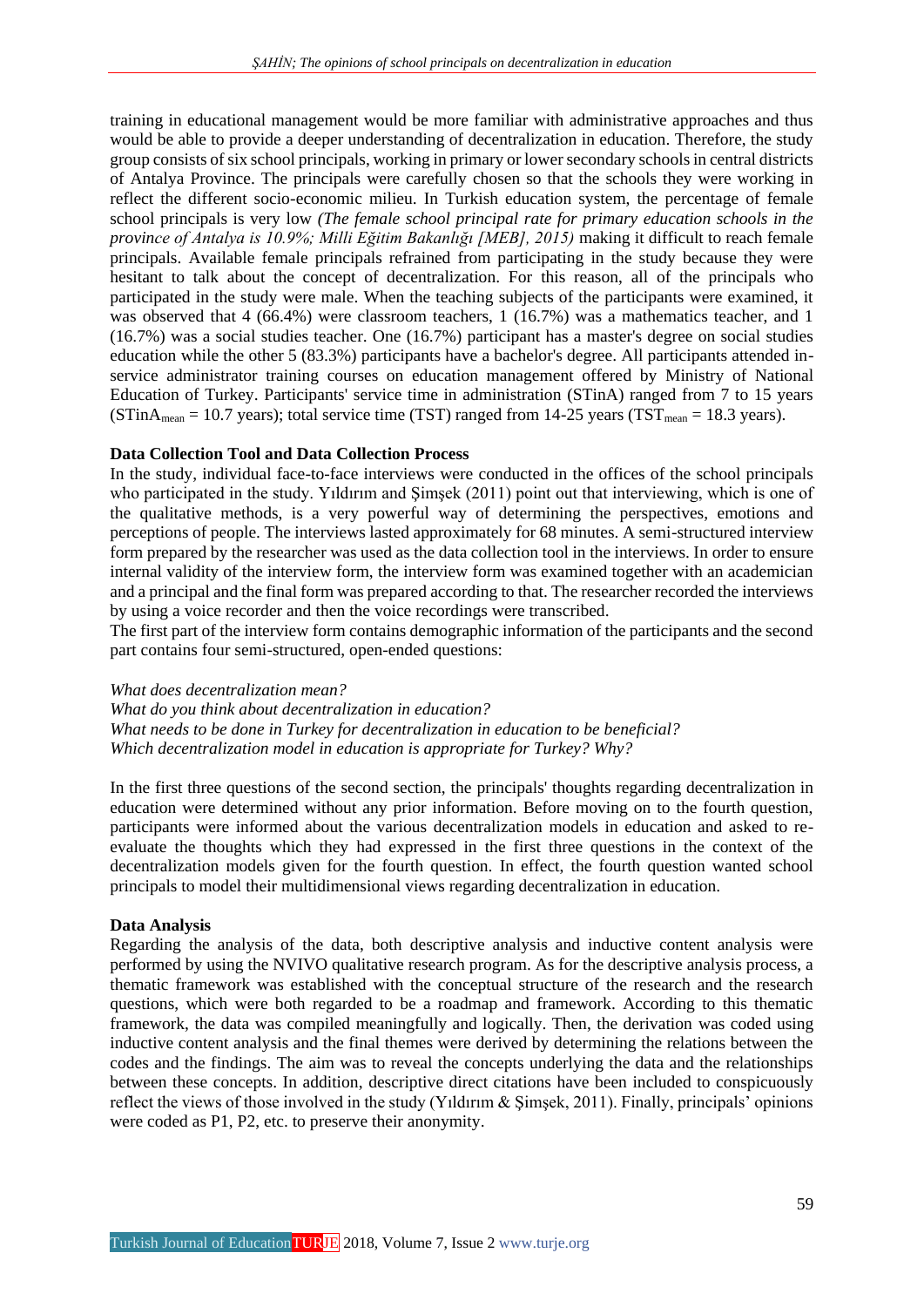## **Validity and Reliability**

A thematic framework, containing criteria of analysis, has been used to provide consistency and cohesion in the analysis of qualitative data. The data was analyzed using the NVIVO qualitative research program in accordance with this framework plan. This process, which was carried out during the analysis stage, was important both in terms of the validity and the reliability of the qualitative data. Because of the consistency of the analyses made by the researcher at different times, the framework plan criterion was influential.

As a result of the analysis the researcher made, it was observed that 223 perspectives were gathered under 112 different codes. The coding and the thematic process were shared with an expert in the field of educational management. This was completed within about three and a half hours over the course of two days. A consensus was reached that 93 of the 112 codes (83%) reflected the opinions of the researcher and expert. The researcher and expert came to an agreement and made necessary changes regarding 6 codes (5,4%). Regarding the other 13 codes, no consensus was reached (11.6%). Coming to a consensus regarding a large portion of the resulting codes and themes (88.4%) increases the reliability of the study (Güler, Halıcıoğlu & Taşğın, 2013; Marques & McCall, 2005). The research findings were then shared with two participants, and they were asked to read and confirm whether the findings correctly reflected their perspectives. Participants' views on the findings were found to be consistent with the results of the research. This is accepted as contributing to the study's internal validity. The involvement of participants with different demographic characteristics and their consistency with each other also increases the external validity of the study. Furthermore, the integrity of the study increases as a result of its clear process, archiving of raw data, and accountability when deemed necessary (Creswell, 2014; Yıldırım & Şimşek, 2011).

# **FINDINGS**

In order for them to be easily understood, the results have been categorized systematically under four different headings: (1) opinions regarding the concept of decentralization, (2) opinions regarding the application of decentralization in education, (3) opinions regarding how decentralization in education would be beneficial if certain conditions were met or something was done in Turkey and (4) opinions regarding decentralization models.

# **The meaning attributed to decentralization**

In this part, the meanings attributed to the concept of decentralization by the school principals were investigated. The phenomenological views of the principals regarding decentralization are presented in Table 1.

Table 1



It was observed that half of the participants understood the concept of decentralization as the way in which politics was planned and carried out locally and that it was more autonomous. In this context, P2 stated, *"When talking about decentralization in education, I understand it as the way the local government is channeled by the currently centralized National Education organization."* P4 more clearly stated that the level of decentralization in the mind is a way of devolution, *"The first thing that comes to mind when speaking of decentralization in education that the policies followed in education are planned and carried out locally and that education processes are carried out more autonomously independent from the center.*" Likewise, P5 said, *"In terms of decentralization in education, it is like how these work. Management locally. It depends on the municipalities. The first thing that comes to mind is that education is being done under the guidance of the municipalities."*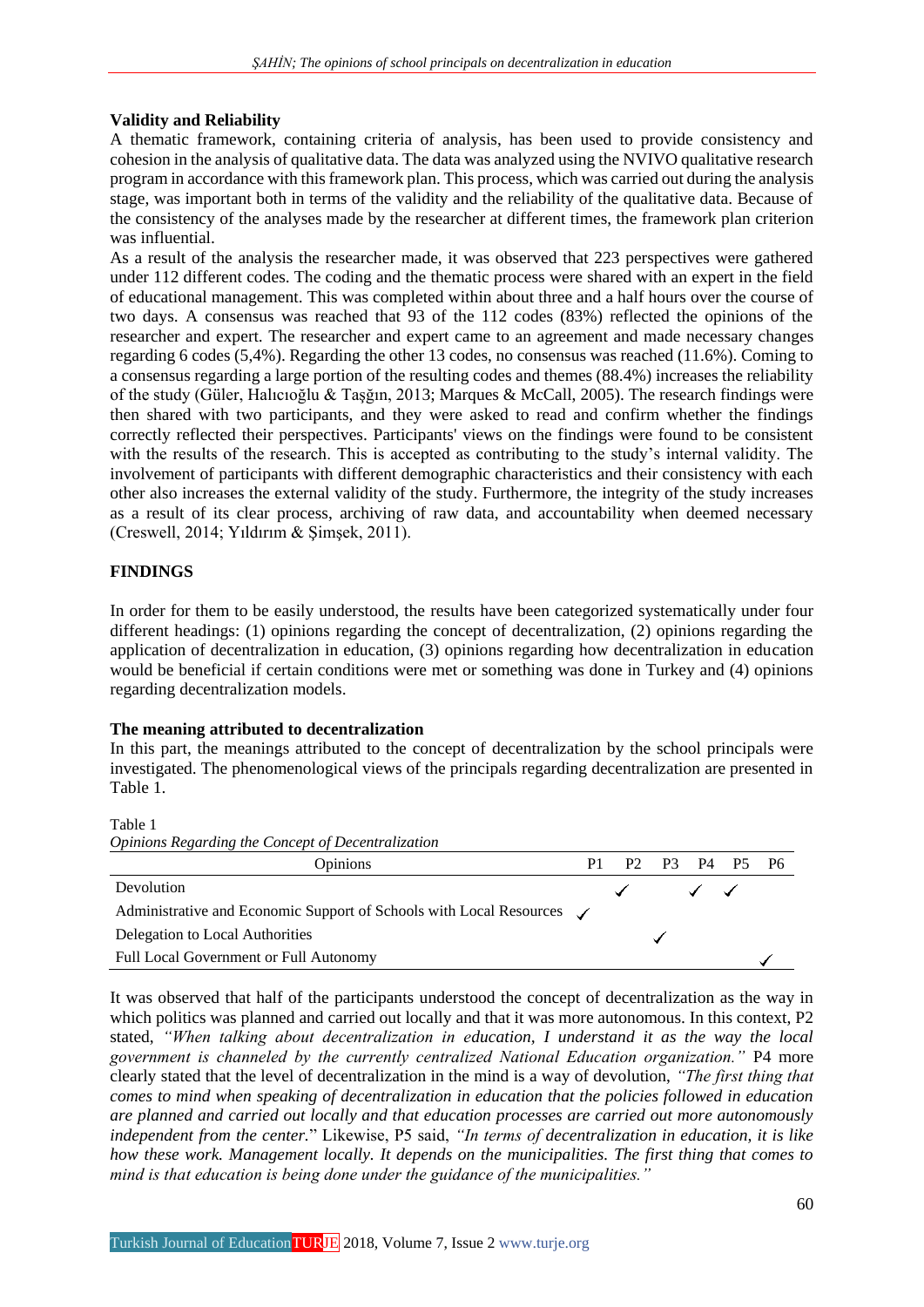P1 emphasized that local governments should support schools financially by emphasizing that *"Decentralization in education is more about the ownership of education by local resources or local governments and especially for schools to be supported by local resources"* and emphasizing that the localized way of perceiving decentralization is tied to the schools being supported by the administrative and economic local resources. As a matter of fact, P1 supported this view by saying, *"I understand decentralization in education in terms of nation-state only as strengthening the economic and physical structures of schools. I mean I tend to think about it like that. Only improving economic structures and physical conditions."* P3, another participant, also expressed that decentralization is understood as the transfer of the authorities of the central government to the local governments. *"I think that, in the case of local government, I am transferring the powers of the central government to the local governments, to the private administrations, to the municipalities."* P6 perceives decentralization as management and autonomy in its entirety. *"It is up to the higher authorities to manage the school in its own right without depending on the Ministry of National Education, without depending on anyone. It is also possible to choose their own employees and work like that."*

## **Opinions regarding the implementation of decentralization in education**

The opinions of the principals regarding decentralization in education have been analyzed with a twolevel thematic approach. The data was first collected under three primary themes: positive opinions, expectations, and concerns. Then, the data related to the first level themes were re-grouped and the second level themes were obtained and the results are presented in Table 2, Table 3 and Table 4.

### Table 2

*Positive Opinions Regarding Decentralization in Education*

| <b>Themes and Codes</b>                                                                                  |  | P <sub>2</sub> | P <sub>3</sub> | <b>P4</b> | <b>P5</b> | <b>P6</b> |
|----------------------------------------------------------------------------------------------------------|--|----------------|----------------|-----------|-----------|-----------|
| Theme 1. Positive Opinions Regarding Financial, Physical and Infrastructure Support                      |  |                |                |           |           |           |
| I think that the physical conditions of schools will improve rapidly.                                    |  |                |                |           |           |           |
| It is something positive in terms of strengthening the infrastructure of<br>schools.                     |  |                |                |           |           |           |
| It's a positive thing that schools are economically supported by local<br>governments.                   |  |                |                |           |           |           |
| In terms of economic and physical conditions, it will make it easier on<br>schools.                      |  |                |                |           |           |           |
| It will increase the number of schools.                                                                  |  |                |                |           |           |           |
| It can more easily accommodate schools' needs such as cleanliness and<br>security.                       |  |                |                |           |           |           |
| It will ensure more ownership of the school.                                                             |  |                |                |           |           |           |
| Local governments can better meet expectations because they can better<br>identify local people's needs. |  |                |                |           |           |           |
| Theme 2. Positive Opinions Regarding the Organizational Structure and Administrative Functioning         |  |                |                |           |           |           |
| Bureaucracy in schools will decrease and tasks, decision-making and<br>problem solving will speed up.    |  |                |                |           |           |           |
| It will increase the authorities and powers of the administrators. It will<br>provide for more autonomy. |  |                |                |           |           |           |
| I think that the amount of bureaucracy will decrease in more senior<br>administrative offices.           |  |                |                |           |           |           |
| I think the working environment will be better.                                                          |  |                |                |           |           |           |
| It will develop an understanding for participative management in educational<br>institutions.            |  |                |                |           |           |           |
| Concerns regarding job security would increase the performance of<br>employees.                          |  |                |                |           |           |           |
| It ensures institutionalization.                                                                         |  |                |                |           |           |           |

Positive opinions of the principals regarding decentralization in education have been collected under two different themes. The positive views were mostly related to financing, the physical environment and infrastructure support, as well as organizational structure and administrative functioning. It is noteworthy that positive opinions on educational practices were not reported.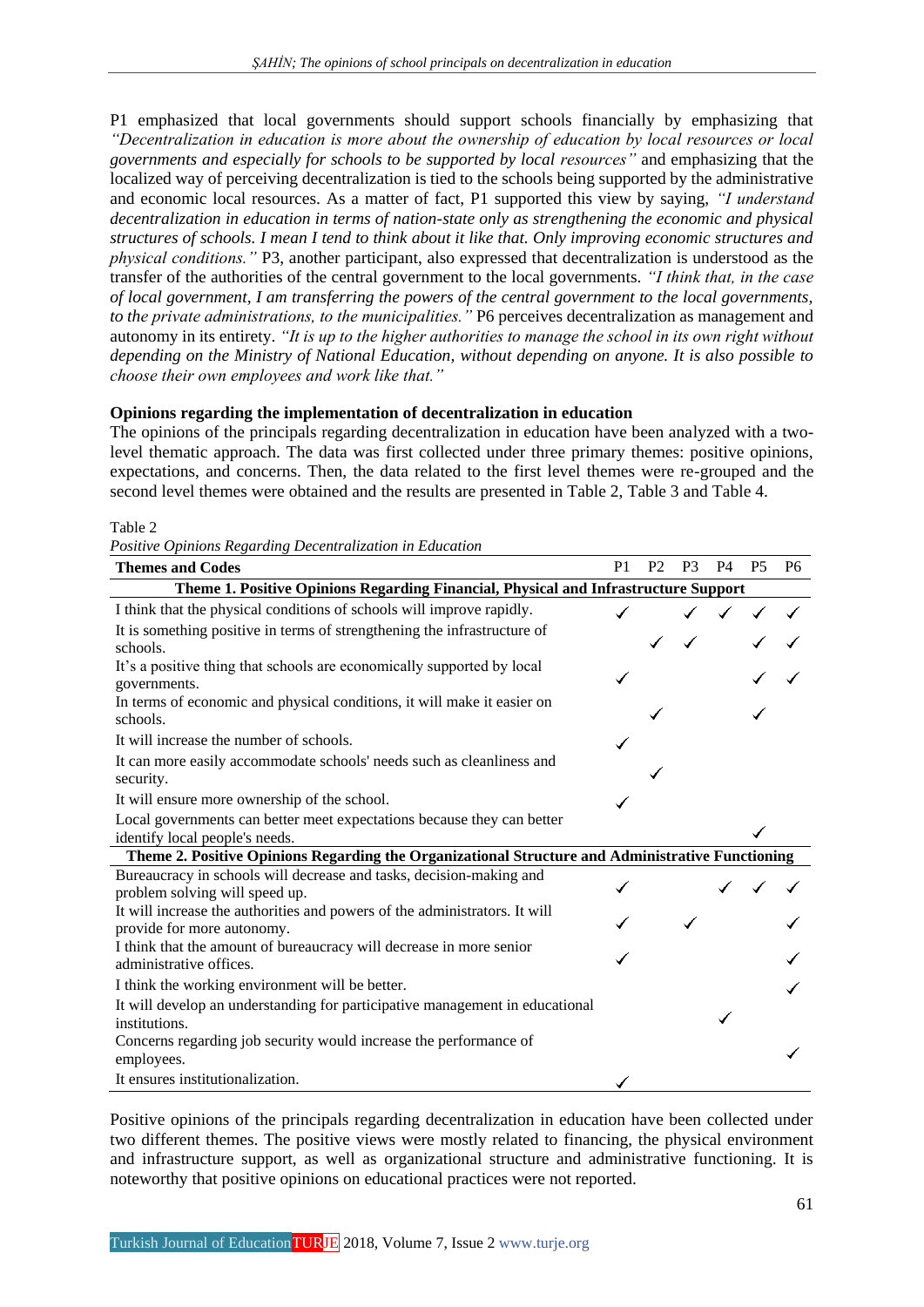With regards to financing, physical environment and infrastructure support, it was emphasized that it will quickly improve the physical conditions of schools and meet its needs. P1 stated, *"When there is decentralization in education, I think the physical structures of the schools will be improved first."* P6 said, *"This way we can get to the resource quicker. We can meet our financial needs easier. That's because currently it's really difficult for the money to reach us from the Ministry, i.e., Ankara. We, as individuals, can better meet our problems and needs. It would be better off through local governments."*  And P3 stated, *"The problem regarding the development of the physical conditions of the school is solved quicker. Students will receive better education under better conditions. In this context, I think that it will be better for our children and for our students.*"

In similar fashion, many participants emphasized that decentralization is something positive also in terms of strengthening the infrastructure of schools. P2 stated, *"When we look at the financial dimension of decentralization in education, today our schools are at financial impasse. You will not receive a donation. You will manage the school without a budget. But you will meet every need. It is contradictory to fulfill all the wishes of the parents. This is why it is no problem for the local school administration to provide cleaning needs, school security, infrastructure work or school needs. Decentralization is positive when referring to infrastructure."* P3 said, *"Now, if decentralization in education is to transfer the financial burden to these local governments and its purpose is for the Ministry to be freed of this burden and we are only thinking financially, I think it's a good thing to use local resources to provide for school needs ... For example, the relevant authority could be completely transferred to the municipalities, and the repairing, painting/whitewashing, maintenance and similar needs of the schools can be fulfilled using the resources allocated by the municipalities. I think this would be completely appropriate."* P6 said, *"This is already the biggest problem for schools and their municipalities when looking at it from a school structure or environmental standpoint. I think it would be easier to provide maintenance, repairs, additional buildings, and so on, if the biggest problems depended upon those municipalities."*

The participants also saw the fact that schools are supported economically by local governments in a positive light. In relation to this issue, some participants said:

*Regarding decentralization in education, when I think about it from an economic point of view, I do not believe that the expenses of the school are met by the parents or even civilian organizations and the local governments especially the municipalities. For example, our schools believe that repair, maintenance, electrical and plumbing expenses, paint/whitewashing and environmental management can be done easily and smoothly by local governments (P1).*

*Local governments should meet the funding of schools. It's good to be economically connected to the municipality. For example, the economic support of schools by local governments will help the principals to overcome the economic troubles of schools. Thus, school principals may have more time to engage in education and training rather than in physical space (P6).*

Other favorable views on financing, physical environment and infrastructure support that were emphasized were that schools would be more relaxed in terms of economic and physical conditions, the number of educational institutions would increase, the needs of schools such as cleanliness and security would be more easily met, schools would be better equipped and local governments would be able to better meet the needs of the public since they would be able to better identify their needs.

Regarding positive opinions in relation to organizational structure and administrative functioning, it was stated most that bureaucracy would decrease, and as a result tasks, decision-making and problem solving would accelerate. Participants who expressed similar opinions said, *"I believe that the problems would be solved quicker, at least I believe that problems will be solved quicker with NGOs and local resources."* P4 had similar thoughts: *"I find it completely beneficial for the school administration to be affiliated with local governments as their upper management. Then, the problems would be able to be solved quicker. Decision-making would be faster. I find it beneficial in that respect."* 

Another important positive view of organizational structure and administrative functioning is that the powers and authorities of the administrators would increase, and thus more autonomy would be achieved. Participants such as P1 emphasized that the authorities of the administrators would increase and in the end they would become more autonomous by saying, *"Delegation strengthens the hands of those employees involved,"* while P6 said, *"We will move more comfortably if we implement*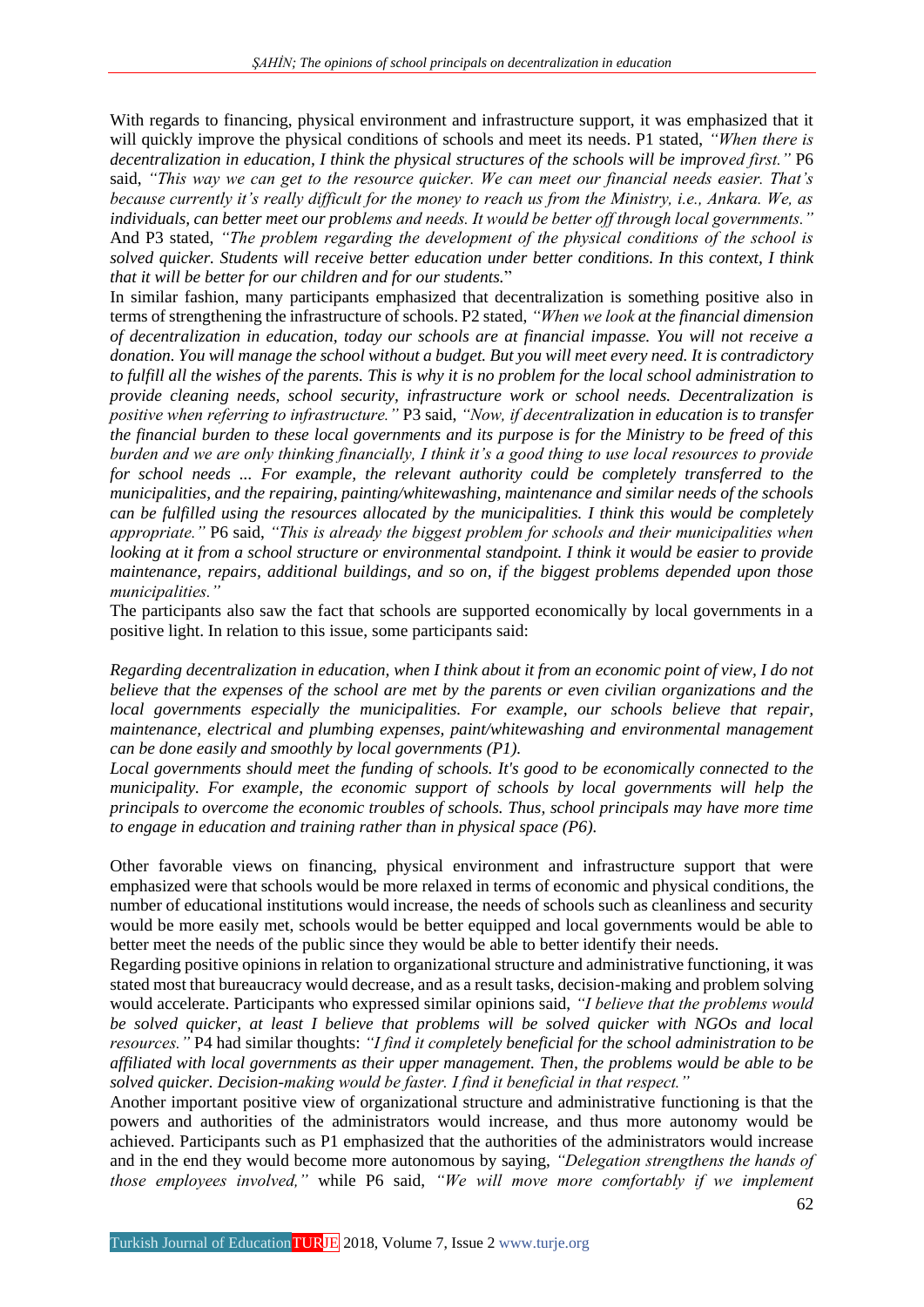*decentralization. I believe I will meet my goals easier. I believe that the importance of schools will increase even more."* 

Moreover, some of the participants emphasized that the burden of bureaucracy and centralized authority in upper management would be reduced. In this context, P1 expressed that the burden of centralized administration would be alleviated and bureaucracy would be reduced by saying, *"Of course the bureaucracy would decrease, because the burden of the centralized authority would be alleviated."*

Other positive considerations were that the working environment would be better, the participatory management approach in schools would be developed, parents would want to participate in the decisionmaking process, job security concerns would increase the performance of employees and institutionalization would be achieved.

#### Table 3

*Expectations Regarding Decentralization in Education*

| <b>Themes and Codes</b>                                                        |  | P <sub>2</sub> | P <sub>3</sub> | P4 | P <sub>6</sub> |
|--------------------------------------------------------------------------------|--|----------------|----------------|----|----------------|
| <b>Theme 1. Educational Expectations</b>                                       |  |                |                |    |                |
| The expectation of education being national.                                   |  |                |                |    |                |
| Education programs would be made at the local level.                           |  |                |                |    |                |
| Education should be offered in different languages.                            |  |                |                |    |                |
| Theme 2. Financial, Physical and Infrastructure-Based Expectations             |  |                |                |    |                |
| There must be financial decentralization.                                      |  |                |                |    |                |
| Schools' needs must be met by local authorities.                               |  |                |                |    |                |
| I expect local governments to build well-equipped schools.                     |  |                |                |    |                |
| Theme 3. Organizational Structure and Administrative Operation Expectations    |  |                |                |    |                |
| School administration should be dependent on higher institutions.              |  |                |                |    |                |
| Policies should be determined at the administrative center, application should |  |                |                |    |                |
| be local.                                                                      |  |                |                |    |                |
| Appointments should be made under the authority of the central government.     |  |                |                |    |                |
| There should be an inspection mechanism.                                       |  |                |                |    |                |
| There should be an employment authority.                                       |  |                |                |    |                |
| I expect school administrators to lighten their operating burden and to        |  |                |                |    |                |
| allocate more time to educational issues.                                      |  |                |                |    |                |
| School administrators should be more autonomous.                               |  |                |                |    |                |
| Local governments should not be given much authority.                          |  |                |                |    |                |

In Table 3, the principals' expectations regarding decentralization in education are gathered under three themes: educational expectations; financial, physical environment and infrastructure based expectations; and expectations regarding organizational structure and administrative functioning.

The most frequently expressed expectation for the education system is the protection of the national structure of education. With the exception of one principal, all other principals emphasized that the education is national. In this context, it was emphasized that the central government should transfer the educational activities outside the national education policies and curricula to local governments, especially if education programs should be at a national level. P1 shared their expectation by saying, *"I mean, as long as there are educational programs, there is no trouble in carrying out this work with local administrators or local staff as long as there are joint programs. In other words, I come from the point of view that education is national."* Some other participants expressed their thoughts on this subject as follows:

*On one hand, we are a nation with a history of around 2,000 years. We need to implement education in this country that will convey this history and culture. When we look at America, if everyone in America says I am American, we want everyone in Turkey to say I am Turkish. This is all we want. We do not pay attention to anyone's race... I think that we need the establishment of an education system ensuring this and a national education system and that these rules should be applied in the same way in the whole country (P2).*

*When it comes to what I think regarding decentralization in education, I think it is absolutely necessary to have a national education policy, even if some degree of decentralization will happen. I advocate that education is national and I defend that this nationality should always exist (P4).*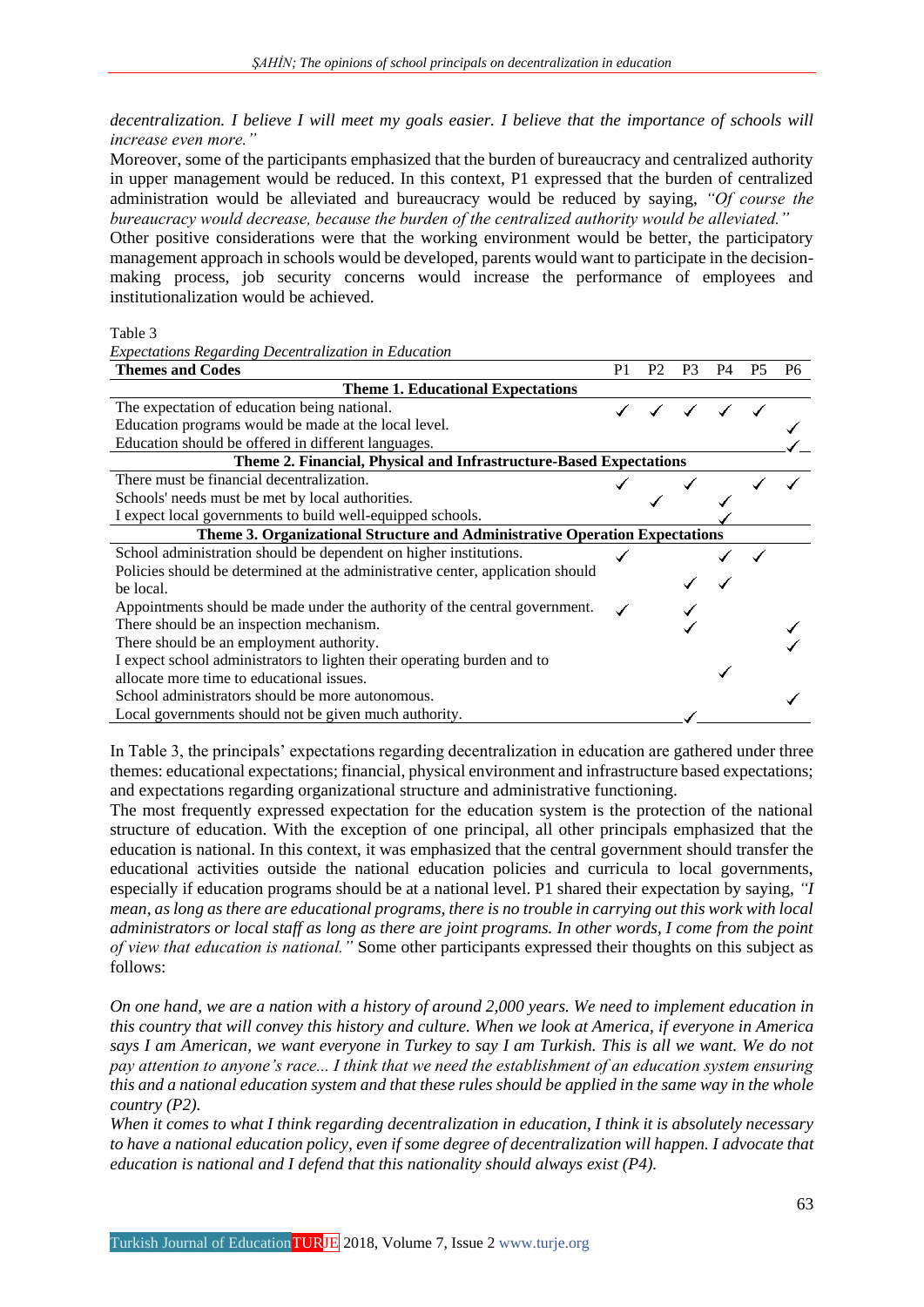Contrary to other participants, one participant expressed the expectation that the educational programs could be determined at the local level and that the training could be carried out on a separate basis. P6 stated, *"I positively embrace it. If we have schools in other countries for our people living in foreign countries, there could be different kinds of education and programs created here. I do not think this will cause a problem. If it is not politically provoked, I do not think it's going to be a problem. They probably think that at the top. It is their only fear. There is concern that this language will be provoked and used for other purposes. Different languages are already spoken now anyways. There is no issue here. The second is that even as a southeasterner I do not think people will be educated in their own language. I do not think it is going too far. I do not know. I am saying this particularly for Turkey. You know the current climate in Turkey. Songs used to be sung in Kurdish. There was no ban on Kurdish songs. It was legal, but there wasn't much more. There was no demand. They listened, and that is okay. Of course, it is better to listen in your own language. Just like going to another country and speaking Turkish is a problem and it is difficult. Let people here speak in Kurdish and speak in Armenian. Let them talk about whatever they want. I support this."*

In the context of financial, physical environment and infrastructural expectations, the highest expectation of decentralization was at the financial level. One of the participants, P1, stated, *"Autonomy is economic and as I said, it should be in other areas, especially in the economic area. Autonomy in the administrative sense must be under a central authority."* He emphasized that autonomy should only be in economic terms. P3 said, *"Yes, if decentralization in education is only considered as financial. This would be nice. I think it would be a positive thing is the Ministry would send money and resources to municipalities and special provincial administrations and resolve school needs through these resources."*

P2 touched on decentralization in education supporting infrastructure and superficially meeting school needs as being a positive thing by saying, *"Decentralization in education is generally positive when we really look at it, but because of the geographical location and the geopolitical importance of Turkey, different polarizations or different social characteristics between east and west and north and south have emerged, and decentralization is only positive in terms of infrastructure work, since there will be a differences in the west and the negative consequences of the understanding of local governments and the pressure on the staff will create pressure in this direction. Therefore, it is not a problem for the school to provide the local government with its school needs, such as the cleaning of the school, its security or its infrastructure or the school's needs."* P5 shared similar thoughts by saying, *"If municipalities are to meet the needs of the schools and they are able to meet students' needs immediately, then there will certainly be progress in education."*

Another expectation regarding financial, physical and infrastructure support is to build schools equipped by local governments. Regarding this subject, P4 expressed his expectations with the following words, *"Since the aim here is to prepare the best for future national education policies in line with the interests, wants, needs and abilities of the children directly entrusted to us, I believe that local governments should be built and equipped for this very purpose. I would like the schools to be built in such a way that they will cover all the social and athletic cultural fields within this goal, and that all their needs will be fully met in the subsequent educational and training processes."*

Regarding organizational structure and administrative functioning, the most frequently expressed expectation was that school administrations depend on higher up institutions. Among participants, P4 expressed this thought by saying, *"The school administration should depend on a higher up."* P1 expressed the view that *"Autonomy should be under a centralized authority in the administrative sense"* and expressed their expectation stemming from anxiety by emphasizing that schools should be connected to central government in administrative terms. P5 emphasized his thoughts by saying, *"It is unthinkable that school principals are in such a place that they would give no accountability to anyone."*

Another expectation expressed regarding organizational structure and administrative functioning was regarding policies being determined by the central government and only application was to be at the local level. P3 showed that the concept of localized application was a sensitive topic and that there are concerns regarding the educational policies. Regarding this, P3 stated,

*For once, Ministry of National Education, the state, should have a basic education policy. This must be determined from the ministry, the center. But I think that authority can be delegated for application (P3).*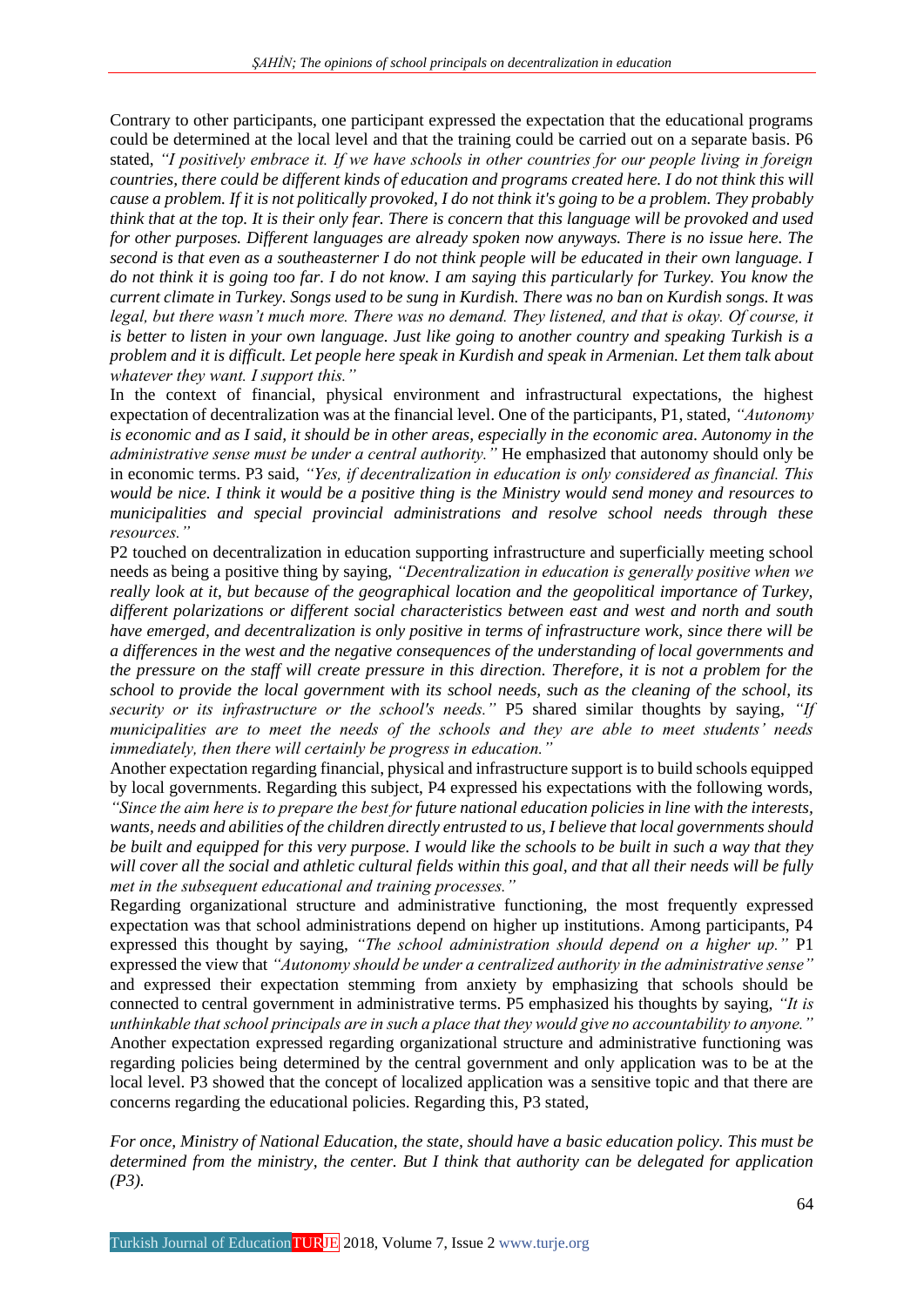*Education can be decentralized. A number of problems can be solved through local governments. But I am not in favor of giving authority to local governments for educational policies. Their views can be taken into consideration. These opinions should be assessed at National Education Councils, and of course, as it is currently done, a national policy should be established and disseminated to the country for application and not just staying on paper (P3).*

*I definitely would say that the basic policy of national education should be determined from the center, taking into account the views of the employees. It certainly should not be compromised. Otherwise, I think it will be very difficult in this country (P3).*

P4 had similar thoughts. *"Whether or not this is a nation state, I believe that there should be a national education policy. Absolutely. That is because not much is all that important, but the concept of nationality is necessary in order to sustain the nation forever. But in practice, there may be decentralization in decision-making processes. Local administrators at the lower levels may think a bit more independently, more autonomously. But I certainly think that the national education policy applied throughout the country should be determined from a center, that it should not deviate from it, and that it should be strictly adhered to."*

Another expectation was related to appointments and transfers of the staff. Two participants emphasized that the appointment and transfer authority should be in the central government because of the politic concerns such as political favoritism. In this regard, P1 stated that the central government should designate administrators by saying, *"I am of the view that the administrators still be determined by the centralized authority. Autonomy in an administrative sense should be under a centralized authority."* In addition, it was stated that the centralized administration is beneficial in terms of providing intercity coordination in appointments. P3 clarified this issue by stating, *"Tomorrow, the teachers will think about this. Let's say I want to be appointed from City A to City B. But if it depends on the local government there, perhaps they do not want me, etc. We need to talk about these things too. A specific basis of everything must be defined. In this regards, the opinions of local governments can be taken into account, but the last word, in terms of appointments, should come again from the center."*

Some of the participants addressed the need for an inspection system regarding decentralization. Participants who commented on this issue pointed out that an effective supervision mechanism should be implemented if there were to be decentralization in education. In this regard, P3 touched on the idea that central government should supervise employees by saying, *"Central government have to measure and inspect. I am not convinced that in our country it would be very objective in the local government."*  Indeed, it can be argued that not meeting this expectation is due to a lack of confidence in the inspections carried out by local governments. As a matter of fact, P3 shared that local governments may not act objectively in their supervision of the application. P6 expressed the idea of a supervision system as follows. "*When saying it is connected, we need an inspection mechanism. A higher up must be linked to this, i.e., to the Ministry of National Education. That is to say it does not need to be connected in everything. I am not talking about implementing their orders. I am just talking about needing to be connected to the inspection mechanism operation."*

As for the other expectations, they are related to school principals being empowered to be more autonomous and that their workloads can be supported through the help of assistants, so that they can spend more time on educational matters and lead educationally. It was also emphasized by one of the participants that local governments should not be given much authority.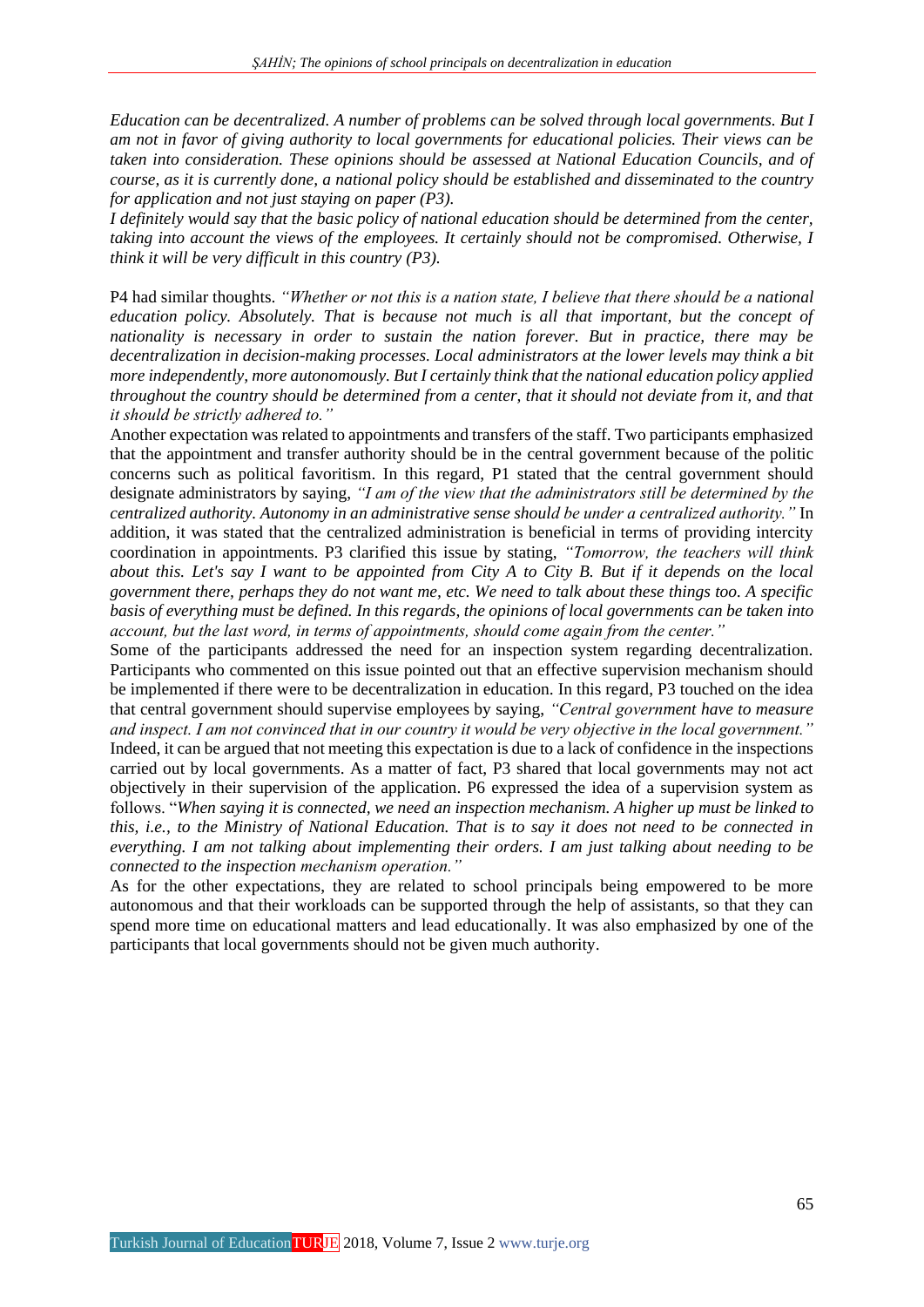Table 4

| Concerns Regarding Decentralization in Education                                         |                |                |                |           |           |    |  |  |
|------------------------------------------------------------------------------------------|----------------|----------------|----------------|-----------|-----------|----|--|--|
| <b>Themes and Codes</b>                                                                  | P <sub>1</sub> | P <sub>2</sub> | P <sub>3</sub> | <b>P4</b> | <b>P5</b> | P6 |  |  |
| <b>Theme 1. Concerns Regarding Educational Practices</b>                                 |                |                |                |           |           |    |  |  |
| Concern that curricula will stray from the national level                                |                |                |                |           |           |    |  |  |
| Concern about politics in education                                                      |                |                |                |           |           |    |  |  |
| Concern for each local government to determine its own educational policies              |                |                |                |           |           |    |  |  |
| Concern for political pressure on education reducing the quality of education            |                |                |                |           |           |    |  |  |
| Concern that political pressures on education would make it difficult for                |                |                |                |           |           |    |  |  |
| students to be disciplined                                                               |                |                |                |           |           |    |  |  |
| Theme 2. Concerns Regarding Finance, the Physical Environment and Infrastructure Support |                |                |                |           |           |    |  |  |
| Concern that schools would place an extra economic burden on local                       |                |                |                |           |           |    |  |  |
| governments                                                                              |                |                |                |           |           |    |  |  |
| Theme 3. Concerns Regarding Organizational Structure and Administrative Functioning      |                |                |                |           |           |    |  |  |
| Concern for employee job security and employment                                         |                |                |                |           |           |    |  |  |
| Concern that performance will be ignored                                                 |                |                |                |           |           |    |  |  |
| Concerned regarding unethical practice, favoritism and mobbing                           |                |                |                |           |           |    |  |  |
| Concern regarding favoritism in appointments                                             |                |                |                |           |           |    |  |  |
| Concern that local governments would intervene in the autonomy of school                 |                |                |                |           |           |    |  |  |
| principals                                                                               |                |                |                |           |           |    |  |  |
| Concern regarding disturbing peace in the workplace and a decline in the                 |                |                |                |           |           |    |  |  |
| productivity and performance of employees                                                |                |                |                |           |           |    |  |  |
| Concern that it would be difficult to employ staff with political leanings               |                |                |                |           |           |    |  |  |
| Concerns regarding low-cost employment by local governments                              |                |                |                |           |           |    |  |  |
| Theme 4. Concerns regarding Politics                                                     |                |                |                |           |           |    |  |  |
| Concern regarding the deterioration of the nation-state structure                        |                |                |                |           |           |    |  |  |
| Concerns that local governments would put administrative pressure on                     |                |                |                |           |           |    |  |  |
| educational institutions                                                                 |                |                |                |           |           |    |  |  |
| Concern that schools would be instrumental in conflicts between power                    |                |                |                |           |           |    |  |  |
| groups at local level                                                                    |                |                |                |           |           |    |  |  |
| Concern that there would be different educational policies at the local level            |                |                |                |           |           |    |  |  |
| Concern regarding the weakness and ineffectiveness of opposing political                 |                |                |                |           |           |    |  |  |
| structures                                                                               |                |                |                |           |           |    |  |  |
| Concern that political pressures on educators would increase                             |                |                |                |           |           |    |  |  |
| Concern that local administrators would behave in a populist fashion                     |                |                |                |           |           |    |  |  |

The negative opinions principals hold of decentralization in education have been gathered under four themes: concerns regarding educational practices; concerns regarding finance, the physical environment, and infrastructure support; concerns regarding organizational structure and administrative functioning; and concerns regarding politics.

The most frequently expressed concern regarding educational practices was that the curricula would stray from the national level. Participants believe that, with the decentralization of the education system, the curricula would be determined by the local government, thus detracting the education system from the national level and damaging the structure of the state. This suggests that there are political concerns underneath the concerns regarding the decentralization of the education system. P4 states that he is concerned about this: *"Education must be national. If education is not national, different generations would arise from the different cultures. I think that some negative aspects could occur when trying to be a nation. If there is not a national education policy, as I said, think of a chain link that is contrary to the others, contradicting with each other, just as it was in Ottoman times. The chain links would all be going in different directions. So there would not be integrity. In other words, if we want to get to where we want to get, the goal we want to reach, we have to have integrity within all of the links of this chain."* Another concern was the politicization of the education system. P2 clearly expressed this concern by saying, *"The neighborhood president from the ruling political party would immediately see himself as the boss of the school. Or, in any regards, those voting for this political party would see themselves as the boss of those who work at the school."*

Another important concern expressed was that each local government would have its own educational policy. In this regard, P3 stated, *"If every local government would determine National Education policies through its own eyes, this would be wrong."* P6 expressed their concern that different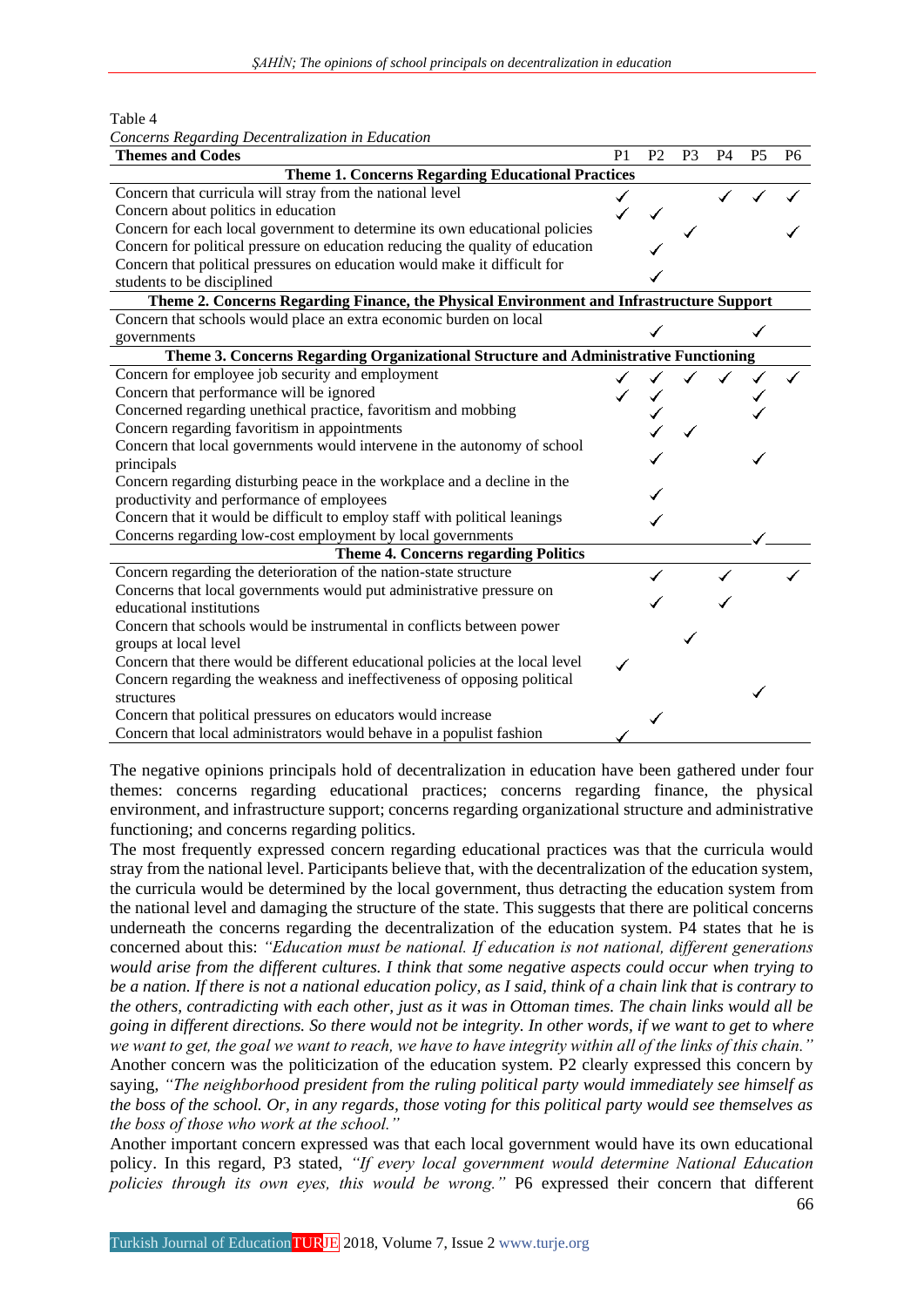educational policies might be implanted throughout the country by saying, *"If we were connected to municipalities, this could be a problem. I think that things might change according to political views."* Furthermore, P2 stated, *"Political parties in some provinces, especially those that are geopolitical or population dense, and that are more industrialized, would fight more for local governments. That is because everything stems from there. A party that obtains local political powers in those provinces would have the power to determine education policy altogether. This, of course, would give them the opportunity to raise up generations more sympathetic to their own views."*

Other concerns related to the education system were the concerns that political pressures on education would undermine the quality of education and make it difficult to discipline the students. P2 expressed their concerns about these issues as follows. *"In an undisciplined environment it would not be possible to educate and the student would be most negatively affected here. That is because a parent who puts pressure on the teacher would not end up seeing the teacher as an authority figure. I think that they would see them not as a person to be respected, but rather as a person to be bossed around, and as a result a disorganized educational environment and the education that would also emerge from that disorganized educational environment would result in an unsuccessful educational experience."* With regard to disciplining students, P2 also said, "*When we think about the student, there might be a situation that prevents us from disciplining the student at all. This is because the student and their parent might reach out to the local governments in various ways and put pressure on the teacher and the school through the local government."*

Regarding concerns about finance, the physical environment and infrastructure support, only education institutions were concerned about placing an extra economic burden on local governments. In this regard, P2 said, *"Local governments would see it as a plus, because they would have a say in the educational institutions that are raising up the future generation, and on the other hand, they would see it as a negative burden due to the financial burden that comes with it. Concerns might arise if the schools were not able to come up with sufficient finances from the centralized budget and as a result the schools not being able to meet their real needs. In that case, they would have a greater burden."*

In the context of concerns regarding organizational structure and administrative functioning, the fact that all participants raised the concern of employment and job security is important. Regarding this, participants expressed their concerns on several occasions (25 times) even while talking about different issues. In this respect, it was the most frequently expressed concern in the study. In terms of the job security, they emphasized concerns regarding job security due to political favoritism and they were not open to decentralization in education. Some of the participants say those:

### *I would guess that everyone's mutual concerns would be job insecurity and finances (P1).*

*The decentralization of appointments and the relocation of training staff, I think, would have a negative and not a positive effect on education. That is because local governments would follow their political leanings, and, as a result, they would end up applying pressure only on people who are opposed to their own political leanings while tolerating whose who agree with them. Appointments and relocations would be completely personal, completely politicized. This would destroy educational peace of mind and unity. As injustices against educators would come to light, it would demoralize other educators. They would end up preferring not to work (P2).*

*Teachers would have a heap of concerns. The first concerns would be in relation to job security. Teachers who do not do their job very well would think about what would happen to them. Or even if they do their job well, they would directly try to make overtures to the local administrative authority. I don't know, they would spend a lot of efforts keeping their places. I would rather wish that these efforts be used for education and teaching (P3).*

*Staff may be concerned politically if decentralization were to come about in education. That is, if local political authorities appointed school principals due to decentralization, or if the local political authorities have a very clear influence over the educational institution, the teachers might be concerned politically or they might be constantly concerned about job security. Teachers need to have 100% job security. Again, if local political authorities were completely empowered, they could emerge as a tool to put pressure on school principals. I am concerned about the influence these political powers in local governments would have on the appointment, relocation, and advancement of school principals (P4).*

*As local governments change, if the parties change, they might cause problems by changing the school administration. If continuity is important in education and if anyone coming to power considers*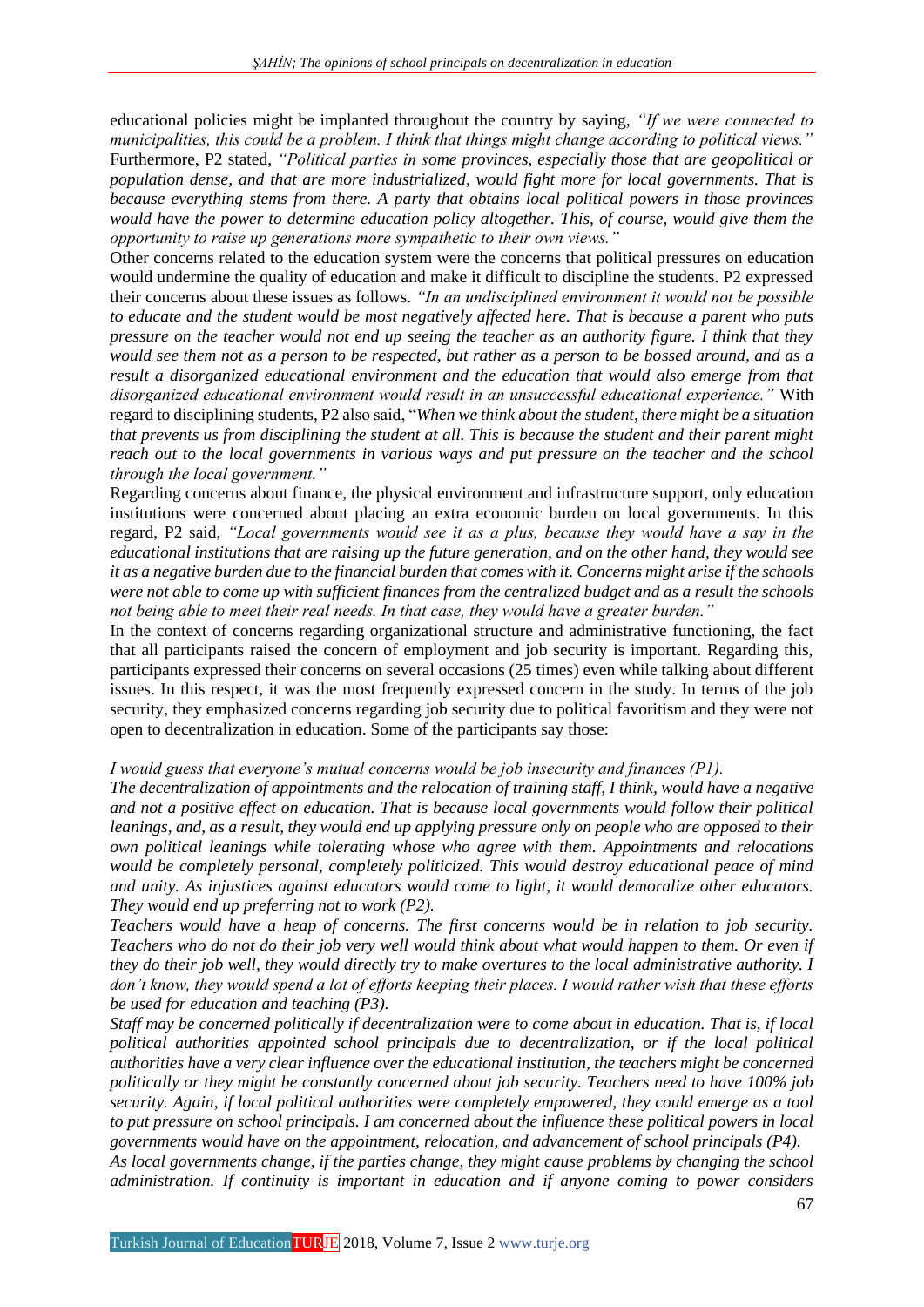*changing the school administration and their teachers, why not place my buddy, sergeant, or relative there. If they would not protect the social security of educators, it would not be good if speaking from an educational point of view. We really do not like this guy. If there were thoughts such as today this person treated my relatives bad so I'm going to fire him, we're paying this person any way, it's going to result in bad things happening. It would cause trouble. Employees would not be able to be free then. Teachers need to be free in these kinds of things. When the teacher concentrates on a lot of things, s/he would not be very productive, because s/he would not be able to attend to the people in the class. For this reason, teachers would not be able to teach children freely when they are in places where they feel themselves threatened with such things. That's what I think. (P5).*

*I am concerned with them if they were to be tied to municipalities. I would say that municipalities might cause political problems when elections are held. There might be a constant change in administrations. That is my only concern. Just as I said, I think workers might be concerned about losing their jobs for political reasons (P6).*

Another important concern expressed regarding organizational structure and administrative functioning was that performance could be ignored. Among the school principals who commented on this, P2 referred to the fact that the politicization that decentralization could bring may lead to unchallenged appointments, thus increasing the employment of non-performing and incapable administrators and teachers. *"In the school where our child goes, is the teacher really working because s/he deserves it or because s/he agrees with the administration politically? Is this person really productive and giving his/her all? Or if s/he's not is it simply because of s/he is close to the authorities? We would be concerned about this."* P2 also believes that politics and political performance would be emphasized. *"I think that local governments would be active in educational institutions, their initiatives would be more active, and so that it would become compulsory for people to work wherever their leanings line up with the local government. I think that political views and political leanings would take preference over qualifications and performance."* P5 mentioned that qualifications would be ignored and people finding jobs based on who they know would become widespread by saying: *"Everyone knows someone who has political power or someone who carries out those things that I said. There's definitely someone who s/he is buddies with or who was his sergeant. ... S/he says I know a teacher here. S/he says we should employ him. It becomes something that they are going to take care of. Such a problem could arise."*

There was also concern that unethical practices, mobbing and favoritism would increase. P2 expressed that concern by saying, *"I am worried that if decentralization in education came into being, it would not be able to ensure objective criteria."* P5 said, *"With decentralization, when a different administration were to come into power, the first thing that comes to mind is, let's say, if the person in power goes and another person comes in, there would be a very painful injustice without any consideration for what people do. I mean as school principals. Think about this. You are assigned to an exam, but what happens when those places are looked after by proxy? For example, people who are close to the current power would be assigned. People also think that rewards would also be based on this, and this is often talked about. This is something frustrating. Or there is a complaint filed against the teacher. This would end up being a lot simpler. I did not like the teacher's thought on that; I was sick of this guy. Let's fire this guy from the school."*

Another concern addressed in the context of favoritism was the non-objective practice of appointments. P3 expressed their thoughts as follows. *"For example, with appointments, it is absolutely necessary for the local commission to make a statement regarding my appointment, to make some arrangements to prevent subjective rather than objective decisions. Otherwise, I think that if we gave too much authority to local governments, it would be unbearable."*

Another concern was the concern that local governments would interfere with the autonomy of the school principals. In this regard, it was thought that the powers of the administrators would become restricted. P1 expressed their thoughts on this issue by saying, *"Even if we were having so much trouble with the central government, I think that our place of action would be further restricted when local governments are concerned. The administrator, who is constantly prevented from working in this restricted place of action, would no longer attempt to work anymore after 3 months, 6 months, 1 year, after a certain period of time."*

Other concerns emphasized the deterioration of employee comfort and a decrease in the productivity and performance of the employees. In addition, there is concern that it would be difficult to employ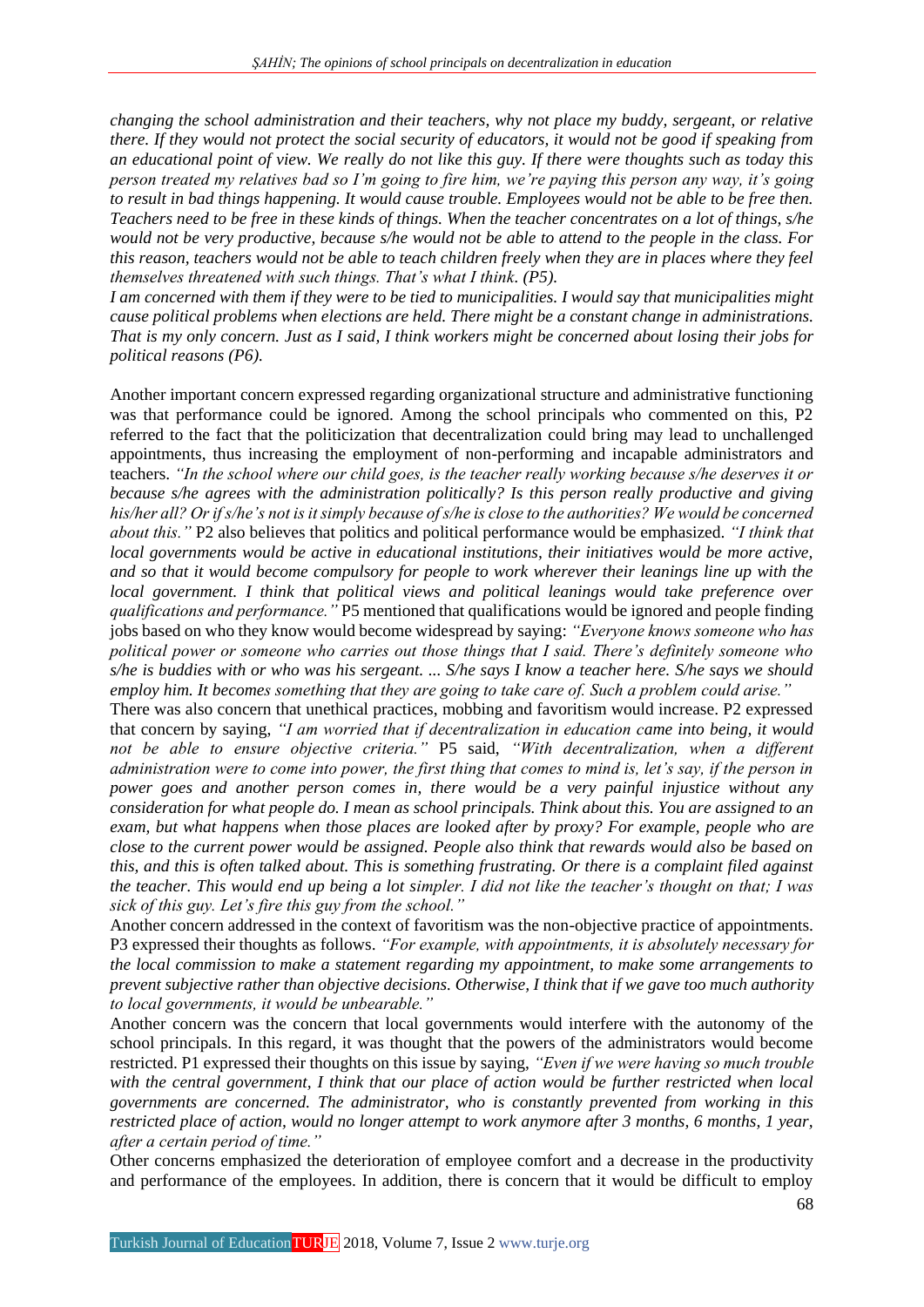people who have political leanings and that local governments might be able to operate a cheap labor force. In relation to this subject, some participants said:

*There would be parental pressure. I do not believe that a very productive environment would emerge. This, of course, would ruin people's comfort. People would become less productive as the business would fall apart. In short, I think that political opinions and political leanings would prevent qualification and performance. Like I said, what I care most about this matter is personnel relocation and appointment. It stems from the concern that local admissions would act subjectively. Because of this concern, people would not be able to work in peace (P2).*

*If the school were to be a source of revenue, the municipalities would want to manage the school. If schools were wretched and a money source was not coming to the schools, they would not want to invest in the schools ... Let's say that this school's budget is 1000 TL. This would be cost 600 TL for personnel. They would say to the school principals: Friends, we are going to find teachers who will work here cheaper. Newly graduated teachers. They might say we should get some of these kinds of teachers (P5). I think that if you were to tell the teacher something, tomorrow it would cause pressure to be put on us. Or when we request something, we might worry that they would reply I have a lot of support behind me and we don't care about your request, so we're not going to fulfill it (P2).*

The last theme regarding concerns expressed was regarding negative thoughts stemming from politics. Under this theme, the most frequently expressed concern was the concern of harming the state structure. P2 talked about decentralization in education unitarily harming our state structure by saying, *"Of course you can have a sense of power when you are the arbiter, as if I have the money so you need to listen to me. Then, I can manage the educational institution in the way that I want, and they end up acting out of that logic leading them to create an education system according to their own opinions leading them to even unitarily deteriorate our current structure. In other words, this is not the case for every municipality but if we look at our country as a whole, we can see that this is the case at least with some of our provinces."* Similar considerations were conveyed by P4 by saying, *"In fact, it is absolutely useful for the school's administration to be affiliated with local governments as a higher administration. However, as I have just pointed out, in some parts of our country due to the reality of terrorism in our country, we are anxious and worry. Normally, if this terrorism were not to be around us, it would be very helpful to have schools affiliated with a local higher authority. I also believe that this is the case in Europe. Then, problems would be able to be solved more quickly. Needs can be met quicker and faster. Decision-making can be quicker. I find it useful in that respect. But as I said, I do not think that there are separatist movements in some parts of our country that will bring beneficial results to our country in those regions. I am concerned about that ... I would be concerned about preserving the integrity of this country as I mentioned at the beginning."*

Another political concern was related to the fact that the local governments may have a say in schools. In this regard, P2 was stressed that politicians would try to put pressure on schools and people and schools close to the local government in power would try to take advantage of educational institutions by saying, *"Local governments would have a say in schools which are preparing the future generation... Of course, unfortunately, there would also be people and institutions who would want to take advantage of them. There are those types of people, but there are also institutions who really are in it just to please God. Of course, there would be conflict between the two. Those with similar interests as the local government would of course work to take advantage of them and profit from them. Which is what I think would happen in the end."*

Another thing that was also mentioned was that educational institutions might be disturbed by the fact that at the level of local governments, power groups could be used as a tool in conflicts, different educational policies at the local level could be developed, and they might not be able to be held in a structure with opposing politics. In addition to this, there was a concern expressed that the political pressure on educators might end up increasing, the pro-political teachers and the parents might end up putting pressure on the educators, educators' peace of mind would be destroyed and local administrators might take a populist approach.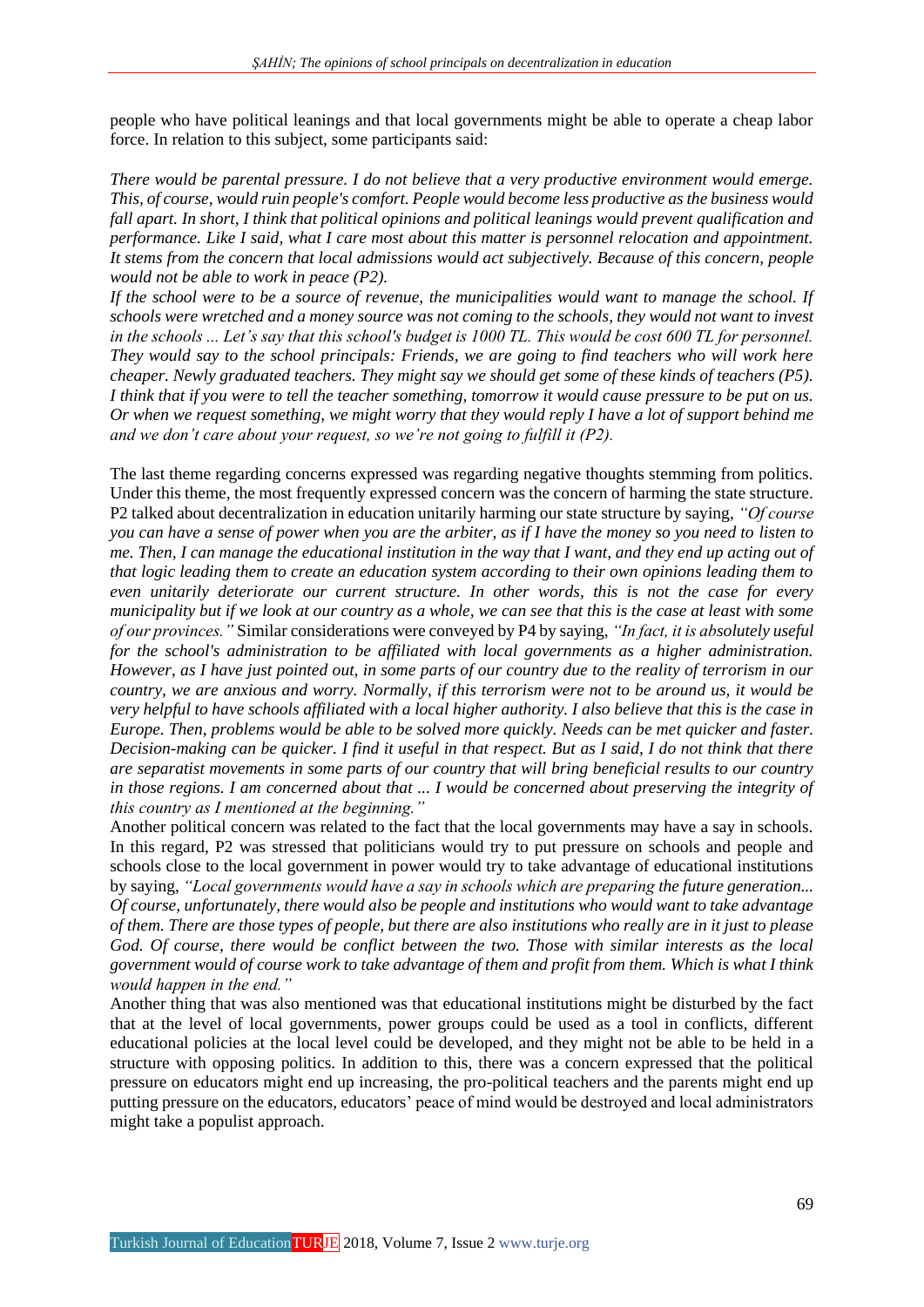## **Opinions regarding how decentralization in education would be beneficial**

Opinions regarding how decentralization in education would be beneficial in Turkey were gathered under five themes: suggestions related to the political structure, suggestions related to organizational structure and work, suggestions related to funding, physical environment and infrastructure support, and suggestions related to educational practices and proposals regarding the inspection system.

Table 5

*Opinions Regarding How Decentralization in Education Would Be Beneficial*

| <b>Themes and Codes</b>                                                         | P <sub>1</sub> | P <sub>2</sub> | P <sub>3</sub> | <b>P4</b> | P <sub>5</sub> | P <sub>6</sub> |
|---------------------------------------------------------------------------------|----------------|----------------|----------------|-----------|----------------|----------------|
| <b>Theme 1. Political Suggestions</b>                                           |                |                |                |           |                |                |
| There should not be political pressure on the school or its employees.          |                |                |                |           |                |                |
| There should be no political favoritism in the school.                          |                |                |                |           |                |                |
| We should have a democratic legacy as a country.                                |                |                |                |           |                |                |
| Authorities and resources should be transferred to local governments.           |                |                |                |           |                |                |
| Local governments should not be political.                                      |                |                |                |           |                |                |
| Separatist terror should end.                                                   |                |                |                |           |                |                |
| Schools should be connected to the center in terms of its basic policies.       |                |                |                |           |                |                |
| Theme 2. Suggestions on Organizational Structure and Administrative Functioning |                |                |                |           |                |                |
| Appointment, relocation and firing should be based on an objective attitude.    |                |                |                |           |                |                |
| The principal and stakeholders should manage the school.                        |                |                |                |           |                |                |
| The autonomy of schools should be increased.                                    |                |                |                |           |                |                |
| Employee rights should be increased.                                            |                |                |                |           |                |                |
| There should be job security.                                                   |                |                |                |           |                |                |
| The principal should be the president of the school board.                      |                |                |                |           |                |                |
| There should be educated people at the head of the school's board of            |                |                |                |           |                |                |
| directors.                                                                      |                |                |                |           |                |                |
| Educational administration is a professional occupation.                        |                |                |                |           |                |                |
| The principal should be engaged in educational issues.                          |                |                |                |           |                |                |
|                                                                                 |                |                |                |           |                |                |
| The opinion of the principal should be taken into account, but s/he should not  |                |                |                |           |                |                |
| have full authority.                                                            |                |                |                |           |                |                |
| At the workplace, the school administrations should be autonomous.              |                |                |                |           |                |                |
| Personnel employment and appointments should be made by central                 |                |                |                |           |                |                |
| government.                                                                     |                |                |                |           |                |                |
| The school principal should be appointed by the school stakeholders.            |                |                |                |           |                |                |
| Schools should still be attached to a higher institution. They should not be    |                |                |                |           |                |                |
| fully autonomous.                                                               |                |                |                |           |                |                |
| The number of school staff and administrators should be increased.              |                |                |                |           |                |                |
| Theme 3. Suggestions on Financial, Physical and Infrastructure Support          |                |                |                |           |                |                |
| Local governments should provide financial, physical and infrastructure         |                |                |                |           |                |                |
| support to schools.                                                             |                |                |                |           |                |                |
| There should be financial (economic) autonomy.                                  |                |                |                |           |                |                |
| New schools should be built.                                                    |                |                |                |           |                |                |
| <b>Theme 4. Educational Practice Recommendations</b>                            |                |                |                |           |                |                |
| The curriculums should be determined by the central government.                 |                |                |                |           |                |                |
| Curricula should be national, with some flexibility.                            |                |                |                |           |                |                |
| Education policies are determined by central government.                        |                |                |                |           |                |                |
| Theme 5. Suggestions for the Inspection System                                  |                |                |                |           |                |                |
| Employees should be objectively assessed.                                       |                |                |                |           |                |                |
| There should be a centralized investigation center, but it should take into     |                |                |                |           |                |                |
| account stakeholder views as well.                                              |                |                |                |           |                |                |
| The investigation policy should be determined by the central government, but    |                |                |                |           |                |                |
| delegation can happen in practice.                                              |                |                |                |           |                |                |
| There should be internal and external inspection. The school principal should   |                |                |                |           |                |                |
| do the interior inspection. Higher institutions or independent organizations    |                |                |                |           |                |                |
| should do the exterior inspection.                                              |                |                |                |           |                |                |
| Schools should be supervised by local governments.                              |                |                |                |           |                |                |
|                                                                                 |                |                |                |           |                |                |

Regarding politically motivated suggestions, two participants pointed out that there should be no political pressure on schools and employees, as local governments might want to have a say on schools.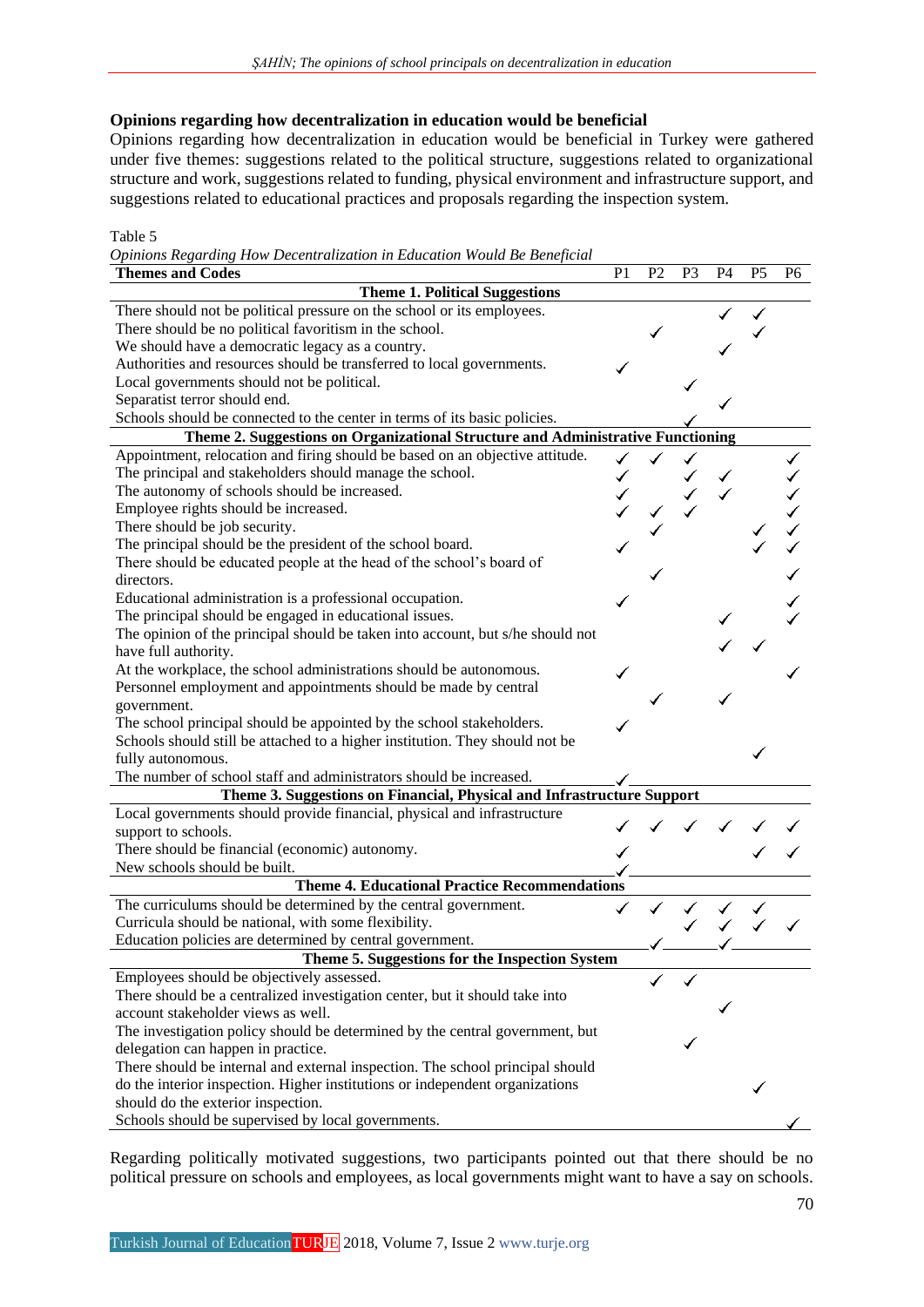P5 said, *"They shouldn't be too familiar with too many parents. That is, they shouldn't be too familiar with parents or politicians outside the school. The first person of responsibility should be the school principal. The school principal shouldn't be trampled on, and the principal should be able to prevent political pressure. If they are, perhaps the problem can be reduced politically."* Similarly, it was mentioned that there should be no political enthusiasm in schools. It was touched on that favoritism might come about as local governments might want to be influential in the school administration. P5 said this about the subject. *"From a political standpoint, there should be equal spending on schools. If one school has a lot of investments made on it and yet there is a problem with the heating of another school and it is not taken into consideration, if they are not treated equally, it will always cause problems politically."*

Other politically motivated suggestions were to be able to have democratic maturity, to delegate authority and resources to local governments, to remove local governments from politics, to finish off separatist terrorism, and to have the basis of schools connected to a centralized authority politically. Some of the participant opinions on this subject were as follows:

*I believe that this separatist terrorism in our country should be finished off before anything happens regarding decentralization in education. As I said before, for me that is the first condition that must be met... I think that attention must be paid to separatist terrorism (P4).*

*The municipalities should be removed from politics. There shouldn't be a president of party A and the president of party B in the municipalities. I think there should be candidates. Candidates would be selected. The mayor's office would not be political. It would be removed from politics (P3).*

With regards to suggestions related to organizational structure and administrative functioning, one of the most emphasized issues was to display a qualification based objective attitude in terms of employment, appointment, relocation and firing. In this regard, P2 touched on the need to be wary of abuses in appointments by saying, *"Yes, I mentioned it at the beginning. Once work conditions and relocation conditions and administrator appointment criteria are objective, precise, and clear and people can work in their institution comfortably, that is, when they stop worrying about whether or not they will be drug around or that they would employ me and do this or that, then it will be positive for authority to be delegated to local governments and for the local governments to meet the needs of the schools."* P6 touched on the need for firings to be objective by stating, *"Firing should be done using objective criteria, and observing based on objective performance standards. No one should be wronged. I* worked in a foreign company before becoming a teacher. No matter how people they fired, they fired *them rightly and if necessary paid them a severance wage."* P6 again mentioned that firing should not be done by the school administration but rather by a higher up institution by saying, *"I think that the authority for firing should not be delegated. But, of course, the school board can prepare and give the necessary paperwork, documents, and recommendations to the higher authority, that is, the inspection mechanism. The inspection mechanism could be a judicial board. I would say that they'd evaluate it and make a decision based on that. The same would be done in a normal disciplinary investigation. So at the place of employment, the school administration should be autonomous. It should be able to employ but only make suggestions based on objective criteria regarding firing."* Similarly, P3 and P1 emphasized that the recruitment of personnel should be both loyal and objective. In this regard, P3 stated, "*When administrators are appointed, it should be based on objective criteria rather than my man, your man ... A system should be established that is based on objective criteria that can distinguish one who does his or her job and one who does not, and everything should be demanded from a teacher. Only by doing this would it gain momentum."* P1 said, *"Educational institution administrators should also be appointed by independent committees, giving importance to qualification and their career, and the exam should never be overlooked."*

Regarding suggestions made about organizational structure and administrative functioning, one of the most mentioned was related to the management of schools by a board of directors consisting of its principal and its stakeholders. In this regard, P4 stated that it would be beneficial to the school to be ran by a school board made up by its stakeholders by saying, *"The school should not be managed only by the school principal. That's how it used to be. Schools should definitely be managed together with its stakeholders according to a participatory management understanding. It could be a school board. The board of directors could be made up of the school principal, a representative of its stakeholders, a*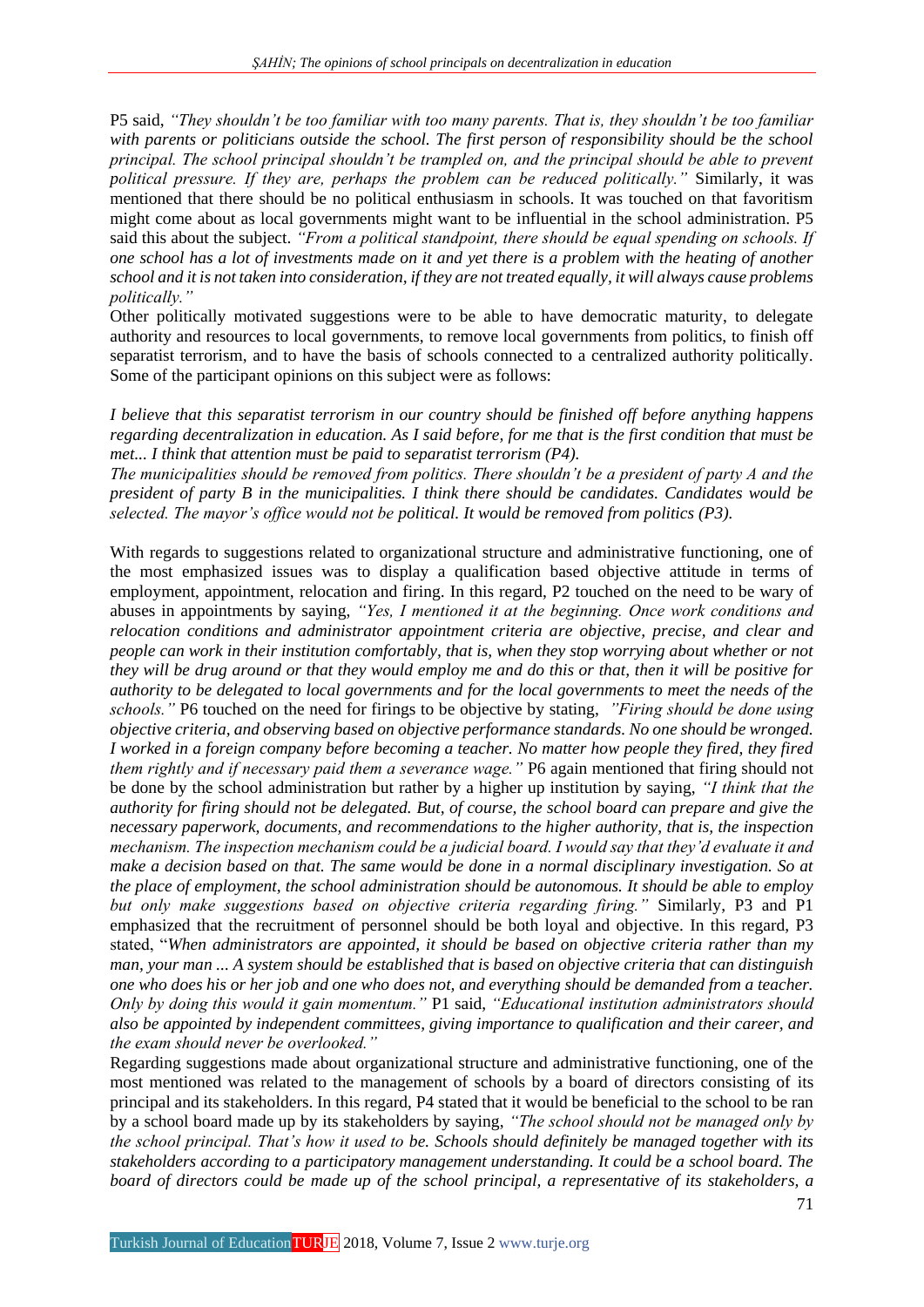*student representative, a parental representative, an NGO representative. Local governments might also be represented. This could be a possible administrative unit. But the school principal should be right in the heart of it. S/he should be right at the center... S/he should be in it and be the president of the board."* S/he also emphasized that the school principal should be the head of this board.

Another important suggestion was to increase the autonomy of schools. Regarding autonomy, P4 said that autonomy needs to be ensured by saying, *"I think that if there is decentralization in education, it should be administrative. I do not find the type of administration where everything comes from a centralized unit very useful. But not completely. In other words, I think that there should be local autonomy in terms of problems that can be easily solved locally."* P6 defended the idea that schools should not be run by a higher institution and that they should be autonomous outside of inspections by saying, *"The school should not necessarily be directly connected but there should be something. There should be place for it to be connected to an inspection mechanism. It could be the Directorates of National Education or maybe municipalities. It needs to be under some sort of inspection. Schools need to be governed by higher institutions, but schools should be autonomous except for investigation."*

Another suggestion emphasize was the improvement of employees' existing personal rights. Emphasis was placed on giving educators the value they deserve both economically and emotionally and keeping and improving their current personal rights. P2 stated, *"That is to say, their current rights have to be kept.*" In particular, the proposal to protect existing employee rights shows that employees are concerned about the loss of individuality that may arise from decentralization. P6 stated that it would positively affect the performance of educators for individual rights to be improved by saying, *"I believe that if the economic conditions of the employees were improved, performance would increase even more. But it must be done professionally. The teacher or the employee needs to be in the place where they don't need an additional job. What I am saying is that economic conditions need to be fixed."* Similarly, P3 stated, *"If we want to increase educational quality, we need to improve the quality of teachers to the same standard found in European countries. Today, however, our teachers still often yell. It's our individual right. We don't get along, etc. For one thing, teachers wouldn't have such a problem."*

Another recommendation that supports the proposal of protecting and improving employee rights was with regards to job security of employees. Similarly, this suggests that workers are concerned about the loss of jobs that may arise from decentralization. P2 talked about the need for job security by saying, *"As I said, people should be treated according to their work rather than their personal political views. That is why people should never lose their security. Job security is the security that people are looking for most. When you do not have job security, are you worried and afraid that they end my job today? It is probably not right for us to talk about how meaningful and productive a lesson is if it's given by a teacher who is wondering whether or not they will be fired from the school or institution that day."* P5 stated that those that are performing well should have job security by saying, *"Job security needs to be ensured. It might be the same as in the previous system, for example, say 657. But it could be a little bit more flexible, too, not necessarily for the benefit of the staff. That's because there are people who do not work very hard in National Education. They must be weeded out. It could be an indicator of performance."* Indeed, P5 is concerned with the loss of unjustified work that might be caused by favoritism through subjective measures that could arise from decentralization, referring to the fact that job security should be linked to objective measures.

One of the suggestions regarding the school administration was related to the fact that the schools should be managed by a board of directors and that the principal should be its president. P1 openly spoke of this by saying, *"Of course, the school principal should be the president of the board. I think s/he should use the authority invested in him or her by the board of directors."* P6 supported this by saying, *"I think there should be a board of directors. That's because a single school administrator alone is not democracy. I think that decisions should be made through a board decision so that there are no differing opinions. Everything needs to be done by board decision so that there is no thought such as what is the administrator doing with the money or what is s/he doing with the grant that was given. This, of course, requires a board of directors. And, I think the school principal needs to be the president."*

P2 and P6 also emphasized that educated people need to be at the head of the board, P1 and P6 emphasized that educational administration is a professional occupation, and P4 and P6 emphasized that principals can divide most of these educational issues into either time or labor when speaking of educational quality. Some participants said of this issue: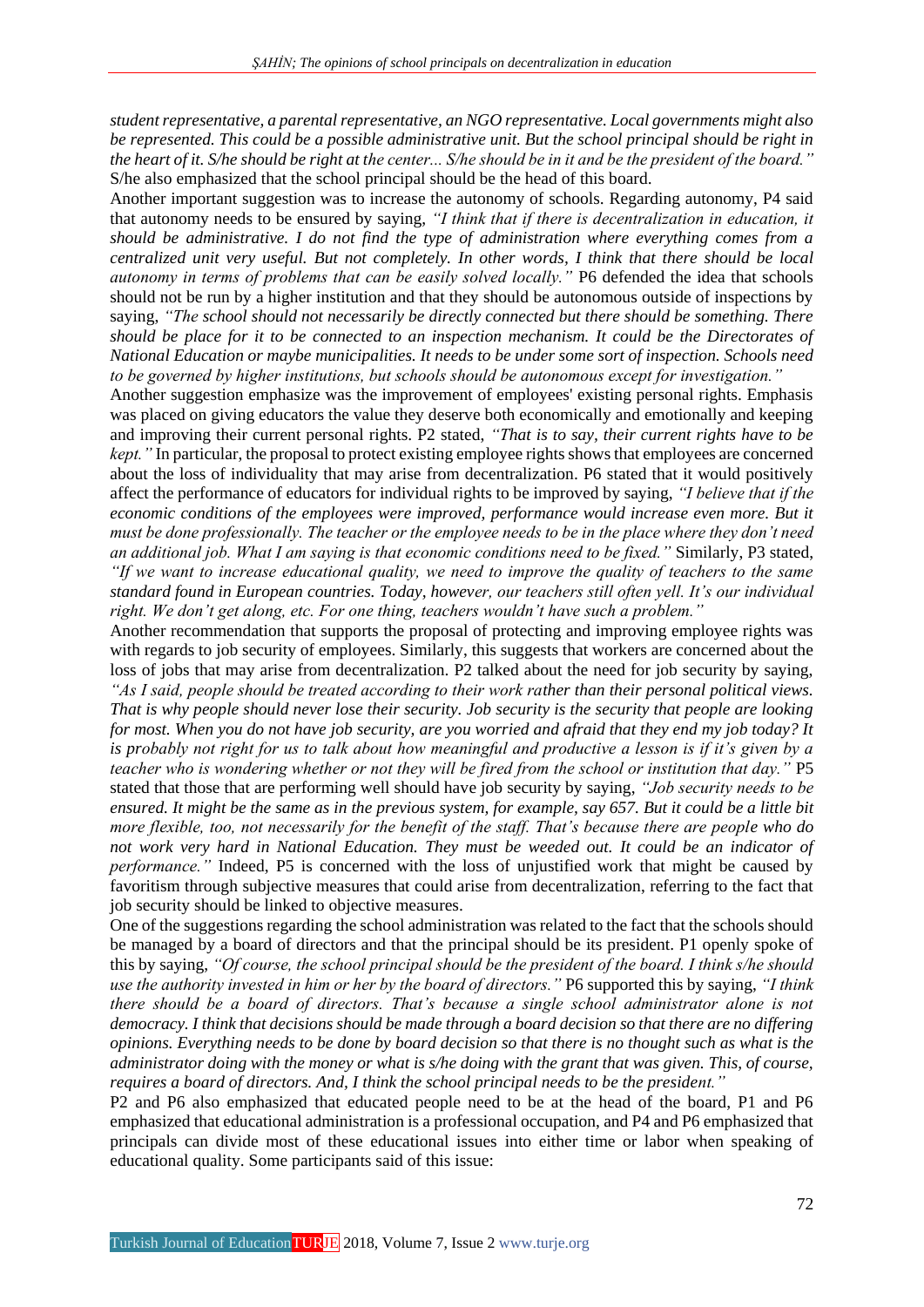*I would say that it needs to be managed by someone who is educated. This is the first requirement. This needs to be the red line. There needs to be a professional administrator who understands education. I mentioned it in the previous questions. As the name implies, that professional administrator should be involved with education. S/he should not be involved with just the repair and maintenance of the school. 90% of current school principals think completely about how they can make the school better. The physical structure is focused on and education is put on the backburner (P6).*

*S/he needs to be an educator as well. That is to say, s/he needs to have tasted chalk. That's because it's easy to just talk for those who have not tasted it and experienced its difficulties (P2).*

*But again I would say that the school administration needs to be separated from the running of the school. Definitely. If we improve the quality of the education in this country and further develop our schools, we need a different way to run the schools. The school principal needs to be the educational leader. Or at least take on that role more. In other words, s/he needs to have a certain amount of effect and influence when running the school. But I think his or her primary role must be to the educational leader (P4).*

Some of the participants held the opinion that the school principal should not only offer his or her opinion when employing personnel but that s/he shouldn't hold all authority. P4 stated, *"I think it would be beneficial to receive the opinions of the school administrators when employing personnel. But I do not think it would be right to have the school administration make all employment decisions."* P5 stated that the school principal should have some say in employing personnel but that s/he should not be the only one making the decisions by saying, *"Of course, there needs to be some criteria when employing personnel. The potential employee needs to have a diploma, they need to have this and that. But besides this, for example, if five people are going to be involved in the employing of personnel, one of them needs to be the school principal. I mean, the school principal shouldn't say I'm employing this person, he's my brother, etc. And, it needs to be the same way when firing. When the school principal brings up the subject regarding firing an individual, it needs to be determined whether or not their assessment is correct. This needs to be evaluated. That is, it can't all be left up to the school principal's will and disposition."* However, some different participants felt that school administrations should be fully autonomous in employing personnel. With regards to this, P1 expressed his or her opinion as follows. *"From the perspective of employing personnel, autonomy is the strongest thing you can give a school principal. It should be autonomous. Some things should be met from the private sector, not the public, for example, purchasing services or employing personnel. In particular, assistants."*

P2 and P4, unlike P1 and P6, advocated that staffing and appointments should be made by the centralized administration. *"But as I said, I think that the general policies and education curricula should be produced by the centralized administration and that the personnel relocations should be done in line with the principles set forth by the centralized administration."*

Other suggestions regarding organizational structure and administrative functioning were that school principals be assigned by school stakeholders, the number of staff and administrators in schools be increased, and schools not be fully autonomous.

Regarding suggestions related to financing, the physical environment and infrastructure support, participants suggested local governments provide schools with financial, physical environment and infrastructure support, that financial autonomy be provided to schools, and new schools be built to increase the number of schools. In this context, some participants said:

*Autonomy, I think, should be limited to just a few areas. For example, in economic conditions, in environmental education, in the development of educational opportunities, and in new social and cultural activities (P1).*

*Local governments should be directly involved in the financing of their schools. I believe that finances should be left entirely up to local governments. (P4)*

The fourth theme with regards to decentralization in education was the theme of educational practices. In this regard, participants suggested that educational programs be determined by a centralized administration, that national curricula be nationwide, and educational policies be determined by the centralized administration. Some participants' opinions on the subject were as follows: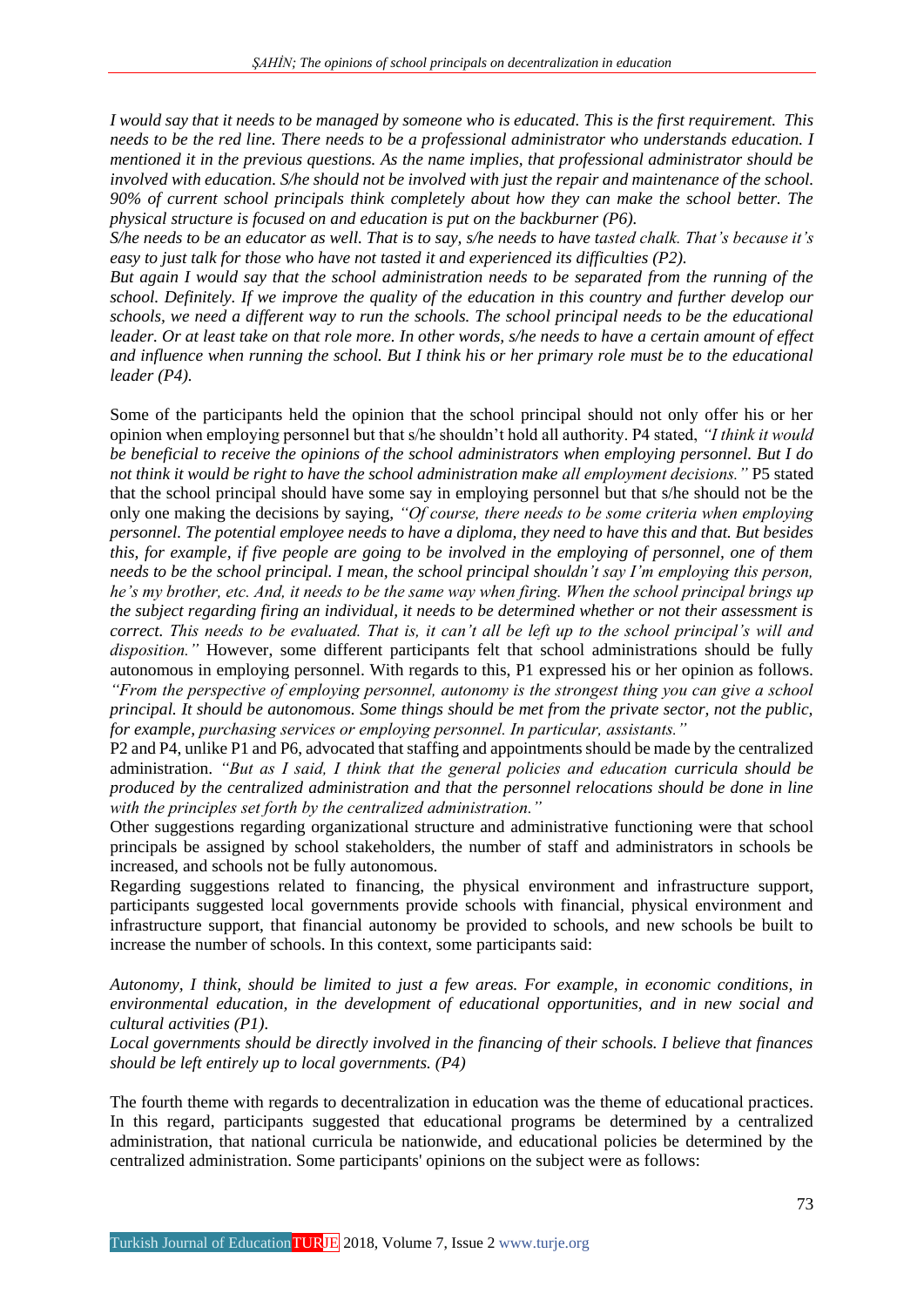*I think that educational policies should come from a centralized administration rather than local governments, and that the central government should create educational policies and that the future be shaped based on this. This way, I think it would be very productive. There needs to be a single framework curriculum for the whole country. As I said, we are a very mosaic nation. If every people group or people living in this nation were to come up with their own education philosophy, it wouldn't be possible to even talk about unity in this country within a decade (P2).*

*Of course, I think some courses having the same curricula is a must. In other words, it wouldn't work for local government A and local government B to have a different curriculum program. However, perhaps flexibility in curriculum programs could be mentioned. A flexible structure could be provided that would be adaptable to that region. But, as a basic policy, it needs to be determined by a centralized administration (P3).*

*I believe that the curriculum should absolutely be determined from a center and that it should be national. There's no buts about it. I think it should be determined by a centralized administration (P4).*

The last theme of suggestions regarding decentralization in education related to the inspection system. In this regard, suggestions were made that evaluations of employees should be made according to objective standards, the inspection system should be connected to the centralized authority but that stakeholder opinions should be taken into account, that the investigation policy should be determined by the centralized administration but that the authority may be delegated in practice, that schools should have both internal and external inspections, that the school principal should do the internal inspections and higher or independent institutions should do the external inspections, and that schools should be inspected by local governments. Some participants' opinions on the subject were as follows:

*These people's success should be rewarded and those who work fair should be respected and fairly judged. As I said, people should not be treated according to their political views ... Employees should be checked on and evaluated according to objective criteria (P2).*

*There needs to be an inspection system based on performance and they should be scored based on that ... This inspection mechanism should also be determined by the centralized administration. I think that the application of it should be delegated. That is, the same control system should be applied throughout the country. Otherwise, there shouldn't be a different approach to inspections in Burdur than there is in Antalya (P3).*

*On the topic of inspections, I think it would be right for education inspectors to be connected to a centralized administration. But that's not enough. I think it would also be good to get school stakeholder opinions through various surveys, satisfaction surveys, etc. That's because education inspectors' inspections would be limited to one hour, two hours, or perhaps 2-3 full school days. But in the provincial Directorate of National Education, it would be beneficial to continue the inspections through higher up institutions. These are already centralized administrations anyways. However, as I said, I believe that school stakeholders and parents should definitely have their opinions taken into consideration to an extent through satisfaction surveys (P4).*

*The school principal needs to inspect his or her school. The first inspection needs to be done by the school principal. I'm talking about inspecting it all the time. It just needs to have an inspection once a year every other year. Responsibility should fall on the school principal. When needed, those who provide direct guidance should come and do it as well. So let's say a new system has been implemented. The people responsible for the supervision of this system should give guidance directly to the schools ... It is also possible to have the school inspected by independent institutions (P5).*

### **Opinions regarding decentralization models**

In this part, first, opinions of the principals regarding decentralization of different educational processes were investigated and presented in Table 6. Then, holistic opinions on decentralization in education were summarized in Table 7.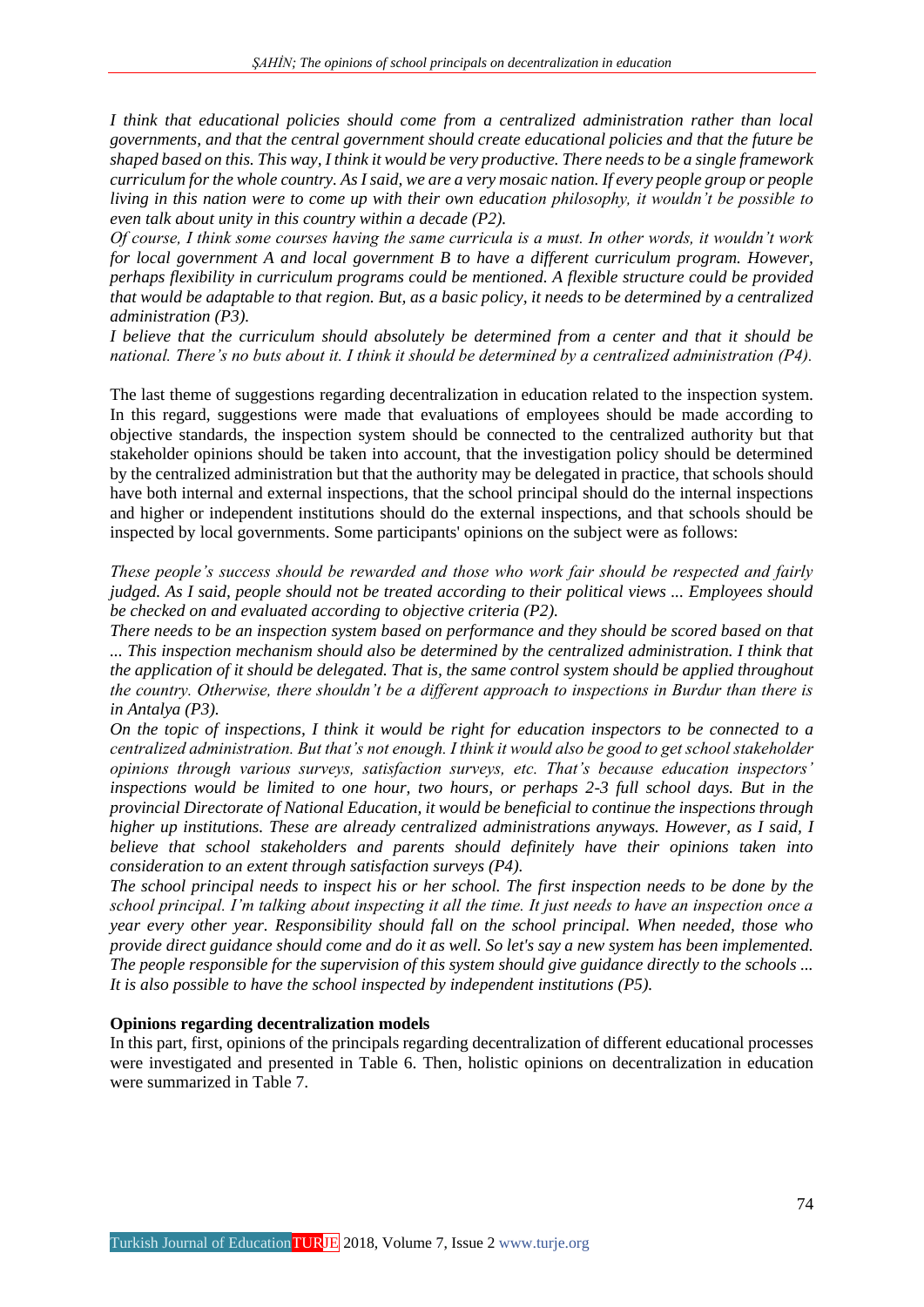Table 6

| <b>Themes and Codes</b>                                                                            | P <sub>1</sub> | P <sub>2</sub> | P <sub>3</sub> | P <sub>4</sub> | P <sub>5</sub> | P <sub>6</sub> |  |  |  |  |
|----------------------------------------------------------------------------------------------------|----------------|----------------|----------------|----------------|----------------|----------------|--|--|--|--|
| Theme 1. Decentralization Types Related to the Inspection System                                   |                |                |                |                |                |                |  |  |  |  |
| Delegation                                                                                         |                |                |                |                |                |                |  |  |  |  |
| Devolution                                                                                         |                |                |                |                |                |                |  |  |  |  |
| Deconcentration                                                                                    |                |                |                |                |                |                |  |  |  |  |
| Theme 2. Decentralization Types Related to Education Policies and Curricula                        |                |                |                |                |                |                |  |  |  |  |
| There should be centralized and nationwide programs, not decentralized.                            |                |                |                |                |                |                |  |  |  |  |
| Deconcentration                                                                                    |                |                |                |                |                |                |  |  |  |  |
| Delegation                                                                                         |                |                |                |                |                |                |  |  |  |  |
| Theme 3. Decentralization Types Related to Equal Opportunities in Education                        |                |                |                |                |                |                |  |  |  |  |
| It should be connected to a central government, not decentralized.                                 |                |                |                |                |                |                |  |  |  |  |
| Deconcentration                                                                                    |                |                |                |                |                |                |  |  |  |  |
| Delegation                                                                                         |                |                |                |                |                |                |  |  |  |  |
| Devolution                                                                                         |                |                |                |                |                |                |  |  |  |  |
| Theme 4. Decentralization Types Related to Financial, Physical and Infrastructure Support          |                |                |                |                |                |                |  |  |  |  |
| Delegation                                                                                         |                |                |                |                |                |                |  |  |  |  |
| Devolution                                                                                         |                |                |                |                |                |                |  |  |  |  |
| Theme 5. Decentralization Types Related to Quality and Performance                                 |                |                |                |                |                |                |  |  |  |  |
| Devolution                                                                                         |                |                |                |                |                |                |  |  |  |  |
| Delegation                                                                                         |                |                |                |                |                |                |  |  |  |  |
| Theme 6. Decentralization Types Related to Organizational Structure and Administrative Functioning |                |                |                |                |                |                |  |  |  |  |
| Delegation                                                                                         |                |                |                |                |                |                |  |  |  |  |
| Devolution is not appropriate.                                                                     |                |                |                |                |                |                |  |  |  |  |
| Devolution                                                                                         |                |                |                |                |                |                |  |  |  |  |
| Theme 7. Decentralization Types Related to Personnel Employment                                    |                |                |                |                |                |                |  |  |  |  |
| Delegation                                                                                         |                |                |                |                |                |                |  |  |  |  |
| It should be connected to a centralized administration, not localized.                             |                |                |                |                |                |                |  |  |  |  |
| Deconcentration                                                                                    |                |                |                |                |                |                |  |  |  |  |
| Devolution                                                                                         |                |                |                |                |                |                |  |  |  |  |

*Opinions Regarding Decentralization of Different Educational Processes*

In terms of the opinions of the principals towards the inspection system, P3 and P5 supported delegation, P1 and P6 supported devolution, and P2 and P4 supported deconcentration. Some of the participants' opinions on the subject were as follows:

*My opinion is that if this is done it should be through delegation. I think that the situation does not warrant implementing the others (P3).*

*There needs to be inspection, and it could come about through devolution (P6).*

*I certainly do not advocate the delegation of inspection to local governments. However, it could be delegated to sub-units of the centralized administration. In fact, today's system is rather close to this. I do not advocate the devolution of the inspections either. But I rather have deconcentration to lower levels (P4).*

In terms of educational policies and curricula, P2 and P6 supported deconcentration and P1 supported delegation. In terms of devolution, decentralization was not preferred when speaking of educational policies and curricula. In addition, according to P1, P2, P3, P4, and P5, educational policies and curricula should be nationwide and determined by a centralized administration. However, only P1 and P2 struggled with this. Due to their concerns, both participants did end up emphasizing that educational policies and curricula should be nationwide and shared throughout the nation. P3 also stated that there would need to be some flexibility, providing that it adheres to centralized educational policies. Some participants' opinions on the subject were as follows:

*The curriculum needs to be prepared according to certain regions. It could take place through deconcentration (P6).*

*We are in favor of devolution. In other words, devolution in terms of curricula (P1).*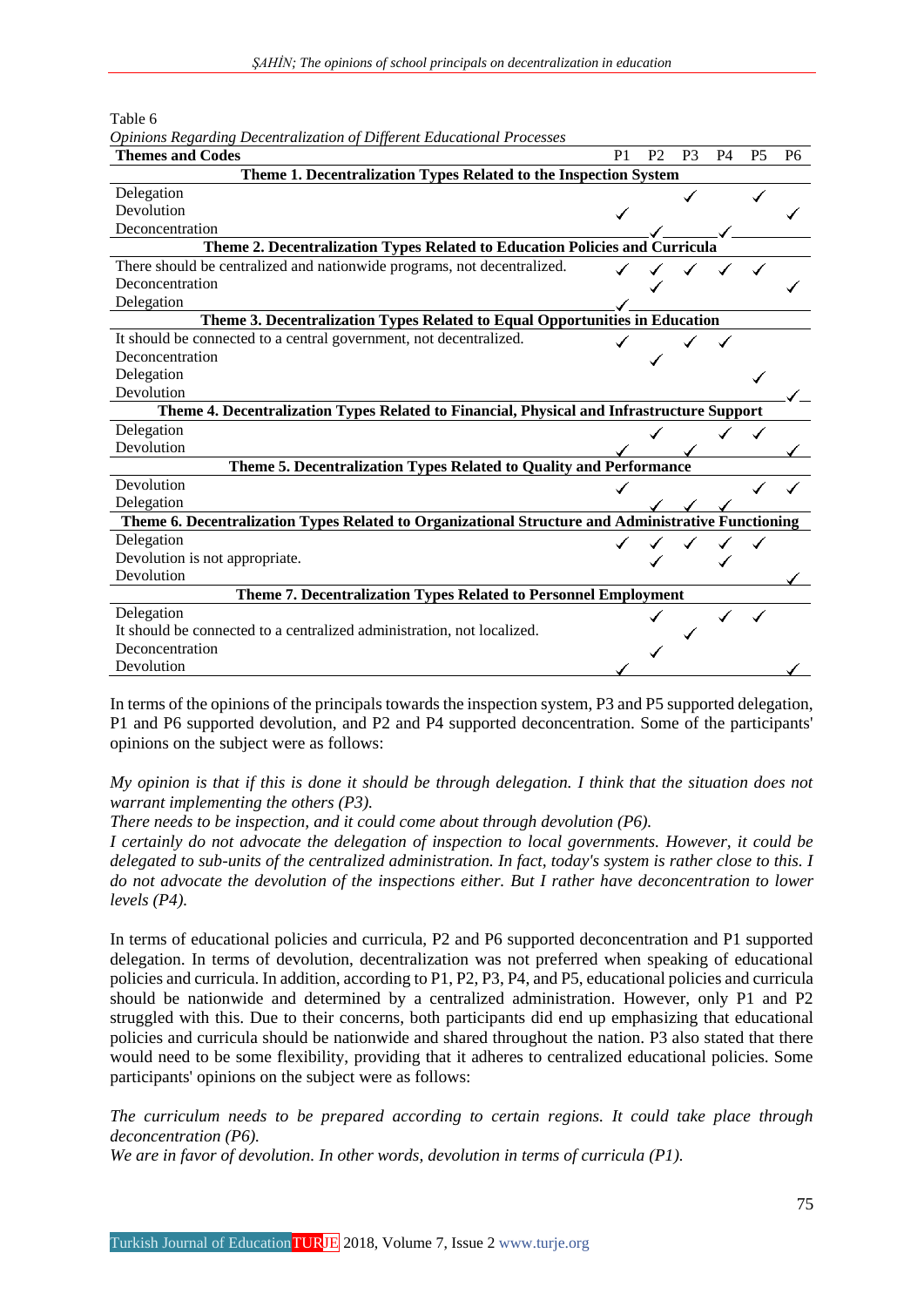*In terms of curricula, I believe that it should be determined entirely from a centralized authority. In the current state, the Board of Education determines this. It's the same way. That's because if we argue that education should be national, it needs to be determined from a centralized authority (P4).*

In terms of equal opportunities in education, P2 supported deconcentration, P5 supported delegation, and P6 supported devolution. As for P1, P3 and P4 from the perspective of the provision of equal opportunities in education throughout the nation, they desired for there to be no decentralization in this area and that the centralized administration's authority and responsibility would offer equal opportunities. Some participants' opinions on the subject are as follows:

*Of course, the central authority would talk about equal opportunity here (P1).*

*If transferred to local governments, equal opportunities in education might not be possible. Politics could come in to play here. Kinship could come into play. Friendships and relationships could come into play. Equal opportunities might not be possible. However, if it is determined from a centralized authority, I think it would be ensured (P4).*

*I think devolution would reduce equal opportunity. Maybe because of our experiences, we believe this to be true. Deconcentration is more objective in terms of equal opportunities, because in a centralized system, assignments would be made according to a performance score without taking into consideration name/surname, ethnicity, or religion, and deconcentration would be implemented or the place of assignment would be determined. I think that this would ensure equality between people (P2).*

*I would say that for equal opportunities in education we would need devolution. I think that it shouldn't be private but autonomous (P6).*

In terms of financial, physical and infrastructure support, P2, P4, and P5 supported delegation and P1, P3, and P6 supported devolution. Some participants' opinions on the subject were as follows:

*As I said, I don't think that with some things it would be a problem for local governments to determine the educational philosophy and determination of curricula and providing job security for employees as well as meeting school needs such as equipment, infrastructure, cleaning and security of the schools as long as the Ministry has the final say. In terms of financing education institutions, I think that delegation is much more appropriate (P2).*

*Devolution would completely work in terms of finances (P3).*

In terms of quality and performance, P1, P5 and P6 supported devolution and P2, P3 and P4 supported delegation. Some participants' opinions on the subject were as follows:

*I am of the perspective that we should try delegation initially and observe it and then we can respond to such a question, perhaps because of my concerns regarding the subject (P3). When we are talking about it being good quality or very good, it can come about through devolution or privatization. Unfortunately, that seems to be a bit better (P5).*

In terms of organizational structure and administrative functioning, P1, P2, P3, P4 and P5 supported delegation. P6 advocated for devolution. Moreover, P2 and P4 emphasized that devolution would not be appropriate in terms of organizational structure and administrative functioning. Some participants' opinions on the subject were as follows:

*I think that delegation might be more appropriate in the context of the administration. As I said, as long as we pay attention to certain areas (P2).*

*I believe that it would be useful to delegate in such a way that the main responsibility would lie with the centralized authority but everything wouldn't be carried out from the centralized authority and some authorities would be delegated in such a way that if there was any deviation from the foundational policies that it could be fixed easily and immediately (P4).*

*From the perspective of the administration, I think that devolution would be appropriate in terms of decentralization in education (P6).*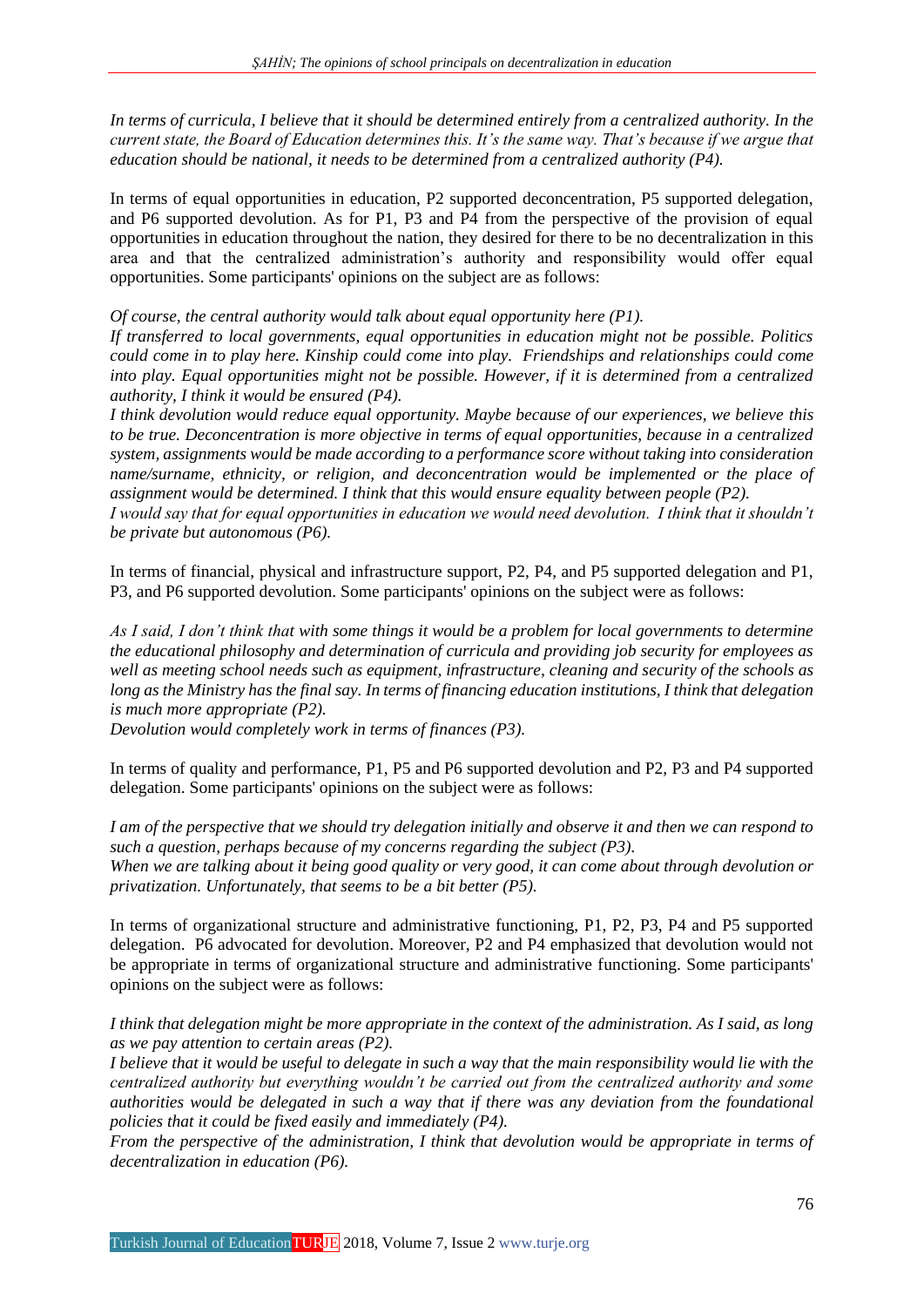*In terms of the administration, it would be beneficial for devolution to lower units and recognition of their autonomy to take place. It would be useful. That way work could get done quicker. Decisions could be made quicker. There would be faster application. It would be beneficial in terms of finding quicker solutions and many other similar things. However, as I said, these powers could be used with bad intentions because of the terrorism that exists in our country. It could be used to separate. Because of that I do not support devolution (P4).*

In terms of employing personnel, P2, P4 and P5 supported delegation and P1 and P6 supported devolution. According to P3, employing personnel should be connected to the centralized authority. Moreover, P2 stated that decentralization regarding employing personnel could also happen through deconcentration. Some participants' opinions on the subject were as follows:

*Because of the reasons we've already mentioned, in terms of personnel employment privatization wouldn't work in terms of employing, firing, salary, and individual. I would advocate delegation to the local organization (P5).*

*I definitely don't advocate the delegation of personnel employment to local. Again, it's because of the conditions I've already mentioned. I'm talking about local units employing personnel. I'm talking about local units of the centralized administration. I certainly do not advocate for it to be delegated to local governments. I advocate delegation to the local units of the centralized administration. I've already mentioned this, or even the provincial Directorate of National Education could do it. It doesn't necessarily have to be the province or governorships (P4).*

*Everyone should be able to choose their own people. The board needs to be able to choose them itself. They need to be able to choose their employees, including their schoolteachers. It would be through devolution. It shouldn't be private, but it should be autonomous (P6).*

*In terms of personnel employment, privatization could cause a problem here when talking about employee rights. The same could be true of devolution. In order for these things not to cause an issue, I think that it would be better for the personnel staff to be connected to the centralized authority (P3).*

Table 7

*The Holistic Opinions of the Principals on Different Types of Decentralization in Education*

| $\ldots$ . The pair $\ldots$ $\ldots$ is $\ldots$ if $\ldots$ |     |    |    |  |
|---------------------------------------------------------------|-----|----|----|--|
| <b>Opinions</b>                                               | P2. | P3 | P4 |  |
| Delegation                                                    |     |    |    |  |
| Deconcentration                                               |     |    |    |  |
| Devolution                                                    |     |    |    |  |

Furthermore, it was asked of the participants as to what their decentralization style preference in education would be as a whole. P1, P3 and P4 supported delegation, P2 and P5 supported deconcentration, and P6 supported devolution as it would be more appropriate to our nation. Some participants' opinions on the subject are as follows:

*I would say delegation. But in different areas of work, for example, it could be different with regards to financing. It could change for administration. But, in general terms, delegation (P1).*

*It would be very beneficial for devolution to lower units happen in our country if terrorism wasn't an issue. That's how it is. In word, I support devolution. However, if I take into consideration the current condition of our country, I find delegation more appropriate (P4).*

*"I am personally opposed to the idea of devolution. That's because, as I said, our country is a mosaic. Each region has its own local culture. We do not want it to cause division. This country has a flag, a border and an anthem, a symbol of independence. We want everyone to respect this, everyone to adopt and accept it. That is why we do not think that the devolution model would be very suitable for our country ... I think it would be more appropriate for deconcentration to take place. In other words, even in the case of the centralized administration, we are experiencing many difficulties. I think it would be more appropriate to appoint a commission because I don't think local governments would be experienced enough, and I think that experts with sufficient experience would make up the commissions (P2).*

*I support devolution when talking about decentralization in education. It needs to be autonomous (P6).*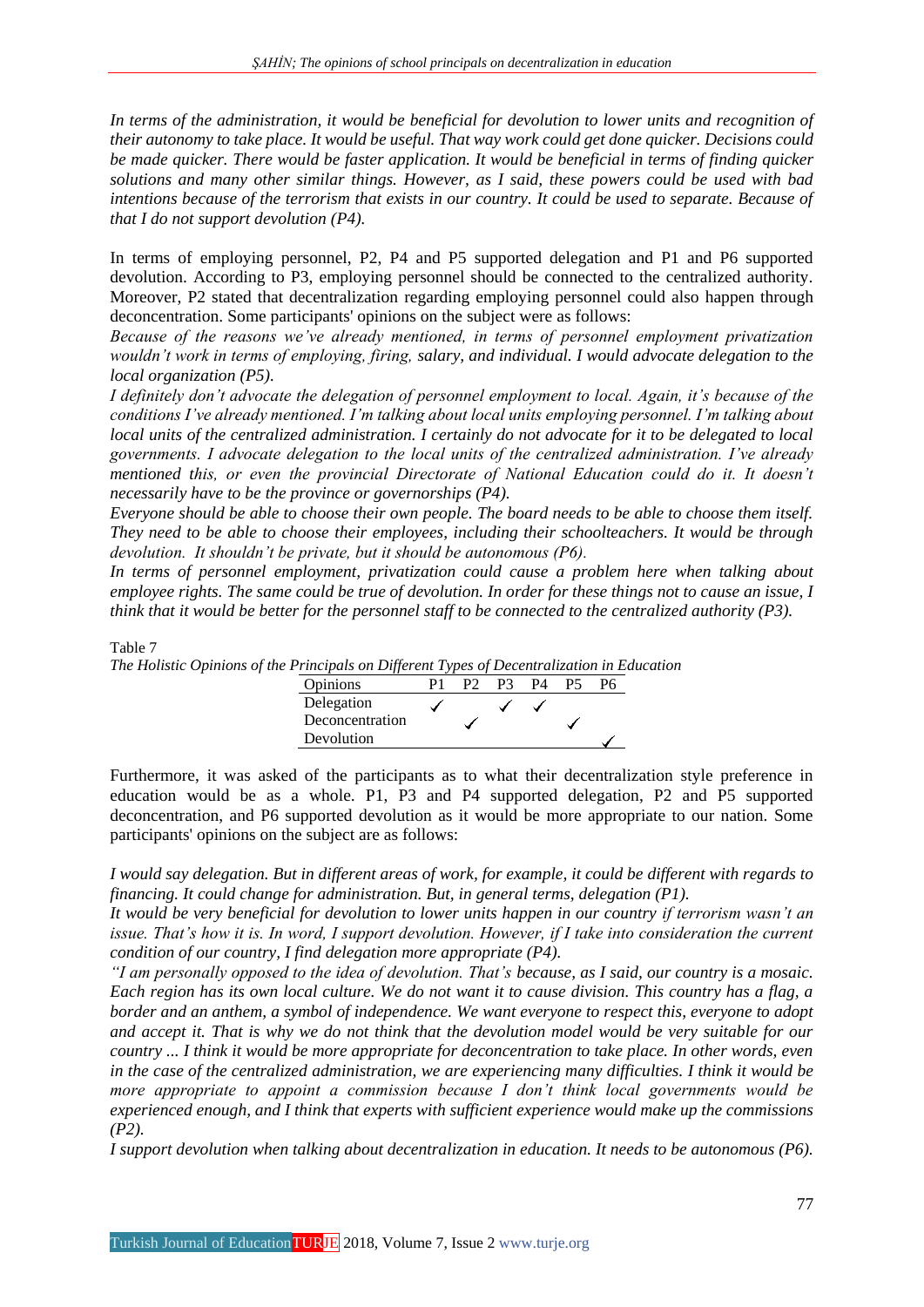## **DISCUSSIONS and CONCLUSION**

Decentralization is regarded as being the transfer of authority from central government to local governments, and the majority of the participants regarded decentralization as highly autonomous being a type of devolution and autonomous in nature. Participants generally understood local governments as municipalities. In this context, it could be said that decentralization was understood as the transfer of schools to municipalities. This is usually perceived as dangerous in terms of the unitary (national) state structure, as decentralization is seen as more of a devolution to local governments. Actually, Papadopoulou and Yirci (2013) stated that Turkey was not ready for decentralization in education in terms of the present state of local governments, the acts, and geographical, cultural and social features. The underpinnings of the results of the both studies indicate that there are significant concerns about decentralization in education. Papadopoulou and Yirci (2013), in their same study, revealed some of the concerns as social inequalities, biased attitude in education, and undesired interventions of the society on educational management.

When opinions on decentralization in education were evaluated, it was observed that concerns were more expressed than positive opinions and expectations. Positive opinions of decentralization in education were mainly within the fields of finance, physical environment and infrastructure support, as well as organizational structure and administrative functioning. Regarding positive opinions in relation to organizational structure and administrative functioning, it was also stated most that bureaucracy would decrease, and as a result, tasks, decision-making and problem solving would accelerate. Taşar (2009) similarly concurs that bureaucracy will be decreased and decision-making will be faster thanks to decentralization. Moreover, it is noteworthy that the positive opinions regarding educational practices were not reported, indicating that the participants are of the opinion that decentralization in education does not contribute to education.

The general belief regarding decentralization in education was that local authorities could contribute to schools in the context of improving and financing the physical condition of schools. In line with this, expectations were that local governments could resolve financial and infrastructure problems. In their study, Papadopoulou and Yirci (2013) confirmed that educational decentralization could provide effective solutions for educational financing too. However, Ngok (2007), states that regional inequality in education in China has deteriorated because decentralization has stimulated the involvement of local governments and other non-state sectors in education development.

Regarding other aspects of the school system, decentralization was not widely embraced. It was stated that decentralization in education could be useful in the context of improving the physical structures, equipment and capacities of schools, so that principals would be able to allocate more time to education which is the main focus of education anyways. In fact, it could be said that this is one of the main reasons underlying the understanding of "limited decentralization run by central government" with regards to decentralization in education. For this reason, financial and limited administrative forms of decentralization were embraced. However, in a study conducted by Geçit (2008), the majority of the participants had expressed a centralized view that the central government should finance the school's financing of equipment. Moreover, it would be beneficial to be connected to a higher up in an administrative sense, which is completely opposed to autonomy altogether when talking about decentralization in education; however, from an administrative point of view, it was stated that more autonomy would be better than the current situation. From a political standpoint, it was emphasized that decentralization in education and nation-state and nationwide education should not be compromised. In addition, it was desirable that inspection practices be centralized, because there were concerns that localized inspections would increase political pressure and subjective application. In contrast, Turan, Yücel, Karataş and Demirhan (2010) found that inspectional authority must be run by the districts, which are the local units of central government.

Regarding concerns decentralization in education, there were strong deterrents related to educational politics as decentralizations could harm the nation-state structure. Participants believed that with decentralization in the education system, the curricula would be determined by local governments, thus separating itself from the national education system and damaging the nation-state structure. Therefore, it could be said that there were political concerns underneath the concerns regarding decentralization of the education system. In addition, it was determined that participants held the opinion that curricula needed to be common and national in terms of student mobility. It was emphasized that due to common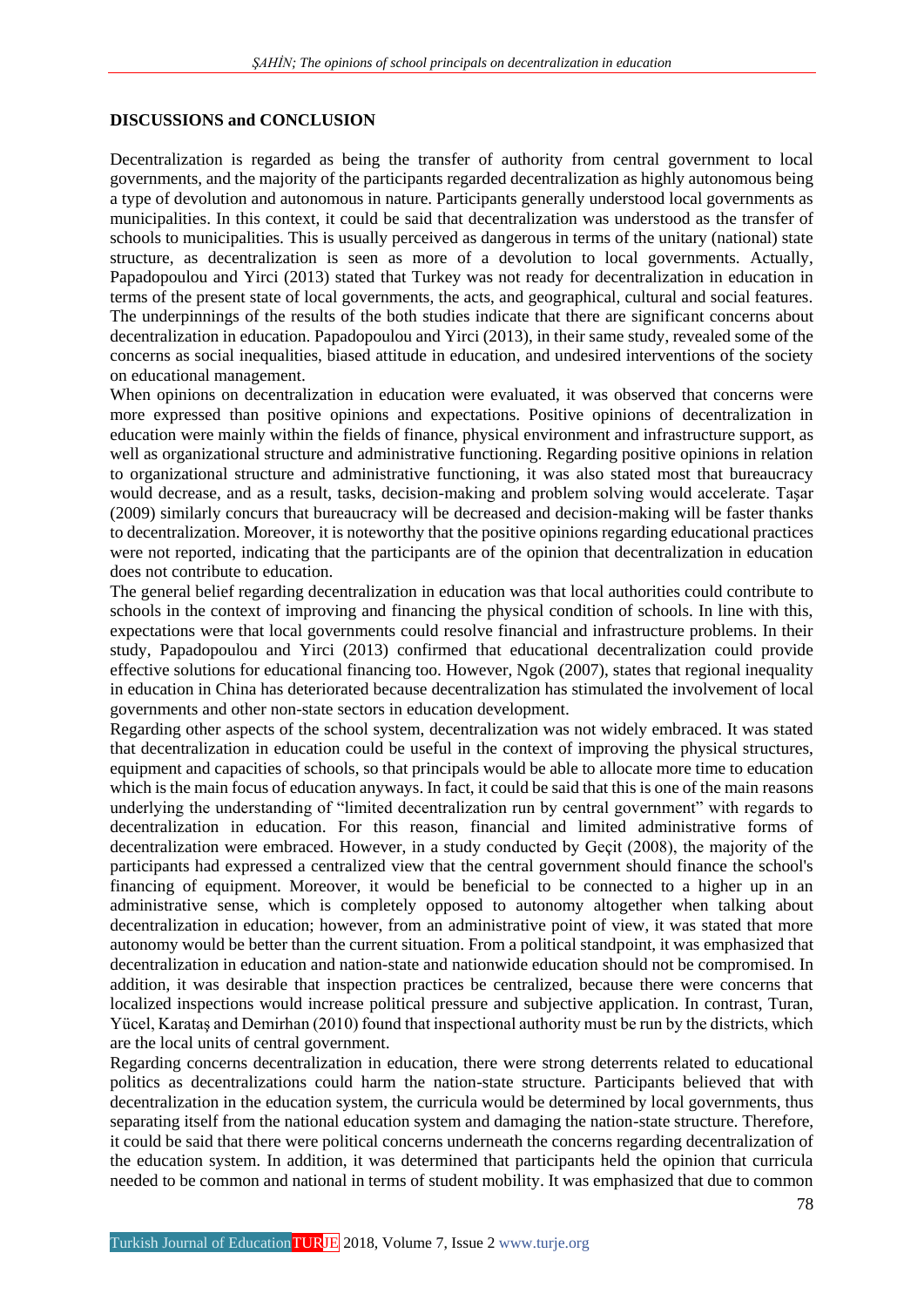curricula, it was possible for students to be able to relocate to schools in different provinces without any problems. Based on these views, it could be said that the general opinion of participants regarding educational policies and curricula was that the basic policies should be determined by central government in order to ensure that educational policies and curricula are national in nature. Only two participants emphasized that in addition to these considerations, it may need to have more flexibility to leave room for local governments. In short, it was desirable for the authorities in the centralized administration to continue in terms of educational policies and curricula. As a matter of fact, Hanson (1998) and Taşçı (2008) point out that decentralization and curricula in education can move schools away from the national structure. Similar results have also emerged in studies conducted by Koçak-Usluel (1997) and Geçit (2008) regarding the desirability of a centralized authority determining the curricula and the current centralized application to continue. However, in another study conducted by Bozan (2002), it had revealed that the authority of preparing the curriculum should be delegated to the national education directorates, which is the provincial units.

Participants were also concerned regarding the job security of the staff. As a result of the political pressure caused by the local governments, it was predicted that there would be an increase in favoritism and incapability in the schools, and it was expressed that the atmosphere of the workplace would deteriorate. For this reason, participants suggested that the authorities of central government continue with employing and relocating personnel. This conclusion also coincides with the study done by Koçak-Usluel (1998) and Geçit (2008). Sawada and Ragatz (2005), however, take a different approach that decentralization may lead teachers showing more motivation. On the contrary, school principals stress their concerns about teacher performance and motivation in the present study. They think that decentralization will cause rises in favoritism, and mobbing in schools which then result in a decrease in motivation of teachers. In addition, there was an administrative concern as local governments were expected to exert political and administrative pressure on schools as well if decentralization in education was implemented. In a study conducted by Türkoğlu (2004), local administrators declared similar concerns. They emphasized that decentralization in education would cause a rise in power of local politics on education and lead to favoritism. In another study conducted by Addi-Raccah and Gavish (2010), the principals of the schools adopted school based management reported the power of local educational authorities over the schools was stronger than the schools not adopted school based management.

Kurt (2006) asserted that decentralization in education could assist in coping with the problems of the system. However, the participants of the present study indicated that this was not always possible. In order for the application of decentralization in education to be beneficial and effective, the participants desired that central government deal with the employment of personnel, protecting the individual rights of personnel and ensuring job security. It was also expected that the schools would be kept away from the political pressure of the local governments and that there would be no political enthusiasm found in them. This shows that participants have concerns about that decentralization may lead a rise in political pressure. If this is the case, Hannaway (1993) asserts that decentralization is far less likely to be successful in the environments with strong political pressures. Bardhan (2002) similarly emphasizes that indirect political pressures of local power elites may frustrate the goals of decentralization.

In addition, it was desired that for decentralization in education in our country to be successful for separatist terrorism to be finished off and schools to be connected to the policies decreed from the centralized authority. In particular, there should be an objective attitude based on qualifications displayed towards the employment, appointment, relocation and firing of personnel. There were opposing views as to whether or not the authority and responsibility of the employment and firing of personnel should be placed upon schools or the central government. However, the majority felt that the authority and responsibility should be placed on the central government. Similarly, in the studies done by Göksoy (2014, 2016), school administrators want to not have the authority to fire teachers and be completely autonomous, and that this authority should lie in the institutions in authority over the schools. However, in a study conducted by Turan et al. (2010), it was found that decision of employment and firing of personnel should be placed upon schools. West, Allmendinger, Nikolai and Barham (2010) reported test scores of students were high in the schools having autonomy over personnel management. In this sense, increasing the autonomy of schools on personnel management may be beneficial for Turkey, after the concerns in the present study were extinguished.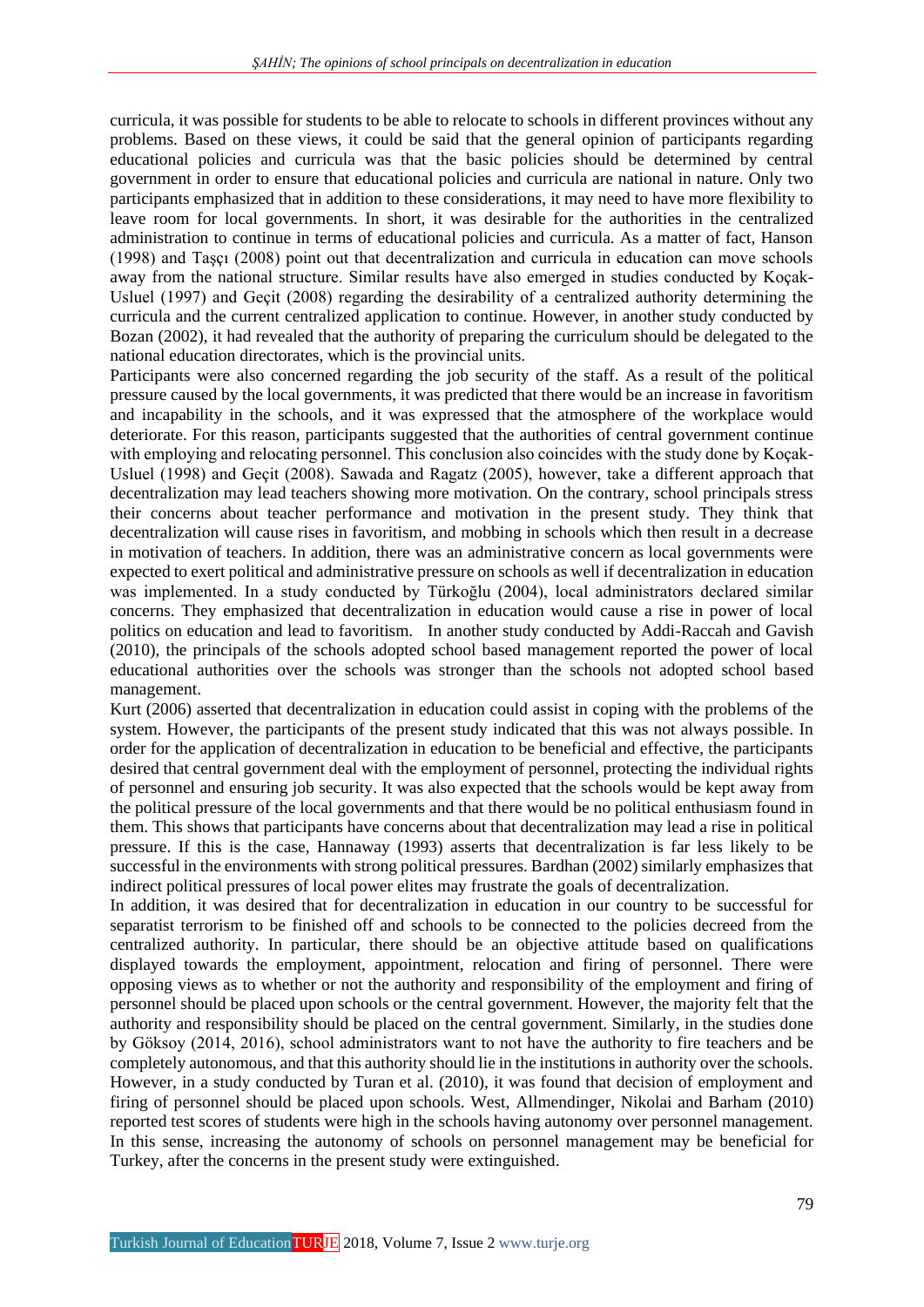Regarding suggestions related to funding, the physical environment and infrastructure support, suggestions were made that local governments should provide financial, physical and infrastructure support to schools, provide financial autonomy for schools, and build new schools to increase their number.

Within the scope of educational application, the suggestion was made that educational policies and curricula should be determined by central government, and that national curricula should be nationwide, though giving some place for flexibility. In the study of Turan et al. (2010), it was similarly revealed that the educational policies and curricula must be defined by the ministry.

In addition, it should be noted that suggestions were made that the internal inspection system should be evaluated according to objective criteria, that the inspection system should be based on central government, though stakeholders' opinions should be taken into account, that the inspection policy should be determined by the centralized administration, that higher education institutions or independent institutions should be able to do this and that schools should be inspected by local governments. This conclusion was also consistent with the study done by Taşçı (2008). It was also stated that the inspection system should be centralized in order to ensure integrity and coherence with the education system.

When opinions regarding the different types of decentralization were evaluated, it became clear that an eclectic form of decentralization had emerged, in which different levels of decentralization in different areas of the education system were embraced. In fact, the eclectic model in which different forms of decentralization were preferred across different educational areas suggests that participants preferred decentralization, but because they are concerned about certain areas, they preferred to have a low level of decentralization in those areas or be completely dependent on the centralized administration. At the top of these concerns was the concern that the national structure of education would deteriorate and harm our nation state identity. It was also observed that there were some serious concerns regarding personnel employment, relocation and job security. On the whole, it was observed that there was a high level of concern regarding devolution in Turkey and also high concern for higher-level decentralization models. With this regard, it can be said that in the context of decentralization, a high level of autonomy was not embraced in every area of the education system.

In conclusion, from a holistic perspective, most of the participants found decentralization to be a very high form close to full autonomy. However, they wanted a low level of decentralization in the education system and they have more centralized attitudes towards educational processes except from financing and infrastructure support. This was indeed an indication that concerns related to decentralization in education are high. Some of the most serious of these concerns were (1) concerns regarding political pressure, (2) favoritism, (3) chaos in relocations and appointments, (4) deterioration of the national education structure, and (5) causing harm to the nation state structure. As a result, participants overwhelmingly believe that meritocracy based decentralization that will not harm our national identity and the national education structure can be useful and effective.

In this sense, policy makers should make the necessary regulations so that decentralization improves the education system. In this process, they had better take care of the concerns, expectations, and suggestions revealed in the present study.

In academic literature, there are so many studies on decentralization in education. In order to increase the efficiency of these studies and make them widespread throughout the community, the researchers may conduct meta-analysis studies in which holistic applicable suggestions were drawn especially for the policy makers, and administrators both in central and local governments.

## **REFERENCES**

- Addi-Raccah, A., & Gavish, Y. (2010). The LEA's role in a decentralized school system: The school principals' view. *Educational Management Administration & Leadership, 38*(2), 184-201. DOI: 10.1177/1741143209356361
- Arslan, M. M., & Atasayar, H. H. (2008). Ideas of the provincial managers of the Ministry of National Education about localization. *Ankara University Journal of Faculty of Educational Sciences, 41* (2), 59-79.
- Atasayar, H. H. (2005). *Milli Eğitim Bakanlığı taşra örgütü yöneticilerinin yerelleşme konusundaki görüşleri* (Yayımlanmamış Yüksek Lisans Tezi). Kırıkkale Üniversitesi Sosyal Bilimler Enstitüsü, Kırıkkale, Türkiye.

Balcı Bucak, E. (2000). *Eğitimde yerelleşme.* Ankara, Türkiye: Detay Yayınları.

Balcı, A. (2010). *Açıklamalı eğitim yönetimi terimleri sözlüğü.* Ankara, Türkiye: Pegem Akademi.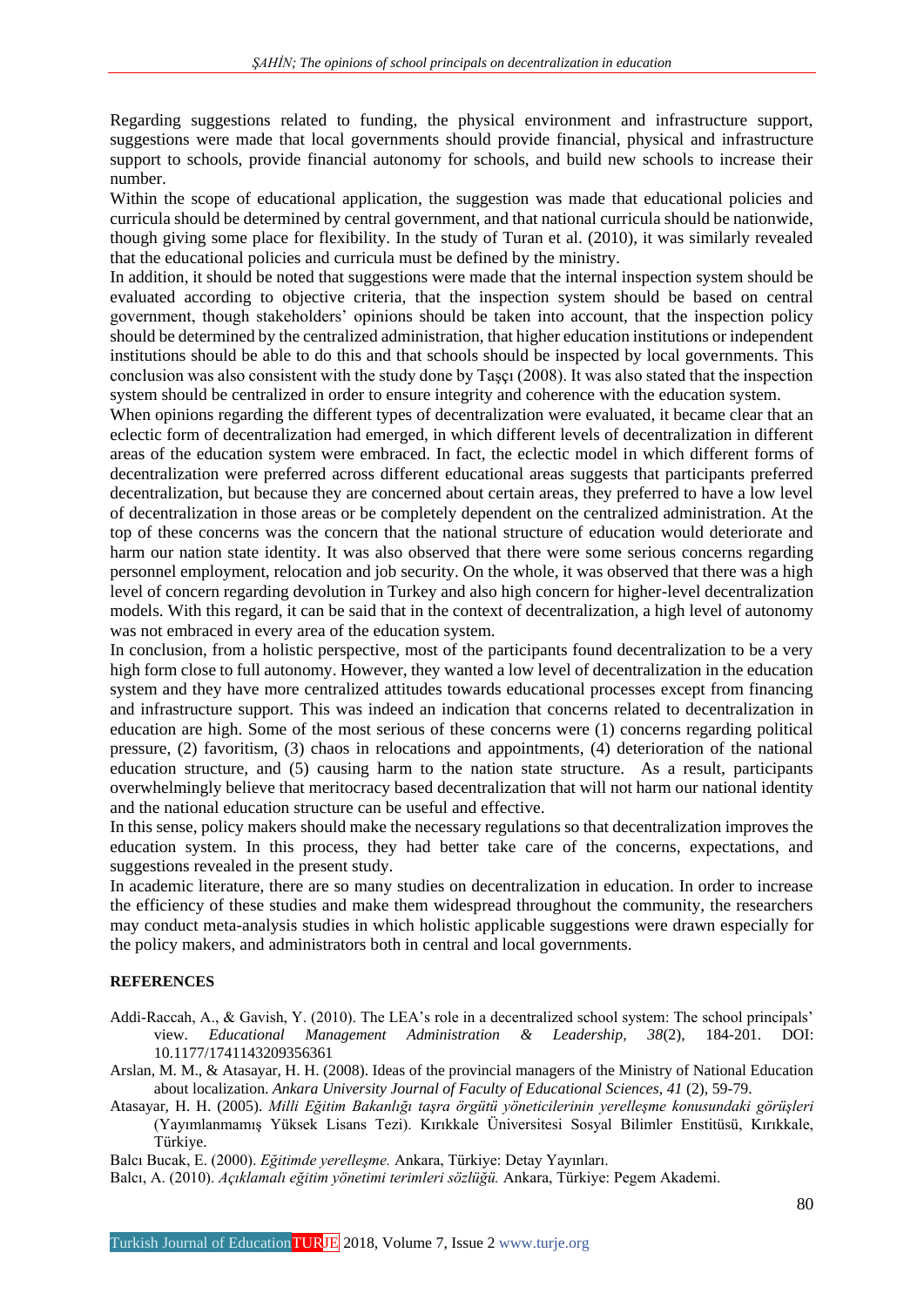- Bardhan, P. (2002). Decentralization of governance and development. *Journal of Economic perspectives, 16*(4), 185-205.
- Barrera-Osorio, F., Fasih, T., Patrinos, H. A., & Santibáñez, L. (2009). *Decentralized decision-making in schools: The theory and evidence on school-based management.* Washington, USA: The World Bank.
- Bozan, M. (2002). *Merkeziyetçi yönetimden terinden yönetime geçişte alternatif yaklaşımlar: Milli Eğitim Bakanlığı örneği* (Yayımlanmamış Doktora Tezi). İnönü Üniversitesi Sosyal Bilimler Enstitüsü, Malatya, Türkiye.
- Büyüköztürk, Ş., Çakmak, E. K., Akgün, Ö. E., Karadeniz, Ş., & Demirel, F. (2010). *Bilimsel araştırma yöntemleri.* Ankara, Türkiye: Pegem Akademi.
- Creswell, J. W. (2014). *Research design: Qualitative, quantitative, and mixed methods approaches.* Los Angeles, USA: Sage publications.
- Dubois, H. F., & Fattore, G. (2009). Definitions and typologies in public administration research: the case of decentralization. *Intl Journal of Public Administration, 32*(8), 704-727. DOI: 10.1080/01900690902908760
- Duman, A. (1998). Eğitimin yerinden yönetimi. [Local administration of education]. *Çağdaş Yerel Yönetimler Dergisi, 2,* 83-93.
- Erdem, A. R. (2016). Türk eğitim sisteminin yapısı. R. Sarpkaya (Ed.), *Türk eğitim sistemi ve okul yönetimi* (pp.33- 86). Ankara, Türkiye: Anı Yayıncılık.
- Faguet, J. P., Fox, A. M., & Poeschl, C. (2014). *Does decentralization strengthen or weaken the state? Authority and social learning in a supple state.* London, UK: Department of International Development, London School of Economics and Political Science.
- Falleti, T. G. (2005). A sequential theory of decentralization: Latin American cases in comparative perspective. *American Political Science Review, 99*(3), 327-346.
- Floresteal, K., & Cooper, R. (1997). *Decentralization of education: Legal issues.* Washington, USA: The World Bank.
- Geçit, Y. (2008). *Eğitimde yerinden yönetim yaklaşımı* (Yayımlanmamış Yüksek Lisans Tezi). Yeditepe Üniversitesi Sosyal Bilimler Enstitüsü, İstanbul, Türkiye.
- Göksoy, S. (2014). To what extent should schools be autonomous? *Educational Research and Reviews, 9*(1), 24- 33. doi:10.5897/ERR2013.1679
- Göksoy, S. (2016). How autonomous should schools be? Research based on teacher opinions. *International Journal of Human Sciences, 13*(1), 582-591. Doi:10.14687/ijhs.v13i1.3553
- Güler, A., Halıcıoğlu, M. B, & Taşğın, S. (2013). *Sosyal bilimlerde nitel araştırma.* Ankara: Seçkin.
- Güran, M. C. (2001). Etkin devlet ve Türkiye. [Efficient State and Turkey]. *H.Ü. İktisadi ve İdari Bilimler Fakültesi Dergisi, 19*(1), 199-218.
- Hannaway, J. (1993). Political pressure and decentralization in institutional organizations: The case of school districts. *Sociology of Education, 66*(3), 147-163.
- Hanson, E. M. (1998). Strategies of educational decentralization: Key questions and core issue. *Journal of Educational Administration, 36*(2), 111-128. DOI:10.1108/09578239810204345
- Hays, D. G., & Singh, A. A. (2012). *Qualitative inquiry in clinical and educational settings.* New York, USA: Guilford Press.
- İnce, M. (2009). Küreselleşme ve yerelleşme: Bir çelişki mi? [Globalization and localization: A contradiction?]. *Gazi Üniversitesi İktisadi ve İdari Bilimler Fakültesi Dergisi, 11*(1), 259-275.
- Kaya, M. (2008). *Okul merkezli yönetim sistemine ilişkin öğretmen görüşleri* (Yayımlanmamış Yüksek Lisans Tezi). Yeditepe Üniversitesi Sosyal Bilimler Enstitüsü, İstanbul, Türkiye.
- Kıran, H. (2001). Milli Eğitim Bakanlığı taşra örgütü yöneticilerinin eğitimde yerinden yönetime ilişkin tutumları. [The attitudes of provincial administrator of Ministry of National Education on local administration of education]. *Pamukkale Üniversitesi Eğitim Fakültesi Dergisi*, *9*(9), 1-9.
- Koçak-Usluel, Y. (1997). Milli Eğitim Bakanlığı'nın merkez örgütü yöneticilerinin yerelleşme konusundaki görüşleri. [The opinions of the central organization administrators of Ministry of National Education on the decentralization]. *Eğitim ve Bilim, 21*(103), 25-36.
- Kurt, T. (2006). Eğitim yönetiminde yerelleşme eğilimi. [Decentralization Trend in Educational Administration]. *Kastamonu Eğitim Dergisi, 14*(1), 61-72.
- Litvack, J. & Seddon, J. (Eds.). (1999). *Decentralization briefing notes.* World Bank Institute WBI Working Papers in Collaboration with PREM Network. Retrieved from [https://europa.eu/c](https://europa.eu/)apacity4dev/file/8474/download?token=ViwoHuLP
- Marques, J. F., & McCall, C. (2005). The application of interrater reliability as a solidification instrument in a phenomenological study. *The Qualitative Report, 10*(3), 439-462.
- Memduhoğlu, H. B. (2013). Türk eğitim sisteminin genel yapısı. H. B. Memduhoğlu, & K. Yılmaz (Ed.), *Türk eğitim sistemi ve okul yönetimi* (pp.1-26). Ankara, Türkiye: PegemA.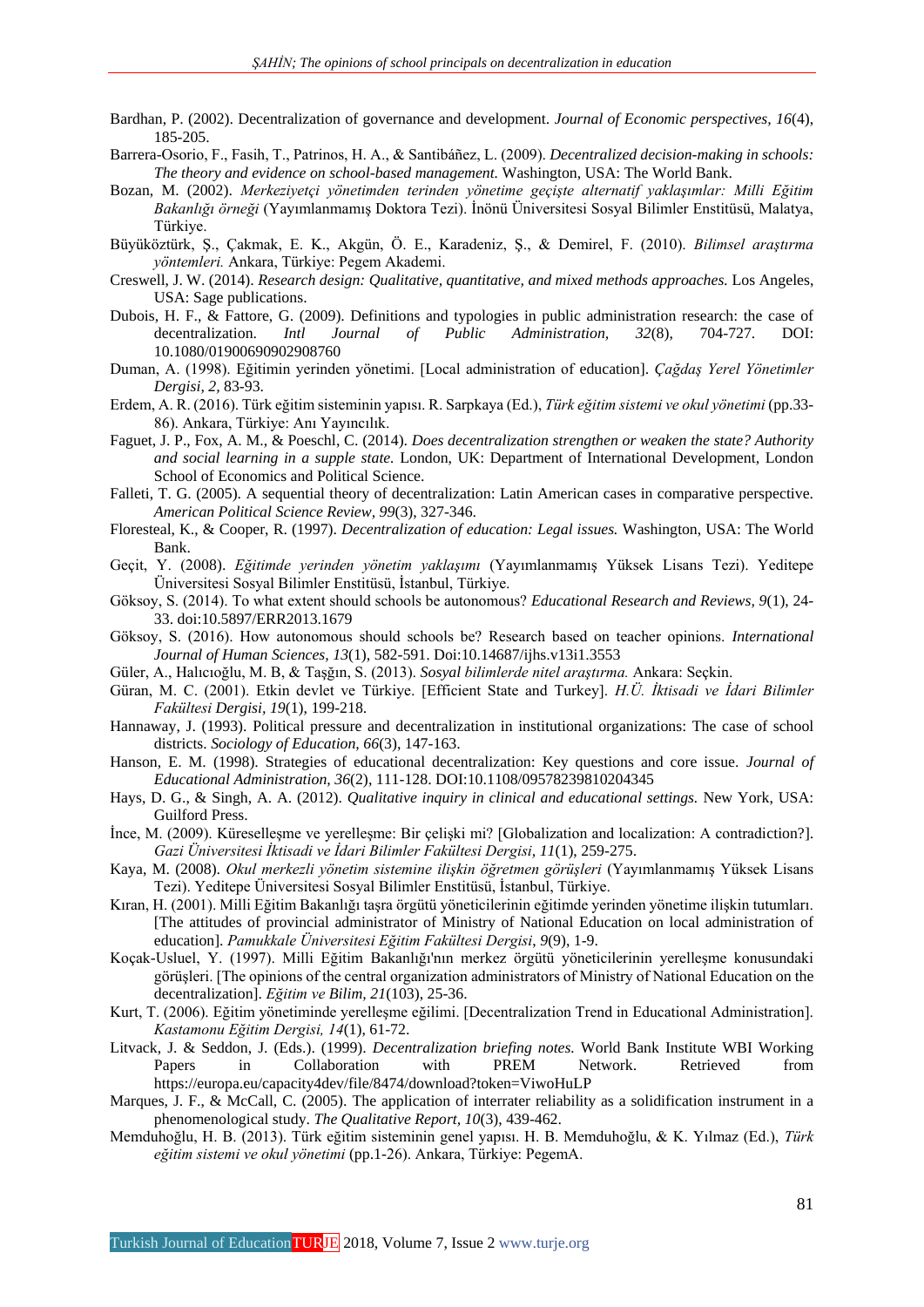- Mengi, A.& Algan, N. (2003). *Küreselleşme ve yerelleşme çağında bölgesel sürdürülebilir gelişme: AB ve Türkiye örneği.* Ankara, Türkiye: Siyasal Kitabevi.
- Milli Eğitim Bakanlığı. (2011). Milli Eğitim Bakanlığının teşkilat ve görevleri hakkında kanun hükmünde kararname [The executive order related to the organisation and duties of Ministry of National Education]. *Resmi Gazete*, Sayı: 28054.
- Milli Eğitim Bakanlığı. (2015). *Milli Eğitim Bakanlığı MEBBİS MEİS modülü*. Retrieved from [https://mebbis.meb.gov.tr](https://mebbis.meb.gov.tr/)
- Mukundan, M. V., & Bray, M. (2004). The decentralisation of education in Kerala State, India: Rhetoric and reality. *International Review of Education, 50*(3-4), 223-243.
- Ngok, K. (2007). Chinese education policy in the context of decentralization and marketization: Evolution and implications. *Asia Pacific Education Review, 8*(1), 142-157.
- Ökmen, M., & Canan, K. (2009). Avrupa Birliği'ne üyelik sürecinde Türk kamu yönetimi. [The Turkish public administration in the process of adaptation to the EU]. *Yönetim ve Ekonomi: Celal Bayar Üniversitesi İktisadi ve İdari Bilimler Fakültesi Dergisi, 16*(1), 139-171.
- Ömür, Y. E. (2017). Eğitimde neoliberal yerelleşme ve eleştirisi. [Neoliberal decentralization in education and its critique]. *Trakya Üniversitesi Eğitim Fakültesi Dergisi, 7*(1), 10-25.
- Özdemir, M. (2008). Eğitim yönetiminde yerelleşme siyasaları. [Decentralization policies in education administration]. *Amme İdaresi Dergisi, 41*(3), 153-168.
- Özgen, V. (2011). *Eğitim hizmetlerinde yerelleşme ve hizmet kalitesi* (Yayımlanmamış Yüksek Lisans Tezi). Adnan Menderes Üniversitesi Sosyal Bilimler Enstitüsü, Aydın, Türkiye.
- Özmüş, L. (2005, 28 Mart 1 Nisan). *Desantralizasyon (yerelleşme) ve yeni kamu yönetimi anlayışı*. Paper presented at TMMOB Harita ve Kadastro Mühendisleri Odası 1. Türkiye Harita Bilimsel ve Teknik Kurultayı, Ankara, Türkiye. Retrieved from<http://www.hkmo.org.tr/> resimler/ekler/SUO5\_175\_ek.pdf
- Papadopoulou, V., & Yirci, R. (2013). Rethinking decentralization in education in terms of administrative problems. *Educational Process: International Journal, 2*(1-2), 7-18.
- Prud'homme, R. (1995). The dangers of decentralization. *The World Bank Research Observer*, *10*(2), 201-220.
- Rondinelli, D. A., Nellis, J. R., & Cheema, G. S. (1983). *Decentralization in developing countries. World bank staff working paper, 581.* Washington, USA: The World Bank.
- Sağlam, A. Ç. (2010). Yönetimde yerelleşme. H. B. Memduhoğlu, & K. Yılmaz (Ed.), *Yönetimde yeni yaklaşımlar* (pp.97-109). Ankara, Türkiye: PegemA.
- Satria, A., & Matsuda, Y. (2004). Decentralization of fisheries management in Indonesia. *Marine Policy, 28*(5), 437-450.
- Sawada, Y., & Ragatz, A. B. (2005). Decentralization of education, teacher behavior, and outcomes. In E. Vegas (Ed.), *Incentives to improve teaching* (pp. 255-306). Washington, DC: The World Bank.
- Schneider, A. (2003). Decentralization: Conceptualization and measurement. *Studies in comparative international development, 38*(3), 32-56.
- Sharma, C. (2006). Decentralization dilemma: Measuring the degree and evaluating the outcomes. *The Indian Journal of Political Science, 67*(1), 49-64.
- Taşçı, H. (2008). *Yerel yöneticiler ve okul yöneticilerinin eğitimde yerelleşmeye ilişkin kendilerini hazır görme durumları* (Yayımlanmamış Yüksek Lisans Tezi). Çanakkale Onsekiz Mart Üniversitesi Sosyal Bilimler Enstitüsü, Çanakkale, Türkiye.
- Taşar, H. H. (2009). Merkeziyetçi yönetim yapısının kamu okulları üzerinde bıraktığı olumsuz etkiler. [Negative affects of centralist administration approach on public schools]. *Adıyaman Üniversitesi Sosyal Bilimler Enstitüsü Dergisi, 2*(2), 108-119.
- The World Bank. (2013, June). Types of decentralization. In *Decentralization*. Retrieved from http://www.worldbank.org/en/topic/communitydrivendevelopment/brief/Decentralization
- Turan, S., Yücel, C., Karataş, E., & Demirhan, G. (2010). Okul müdürlerinin yerinden yönetim hakkındaki görüşleri [Opinions of school principals about local management]. *Uşak Üniversitesi Sosyal Bilimler Dergisi*, 3/1, 1-18.
- Türkoğlu, R. (2004). Eğitimde yerelleşme sorununa kamu yönetimi temel kanunu tasarısı ve yerel yönetim yasa tasarısının getirdiği çözümler konusunda yerel yöneticilerin görüşleri. *İnönü Üniversitesi Eğitim Fakültesi Dergisi. 5*(8).
- Uz, M. (2009). *İlköğretim okulu müdürlerinin okul merkezli yönetimin bütçe boyutuna ilişkin görüşleri* (Yayımlanmamış Yüksek Lisans Tezi). Çanakkale Onsekiz Mart Üniversitesi Sosyal Bilimler Enstitüsü, Çanakkale, Türkiye.
- Uzun, F. (2015). *Türkiye'de yerel yönetimlerin eğitim harcamalarındaki rolü ve etkileri* (Yayımlanmamış Doktora Tezi). Hacettepe Üniversitesi Eğitim Bilimleri Enstitüsü, Ankara, Türkiye.
- West, A., Allmendinger, J., Nikolai, R., & Barham, E. (2010). Decentralisation and educational achievement in Germany and the UK. *Environment and Planning C: Government and Policy, 28*(3), 450-468. DOI:10.1068/c0992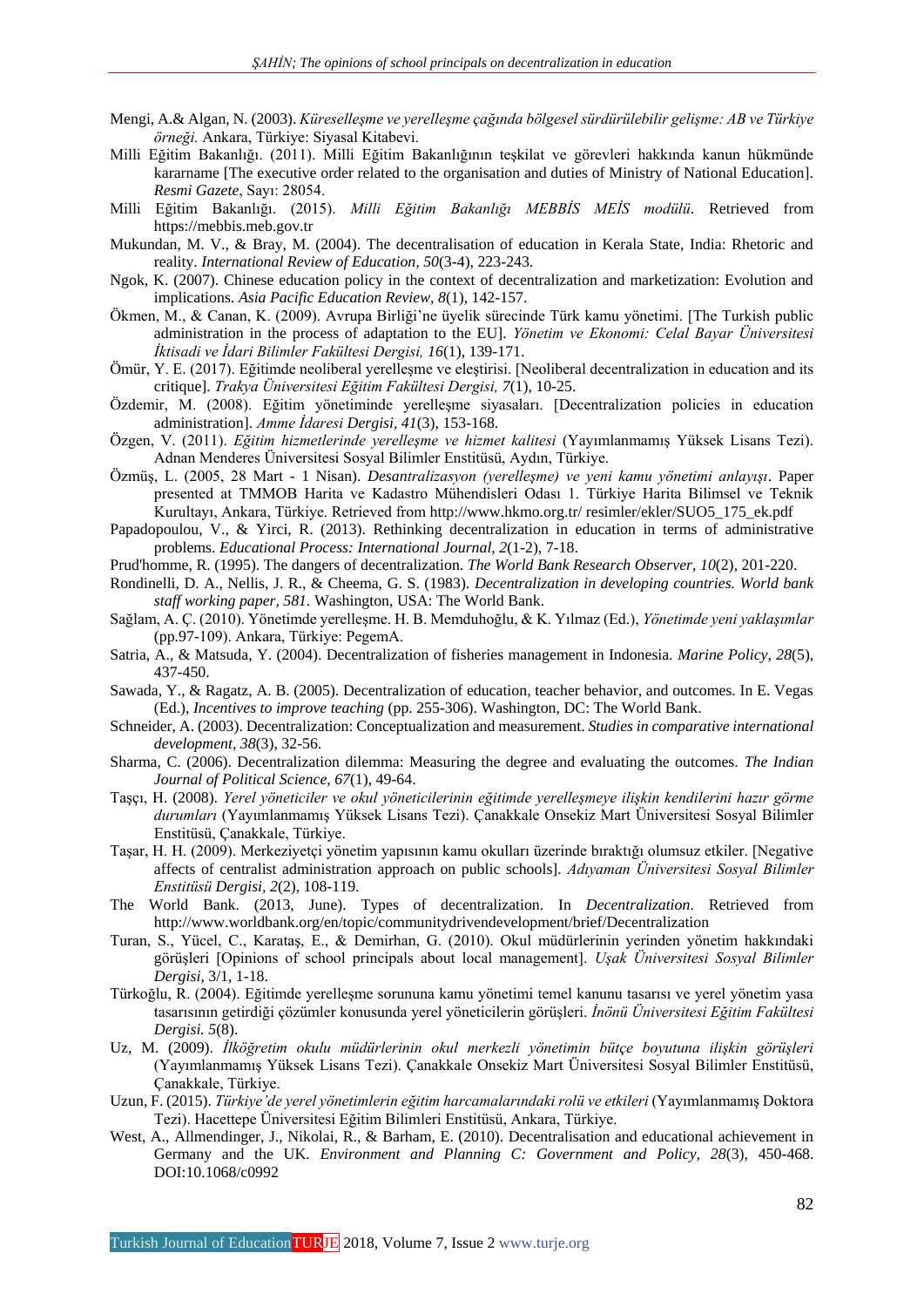- World Development Report (WDR). (2017). *Governance and law.* Washington, USA: The World Bank Group. Retrieved fro[m https://openknowledge.worldbank.org/bitstream/handle/10986/](https://openknowledge.worldbank.org/bitstream/handle/10986/) 25880/9781464809507.pdf
- Yavuz, Y. (2001). *Lise yöneticilerinin ve öğretmenlerinin okulda yerinden yönetim ve merkezden yönetim yaklaşımlarına ilişkin görüşlerinin karar verme sürecine etkileri* (Yayımlanmamış Doktora Tezi). Dokuz Eylül Üniversitesi Eğitim Bilimleri Enstitüsü, İzmir, Türkiye.
- Yin, R. K. (2011). *Qualitative research from start to finish*. New York, USA: The Guilford Press.
- Yıldırım, A., & Şimşek, H. (2011). *Sosyal bilimlerde nitel araştırma yöntemleri.* Ankara, Türkiye: Seçkin Yayınevi.
- Yolcu, H. (2010). Neo-liberal dönüşümün yaşandığı ülkelerde yerelleşme ve okul özerkliği uygulamaları. [Decentralization and school autonomy practices in countries experiencing neo-liberal transformation]. *ZKÜ Sosyal Bilimler Dergisi, 6*(12), 253–273
- Yuliani, E. L. (2004, 27-30 April). *Decentralization, deconcentration and devolution: What do they mean?*  Interlaken Workshop on Decentralization. Interlaken, Switzerland. Retrieved from [http://www.cifor.org/publications/pdf\\_files/interlaken/Compilation.pdf](http://www.cifor.org/publications/pdf_files/interlaken/Compilation.pdf)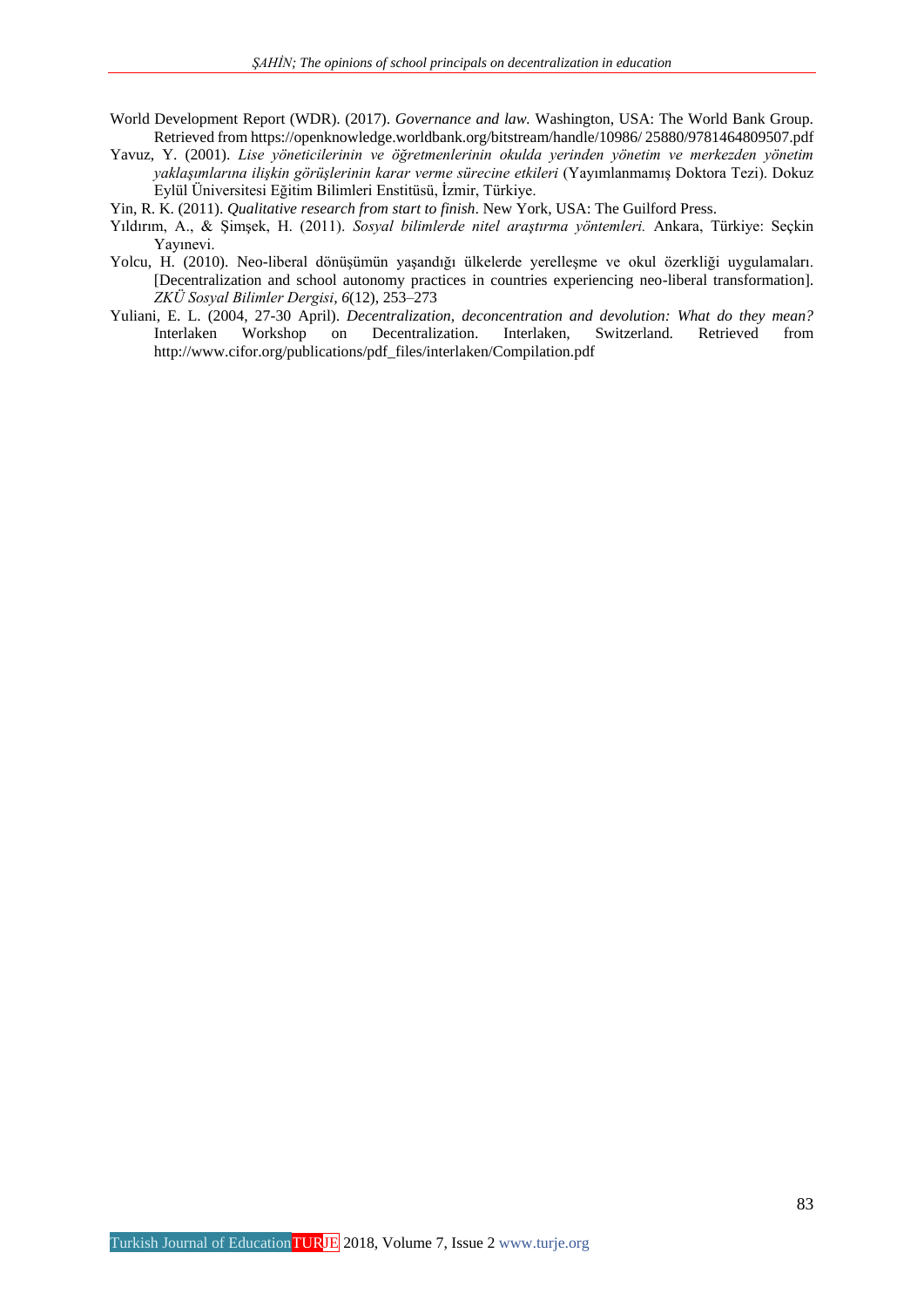# **TÜRKÇE GENİŞLETİLMİŞ ÖZET**

Yerelleşme merkezi yönetimin bazı konularda ve durumlarda var olan yetkilerini daha alt yerel birimlere devretmesi şeklinde tanımlanmaktadır. Aynı zamanda, yerelleşme, karar yetki ve görevlerin işi bizzat yapanlara devrini ifade etmektedir. Başka bir ifadeyle, kamusal faaliyetlere ilişkin merkezi yönetimin yetki ve sorumluluklarının taşra birimlerine, yerel yönetimlere, yarı özerk kamu kurumlarına veya özel sektöre devredilmesi olarak belirtilmektedir (Atasayar, 2005; Balcı, 2010; Litvack ve Seddon, 1999; Özmüş, 2005; Sağlam, 2010; Uz, 2009; Yuliani, 2004). Yerelleşmeye ilişkin bakış açılarındaki çeşitlilikten ve yerelleşmeye yüklenen anlamdan dolayı görevlendirme, yetki devretme, yetki aktarma ve özelleştirme şeklinde farklı yerelleşme model ve biçimleri bulunmaktadır (Arslan & Atasayar, 2008; Balcı, 2010; Florestal & Cooper, 1997; Hanson, 1998; Koçak-Usluel, 1997; Ömür, 2017; Özdemir, 2008; Özmüş, 2005; Sağlam, 2010; Yuliani, 2004).

Görevlendirme merkezden taşra örgütüne yetki devridir. Aynı zamanda görevlendirme merkezin, bir takım bürokratik işlerini uç noktalardaki taşra teşkilatları eliyle yürütmesidir. Burada herhangi bir siyasi yetki devri söz konusu değildir. Bu nedenle, görevlendirme yerelleşmenin en hafif şekli olarak kabul edilmektedir (Balcı, 2010; Duman, 1998; Koçak-Usluel, 1997; Özmüş, 2005; Yolcu, 2010; Yuliani, 2004).

Yetki devretme, merkezi yönetimin görevlerinin özerk örgütlere devri olarak tanımlanabilir. Yetki devretme, görevlendirmeye göre bir üst yerelleşme biçimidir. Yetki devretme ile merkezi yönetimler karar verme ve sorumluluk yetkilerini yarı otonom kurumlara devretmiş olurlar. Bu kurumlar tamamen kontrol altında tutulamaz, merkez hükümet tarafından dolaylı olarak denetlenirler. Nihai sorumluluk yine merkezi yönetimde kalmak koşuluyla tanımlanmış fonksiyonlarını yerine getirmek üzere tüm yetkiler ve işler yerel örgütlere devredilir (Balcı, 2010; Florestal & Cooper, 1997; Koçak-Usluel, 1997; Özmüş, 2005).

Yetki aktarma yerinden yönetim olarak da bilinmektedir. Yetki aktarmada özerk ve bağımsız, gelir toplama ve harcama yetkisi olan ulus altı birimlerin oluşturulması söz konusudur. Başka bir deyişle yetki aktarma ile milli yapılanmanın altında özerk alt düzey bir yapılanma oluşturulmaktır. Oluşturulan bu alt düzey yapılanmanın coğrafi sınırları iyice çizilmiş, yasal durumu net olarak tanımlanmış, gelir elde edebilen ve harcayabilen duruma gelmiştir. Yetki aktarmada yerel yönetimler sadece idari fonksiyonları değil aynı zamanda yetkileri ve sorumlulukları da devralır. Ancak, yine de tam olarak özerk bir yapıya kavuşmuş değillerdir (Balcı, 2010; Barrera-Osorio, Fasih, Patrinos, & Santibáñez, 2009; Florestal & Cooper, 1997; Hanson, 1998; Koçak-Usluel, 1997; Özmüş, 2005; Yuliani, 2004).

Özelleştirme ise yerelleşmenin en üst düzey biçimi olarak kabul edilmekte olup karar alma yetkisi kamudan özel sektöre verilmektedir (Balcı, 2010; Florestal & Cooper, 1997; Özmüş, 2005).

Yerelleşme, hizmetlerin topluma en yakın birimlerce yürütülmesinde, hizmet alanların memnuniyetlerinin artırılmasında, hizmette etkililik ve verimliliğin sağlanmasında etkili bir araç niteliğindedir. Ancak, asıl önemli olan, yerelleşmenin topluma ve devlet yapısına uygun bir şekilde tasarlanması ve uygulamaya konulmasıdır. Çalışmada yöneticilerin eğitimde yerelleşmeye ilişkin tutumları hem beklenti hem de kaygıları bağlamında derinlemesine incelenmiş olup, nihai düzeyde ön görülen yerelleşme modelleri eğitim süreçleri bağlamında hem ayrı hem de bütünsel düzeyde tespit edilmiştir. Bu açıdan çalışma eğitimde yerelleşme uygulamasının hayata geçirilebilmesi bağlamında politika yapıcılara ve uygulayıcılara sistem tasarımı açısından katkı sağlayıcı niteliktedir. Nitekim, kaygıların giderildiği, beklentilerin gerçekleştiği ve önerilerin dikkate alındığı yerelleşme uygulaması iyi işleyen bir eğitim sistemi açısından faydalı olacaktır. Bu noktadan hareketle çalışmanın amacı, ilkokul ve ortaokul müdürlerinin eğimde yerelleşmeye ilişkin görüşlerini belirlemektir.

Çalışmada nitel araştırma yöntemlerinden olgu bilim çalışması deseni kullanmıştır (Creswell, 2014; Fraenkel, Wallen & Hyun, 2011). Çalışma grubu, kamu okullarında çalışan, eğitim yönetimi konusunda eğitim almış, ilkokul ve ortaokul düzeyinde en az beş yıl yöneticilik deneyimine sahip altı ilköğretim kurumu müdüründen oluşmaktadır. Çalışma grubu belirlenirken amaçlı örnekleme yöntemlerinden ölçüt örnekleme ve kolay ulaşılabilir durum örneklemesi kullanılmıştır. Ayrıca, katılımcıların araştırmaya katılmada gönüllü olmaları esas alınmıştır. Araştırmacı tarafından okul müdürleriyle bireysel yüz yüze görüşmeler yapılmıştır. Görüşmeler okullarda katılımcıların odalarında gerçekleştirilmiştir. Veri toplama aracı olarak araştırmacı tarafından hazırlanan yarı yapılandırılmış görüşme formu kullanılmıştır. Verilerin analizinde NVİVO nitel araştırma programından yararlanılarak hem betimsel analiz hem de tümevarımsal içerik analizi yapılmıştır.